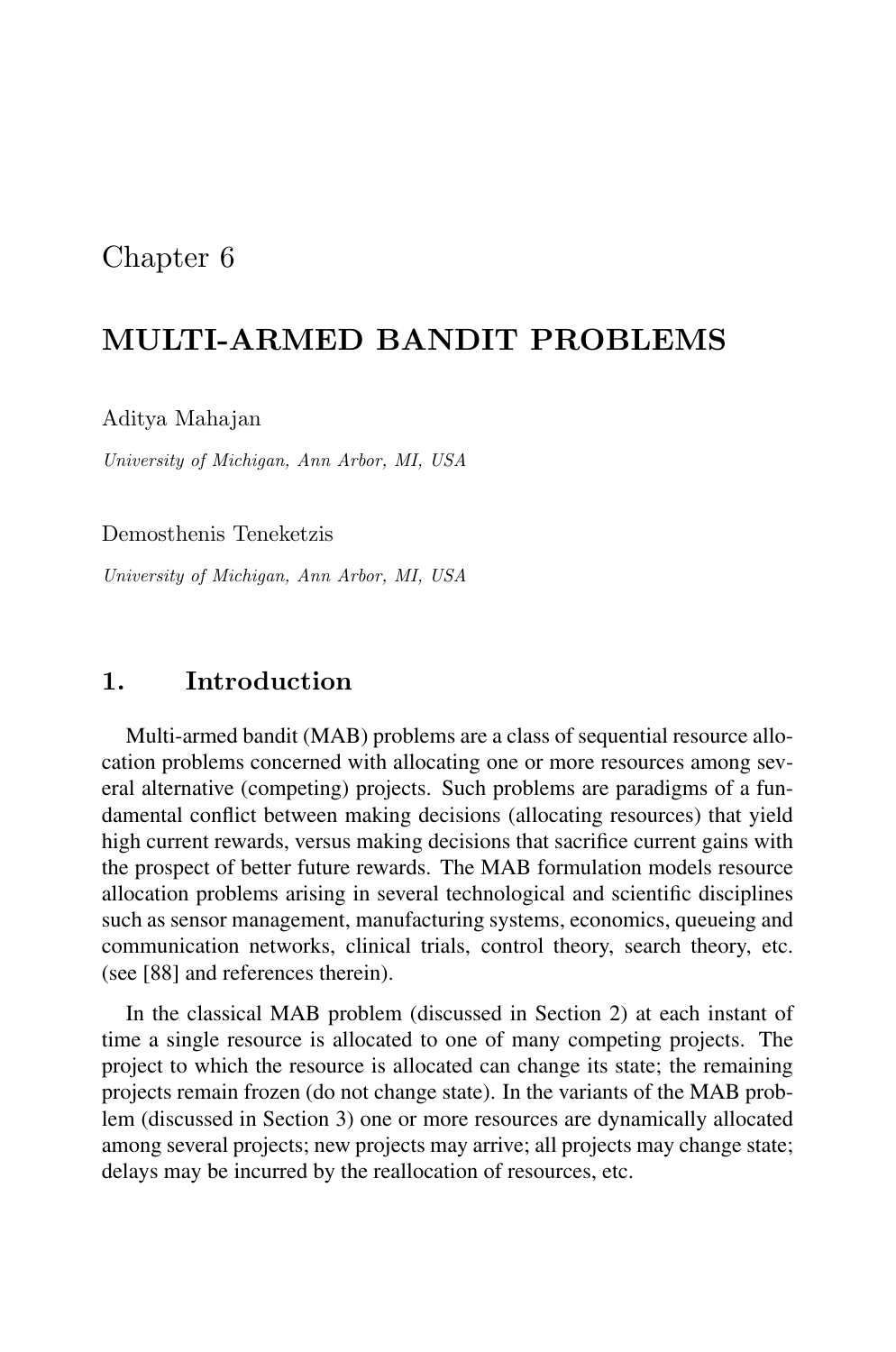#### 122 FOUNDATIONS AND APPLICATIONS OF SENSOR MANAGEMENT

In general, sequential resource allocation problems can be solved by dynamic programming, as discussed in Chapter 2. Dynamic programming, which is based on backwards induction, provides a powerful method for the solution of dynamic optimization problems, but suffers from the "curse of dimensionality." The special structure of the classical MAB problem has led to the discovery of optimal "index-type" allocation policies that can be computed by forward induction (see Section 2.2), which is computationally less intensive than backward induction. Researchers have also discovered conditions under which forward induction leads to the discovery of optimal allocation policies for variants of the classical MAB (see Section 3). Discovering conditions under which "index-type" allocation policies are optimal or nearly optimal for sequential resource allocation problems remains an active area of research.

In this chapter we present a qualitative description of the classical MAB problem and its variants. All problems are formulated in discrete time. MAB problems have also been studied in continuous time (see for example [167, 80]). The emphasis in this chapter is on describing the key features of MAB problems and explaining the nature of their solutions. A rigorous proof of the results can be found in the references. The chapter is organized as follows. In Section 2 we present the formulation and the nature of the solution of the classical MAB problem. In Section 3 we describe the formulation and the nature of the solution of several variants of the classical MAB problem. We briefly discuss the relations of the MAB problem and its variants to sensor management in Section 4. A presentation of  $\sigma$ -fields and stopping times, concepts that are important in understanding the nature of the solution of the classical MAB problem, appears in Section 3 of the Appendix.

Remark on notation. Throughout this Chapter, we use uppercase letters to represent random variables and the corresponding lowercase letters to represent their realizations.

## 2. The Classical Multi-armed Bandit

In this section we present a general formulation of the MAB problem, highlight its salient features and describe its optimal solution. We also discuss forward induction, which provides insight into the nature of an optimal solution.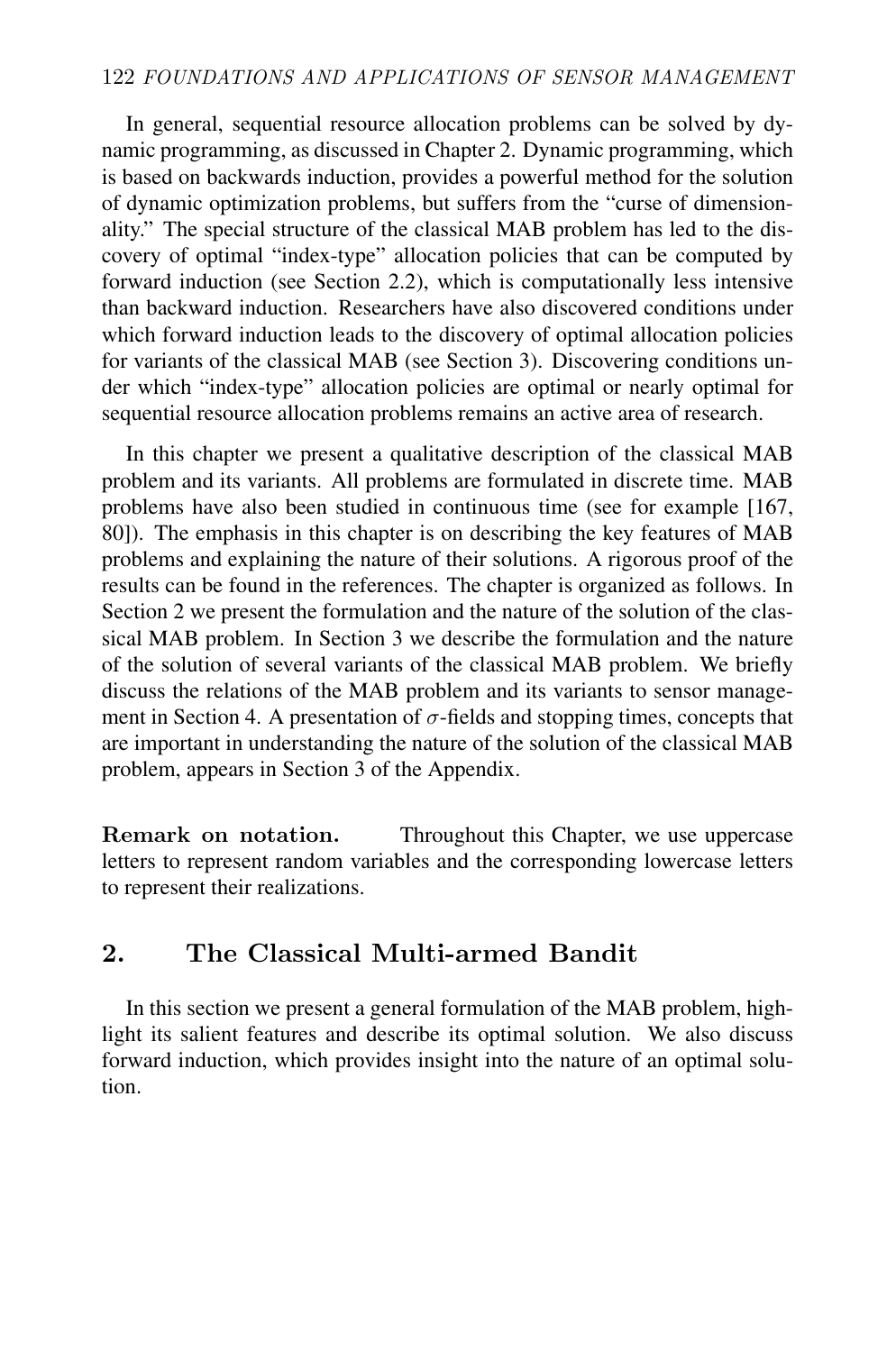#### 2.1 Problem Formulation

2.1.1 A Bandit Process. A (single-armed) bandit process is described by a machine/arm/project and is characterized by the pair of random sequences  $(X(0), X(1), \ldots, \}, \{R(X(0)), R(X(1)), \ldots\})$ , where  $X(n)$  denotes the state of the machine<sup>1</sup> after it has been operated n times, and  $R(X(n))$ denotes the reward obtained when the machine is operated for the  $n<sup>th</sup>$  time. The state  $X(n)$  is a real-valued random variable and  $R(X(n))$  is a random variable taking values in  $\mathbb{R}_+$ . In general when the machine is operated for the  $n^{\text{th}}$  time its state changes according to

$$
X(n) = f_{n-1}(X(0), \dots, X(n-1), W(n-1)),
$$
\n(6.1)

where  $f_{n-1}(\cdot)$  is given and  $\{W(n); n = 0, 1, \dots\}$  is a sequence of independent real-valued random variables that are also independent of  $X(0)$  and have known statistical description. Thus a (single-armed) bandit process is not necessarily described by a Markov process.

2.1.2 The Classical Multi-armed Bandit Problem. A multi-armed ( $k$ -armed) bandit process is a collection of  $k$  independent singlearmed bandit processes. The classical MAB problem consists a multi-armed bandit process and one controller (also called a processor). At each time, the controller can choose to operate *exactly* one machine; all other machines remain frozen. Each machine  $i, i = 1, 2, \ldots, k$ , is described by sequences  $\{ (X_i(N_i(t)), R_i(X_i(N_i(t)))); N_i(t) = 0, 1, 2, \ldots, t; t = 0, 1, 2, \ldots \},$  where  $N_i(t)$  denotes the number of times machine i has been operated until time t.  $N_i(t)$  is machine i's local time. Let  $U(t) := (U_1(t), \ldots, U_k(t))$  denote the control action<sup>2</sup> taken by the controller at time  $t$ . Since the controller can operate on exactly one machine at each time, the control action  $U(t)$  takes values in {  $e_1, ..., e_k$  }, where  $e_j = (0, ..., 0, 1, 0, ..., 0)$  is a unit k-vector with 1 at the  $j<sup>th</sup>$  position. Machines that are not operated remain frozen. Specifically, the system evolves according to

$$
X_i(N_i(t+1))
$$
  
= 
$$
\begin{cases} f_{N_i(t)}(X_i(0),...,X_i(N_i(t)),W_i(N_i(t))), & \text{if } U_i(t) = 1, \\ X_i(N_i(t)), & \text{if } U_i(t) = 0, \end{cases}
$$
(6.2)

<sup>&</sup>lt;sup>1</sup>The state  $X(n)$  is similar to state  $s_n$  of Markov decision model adopted in Chapter 2, even though, as noted in this chapter, machines are not necessarily described by Markov processes.

<sup>&</sup>lt;sup>2</sup>The control action  $U(t)$  is similar to the control action  $a_t$  of the Markov decision model of Chapter 2.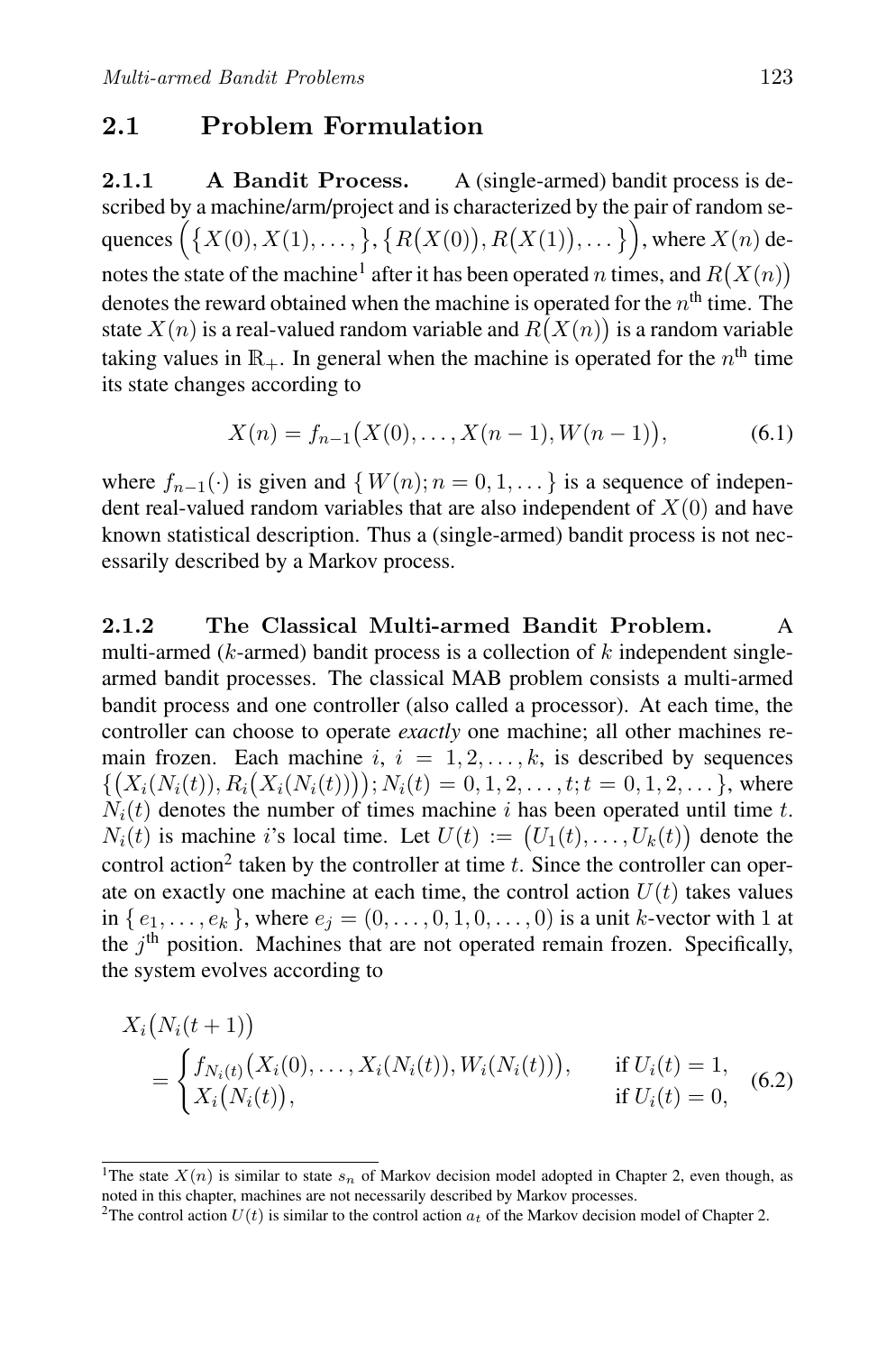and

$$
N_i(t+1) = \begin{cases} N_i(t), & \text{if } U_i(t) = 0, \\ N_i(t) + 1, & \text{if } U_i(t) = 1, \end{cases}
$$
 (6.3)

for all  $i = 1, 2, \ldots, k$ . Thus  $N_i(t)$ , the local time of machine i, is incremented only when the controller operates on machine i at t; i.e., only when  $U_i(t)=1$ .  ${W_i(n); i = 1, \ldots, k; n = 0, 1, \ldots}$  is a sequence of independent primitive random variables that are independent of  $\{X_1(0),...,X_k(0)\}\)$  and have known statistical description<sup>3</sup>.

Machine *i* generates a reward only when it is operated. Let  $R_i(t)$  denote the reward generated by machine  $i$  at time  $t$ ; then

$$
R_i(t) = R_i(X(N_i(t)), U_i(t)) = \begin{cases} R_i(X_i(N_i(t))), & \text{if } U_i(t) = 1, \\ 0, & \text{if } U_i(t) = 0, \end{cases}
$$
 (6.4)

A *scheduling policy*  $\gamma := (\gamma_1, \gamma_2, \dots)$  is a decision rule such that at each time instant t, the control action  $U(t)$  takes values in  $\{e_1, \ldots, e_k\}$  according to $4$ 

$$
U(t) = \gamma_t (Z_1(t), \dots, Z_k(t), U(0), \dots, U(t-1)), \tag{6.5}
$$

where

$$
Z_i(t)=[X_i(0),\ldots,X_i(N_i(t))].
$$

The MAB problem is the following: Determine a scheduling policy that maximizes

$$
J^{\gamma} := \mathbb{E}\left[\sum_{t=0}^{\infty} \beta^t \sum_{i=1}^k R_i\big(X_i(N_i(t)), U_i(t)\big)\middle| Z(0)\right].
$$
 (6.6)

subject to  $(6.2)$ – $(6.5)$ .

This problem was originally formulated around 1940. It was known that it can be solved by a stochastic dynamic programming (SDP) approach, but no substantial progress in understanding the nature of its optimal solution was made until Gittins and Jones [89] showed that an optimal solution is of the *index type*. That is, for each bandit process one can compute what Gittins called a *dynamic allocation index* (DAI), which depends only on that process, and then at each time the controller operates on the bandit process with the

<sup>&</sup>lt;sup>3</sup> As it is usually assumed, the processes  $\{X_i(N_i(t)), W_i(N_i(t)); N_i(t) = 0, 1, \ldots, t; t = 0, 1, 2, \ldots, t\}$  $i = 1, \ldots, k$  are defined on the same probability space  $(\Omega, \mathcal{F}, P)$ .

<sup>&</sup>lt;sup>4</sup>Formally  $U(t)$  needs to be measurable with respect to appropriate  $\sigma$ -fields. However, in this exposition we adopt an informal approach and do not explicitly talk about measurability requirements.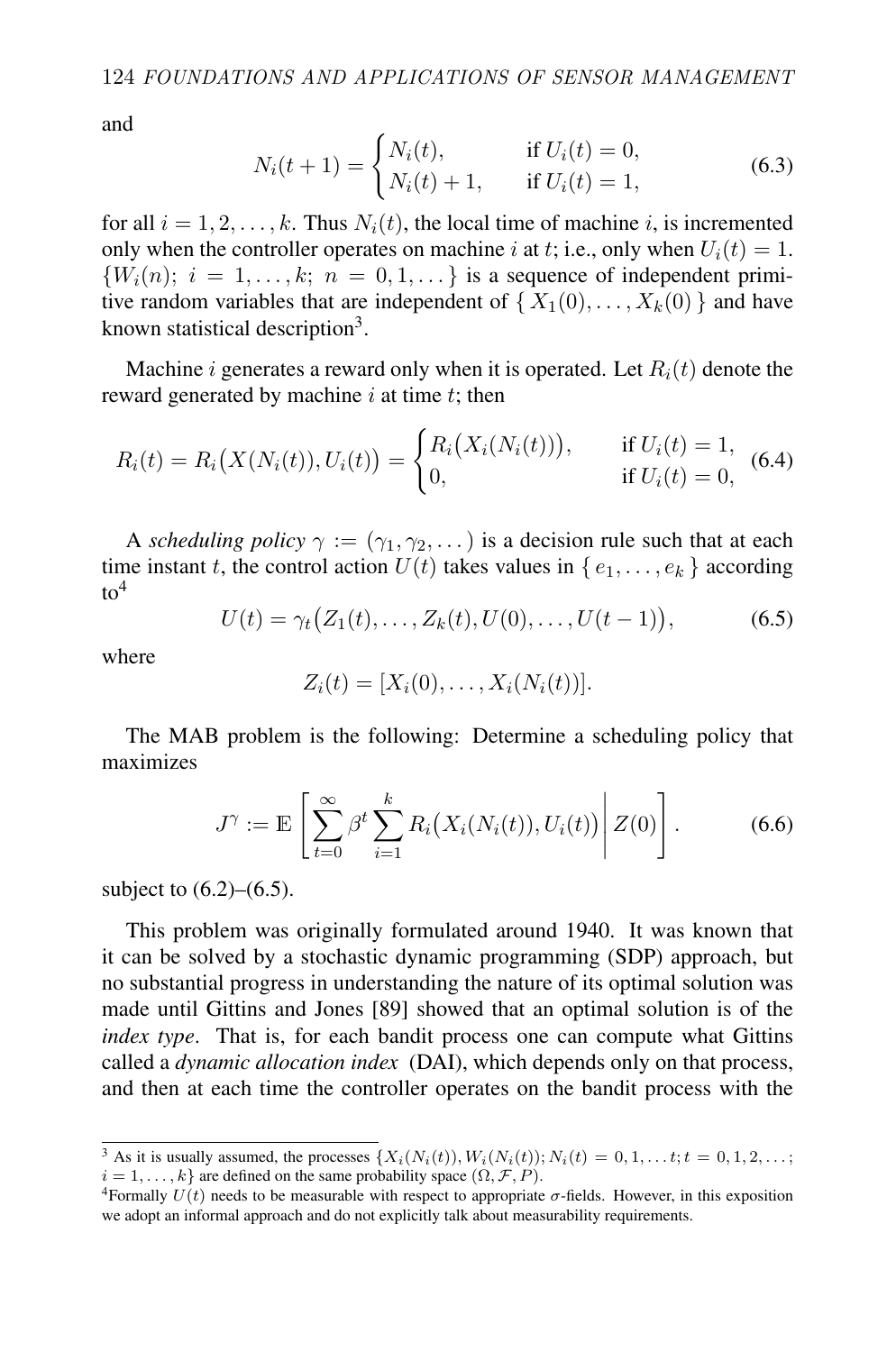highest index. Thus, finding an optimal scheduling policy, which originally requires the solution of a k-armed bandit problem, reduces to determining the DAI for k single-armed bandit problems, thereby reducing the complexity of the problem exponentially. The DAI was later referred to as the *Gittins index* in honor of Gittins's contribution.

Following Gittins several researchers provided alternative proofs of the optimality of the *Gittins index* rule (see [249, 240, 246, 85, 22, 29, 232, 166, 115, 116, 123, 129, 166, 167] and [88] and references therein). Another formulation of the MAB problem with a performance criterion described by a "learning loss" or "regret" has been investigated in the literature [156, 7, 8, 3, 5, 4]. We will not discuss this formulation as we believe it is not directly related to sensor management problems.

Before we present the solution of the MAB problem we briefly present the method of forward induction. Knowing when forward induction is optimal is critical in understanding the nature of the solution of the MAB problem.

#### 2.2 On Forward Induction

For centralized stochastic control problems, SDP provides a methodology for sequentially determining optimal decision rules/control laws/decision strategies. The SDP algorithm proceeds backward in time and at every stage  $t$  determines an optimal decision rule by quantifying the effect of every decision on the current and future conditional expected rewards. This procedure is called *backward induction*. SDP provides a powerful methodology for stochastic optimization, but it is computationally hard in many instances.

A procedure (computationally) simpler than backward induction is to make, at each decision time  $t$ , a decision that maximizes the conditional expected reward acquired at t. This procedure concentrates only on the present and completely ignores the future; it is called a *myopic approach* and results in a *myopic policy*. In general, myopic policies are not optimal.

The notion of a myopic policy can be extended to form T*-step-look-ahead policies*: make, at each decision time t, a decision that maximizes the conditional expected reward acquired at  $t$  plus the conditional expected reward acquired over the next  $T$  stages. In general,  $T$ -step-look-ahead policies are suboptimal. As  $T$  increases their performance improves at the cost of an increase in computational complexity.

The notion of a T-step-look-ahead policy can be extending as follows: allow the number  $\tau$  of steps over which we look ahead at each stage to depend on how the system evolves while these steps are taking place; thus the number  $\tau$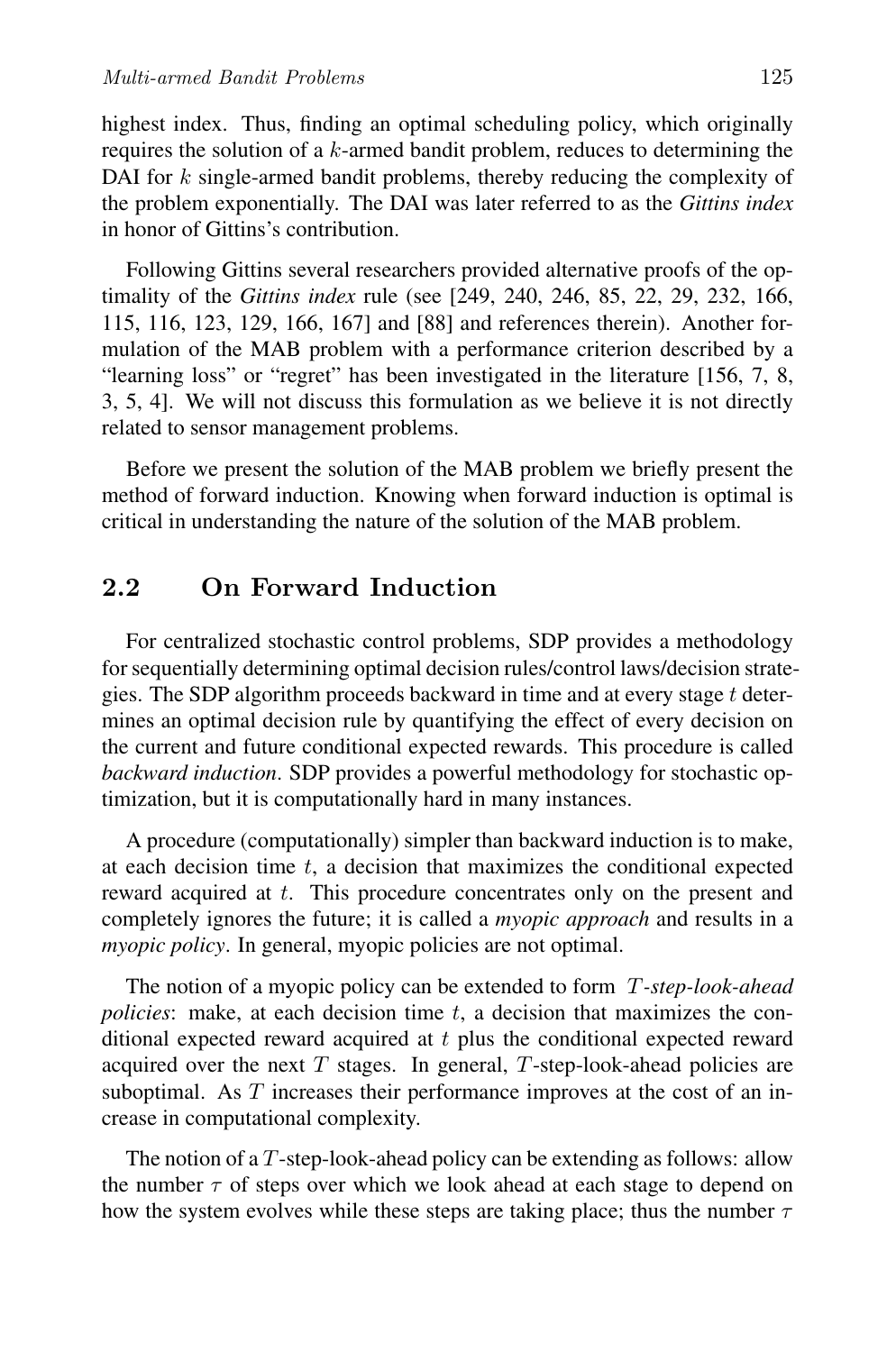of steps is a stopping time<sup>5</sup> with respect to the increasing family of  $\sigma$ -fields that describe the information accumulated by the decision maker/controller during the evolution of the process. This extension of a  $T$ -step-look-ahead policy involves two maximizations. An inner maximization that assumes that decision rule for taking a sequence of decisions is given and chooses a stopping time  $\tau$  to maximize the conditional expected reward rate. The outer maximization is to choose a decision rule to maximize the result of the inner maximization for that decision rule. This extension of the T-step-look-ahead policy works as follows. At  $t = 0$ , given the information about the initial state of the process, select a decision rule and a stopping time  $\tau_1$  and follow it for the next  $\tau_1$  steps. The process of finding a new decision rule and a corresponding stopping time  $\tau_2$  is then repeated by conditioning on the information accumulated during the first  $\tau_1$  steps. The new rule is followed for the next  $\tau_2$  steps, and this procedure is repeated indefinitely. This procedure determines a policy for the entire horizon and is called *forward induction*; the policy produced by this procedure is called a *forward induction policy*.

In general forward induction results in suboptimal policies for stochastic control/optimization problems. This is demonstrated by the the following example from Gittins [87, pg 152].

Consider the problem of choosing a route for a journey by car. Suppose there are several different possible routes all of the same length which intersect at various points, and the objective is to choose a route which minimizes the time taken for the journey. The problem may be modeled as a Markov decision process by interpreting the distance covered so far as the "time" variable, the time taken to cover each successive mile as negative reward, the position as the state, and by choosing a value just less than one for the discount factor  $\beta$ . The action space  $\mathcal{U}(x)$  has more than one element when the state x corresponds to cross-roads, the different control actions representing the various possible exits.

For this problem the first stage in a forward induction policy is to find a route  $\zeta_1$ , and a distance  $\sigma_1$  along  $\zeta_1$  from the starting point, such that the average speed in traveling the distance  $\sigma_1$  along  $\zeta_1$  is maximized. Thus a forward induction policy might start with a short stretch of highway, which is followed by a very slow section, in preference to a trunk road which permits a good steady average speed. The trouble is that irrevocable decisions have to be taken at each cross-roads in the sense that those exits which are not chosen are not available later on.

<sup>&</sup>lt;sup>5</sup>For the definition of stopping time, we refer the reader to Section 3 of the Appendix.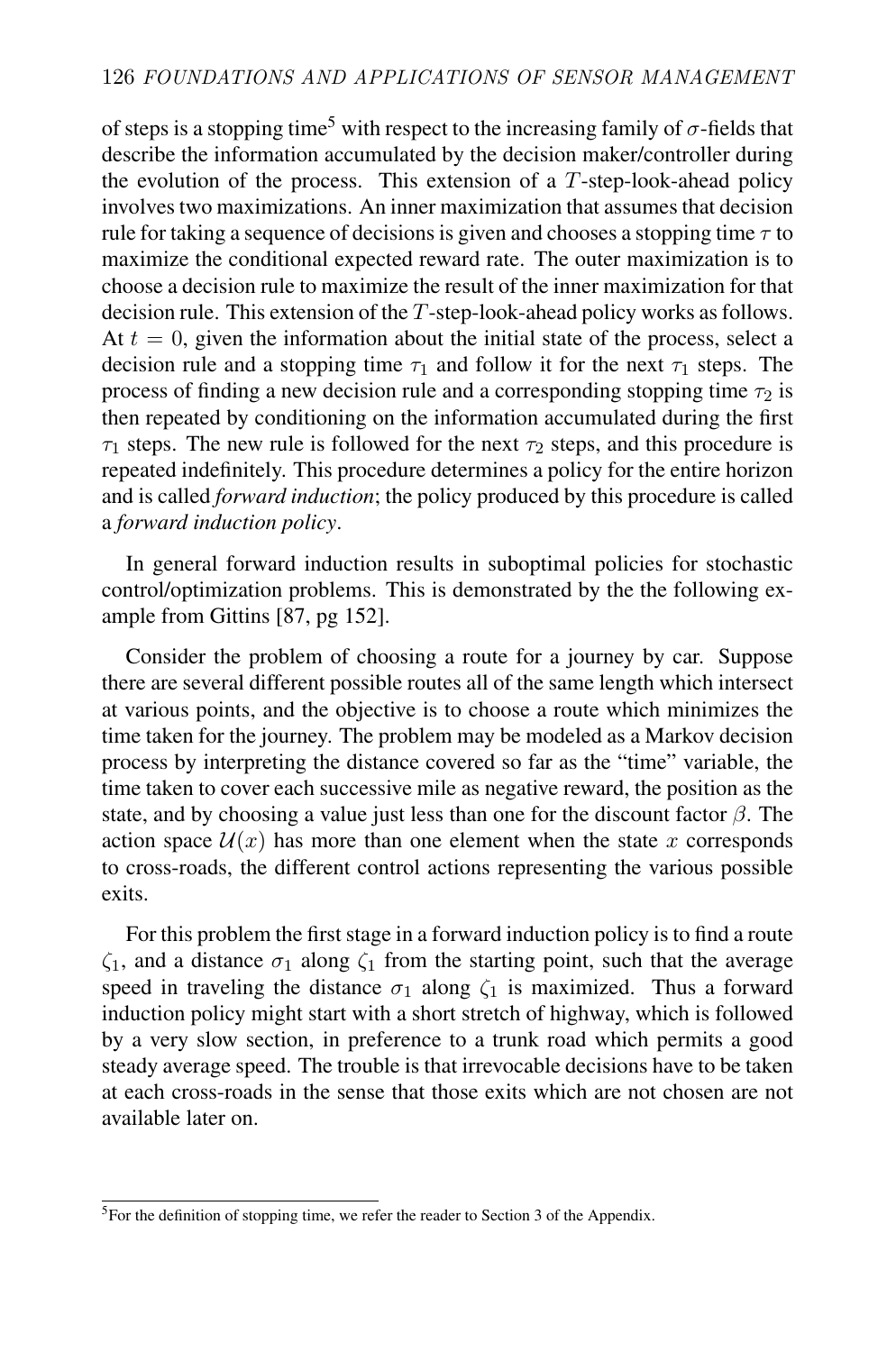The above example illustrates the reason why, in general, forward induction results in suboptimal policies. Irrevocable decisions have to be made at some stage of the decision process, that is, some alternatives that are available at that stage and are not chosen, do not remain available later.

Forward induction policies are optimal if the decisions made at any stage are not irrevocable; that is, any alternative that is available at any stage and is not chosen, may be chosen at a later stage and with exactly the same sequence of rewards (apart from a discount factor). Thus, there is no later advantage of not choosing a forward induction policy.

In the next section we explain why the MAB problem belongs to a class of stochastic controlled processes for which forward induction results in optimal policies.

## 2.3 Key Features of the Classical MAB Problem and the Nature of its Solution

Four features delimit the MAB problem within the general class of stochastic control problems:

- **(F1)** only one machine is operated at each time instant. The evolution of the machine that is being operated is uncontrolled; that is, the processor chooses which machine to operate but not how to operate it;
- **(F2)** machines that are not operated remain frozen;
- **(F3)** machines are independent;
- **(F4)** frozen machines contribute no reward.

Features  $(F1)$ – $(F4)^6$  imply that an optimal policy can be obtained by forward induction. Decisions made at any instant of time  $t$  are not irrevocable since any bandit process that is available for continuation at  $t$  but is not chosen at  $t$ , can be continued at any later time instant with exactly the same resulting sequence of rewards, apart from the discount factor. This means that there is no later compensation for any initial loss resulting from not choosing a forward induction policy. Consequently, without any loss of optimality, we can restrict attention to forward induction policies. The first stage of a forward induction policy must be such that the expected discounted reward per unit of expected

<sup>&</sup>lt;sup>6</sup>In Section 3.6 we show that feature (F4) is not essential for obtaining an optimal policy by forward induction.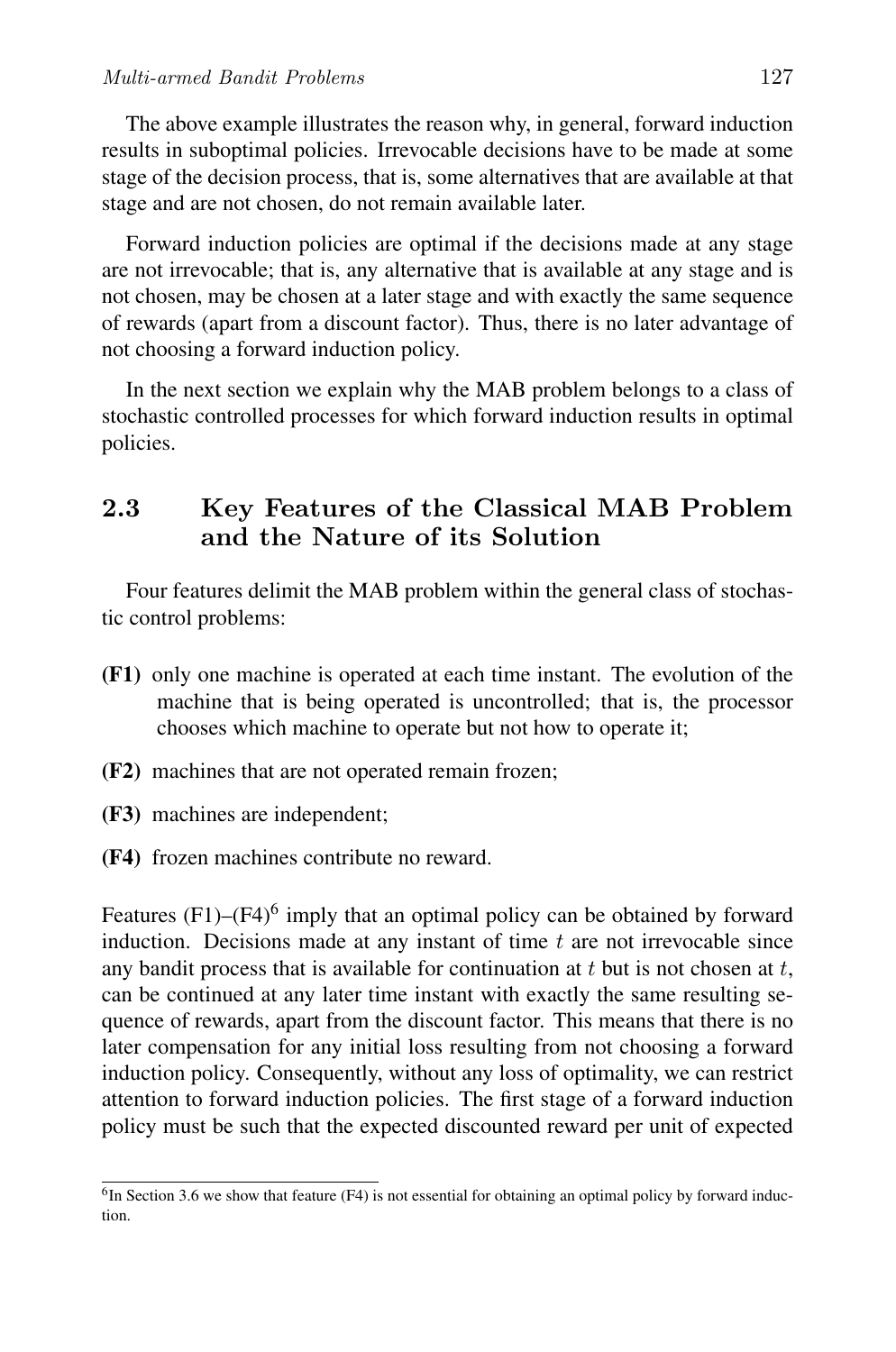discounted time up to an arbitrary stopping time is maximized. Gittins [87] argued (and proved rigorously) that this maximum can be achieved by a policy under which only one bandit process is continued up to the stopping time in question. To determine the bandit process to be continued in the first stage and the corresponding stopping time the following arguments, due to Whittle [249], can be used. Consider arm i of the MAB process and let  $x_i(0)$  be its state at  $t = 0$  and let  $N_i(t) = 0$ . Suppose two options are available at  $t = 0$ : continue the process, or retire and receive a retirement reward v. Let  $v_{X_i}(x_i(0))$  be the retirement reward that can be offered at  $x_i(0)$  so that the controller is indifferent to both options. This reward is given by

$$
v_{X_i}(x_i(0)) := \max_{\tau > 0} \frac{\mathbb{E}\left[\sum_{t=0}^{\tau-1} \beta^t R_i(X_i(t)) \middle| x_i(0)\right]}{\mathbb{E}\left[\sum_{t=0}^{\tau-1} \beta^t \middle| x_i(0)\right]}.
$$
(6.7)

Then  $v_{X_i}(x_i(0))$  is the maximum expected discounted reward per unit of expected discounted time that can be obtained at the first stage of a forward induction policy that continues the arm i with initial state  $x_i(0)$ . The corresponding stopping time  $\tau_i(x_i(0))$  is the first time at which the expected discounted reward per unit of expected discounted time equals  $v_{X_i}(x_i(0))$ . Consequently, at  $t = 0$  an optimal forward induction policy continues an arm j such that

$$
v_{X_j}(x_j(0)) = \max_i v_{X_i}(x_i(0)).
$$

Arm j is continued until  $\tau_j(x_j(0)) - 1$ . This constitutes the first stage of an optimal forward induction policy, and can be summarized as follows:

**Step 1** Determine  $v_{X_i}(x_i(0)), i = 1, \ldots, k$ .

**Step 2** Select an arm *i* such that

$$
j = \arg\max_{i} v_{X_i}(x_i(0)).
$$

Continue operating arm  $j$  until the minimum time that achieves the maximum in the right hand side of (6.7).

At the end of the first stage, the forward induction proceeds in the same way as at  $t = 0$ . Let  $\tau_l$  be the end of the l<sup>th</sup> stage of an optimal forward induction policy for the MAB problem. At time  $\tau_l$  we must decide which arm to operate next. The random time  $\tau_l$  is a stopping time with respect to the family of  $\sigma$ -fields  $\left\{ \bigvee_{i=1}^{k} \mathcal{F}^{i}(t), t = 0, 1, 2, \dots \right\}$ , where  $\mathcal{F}^{i}(t)$  is defined as the sigma field  $\sigma(X_i(0),...,X_i(N_i(t)))$ ,  $i = 1,2,...,k$ . For any sample point  $\omega$  in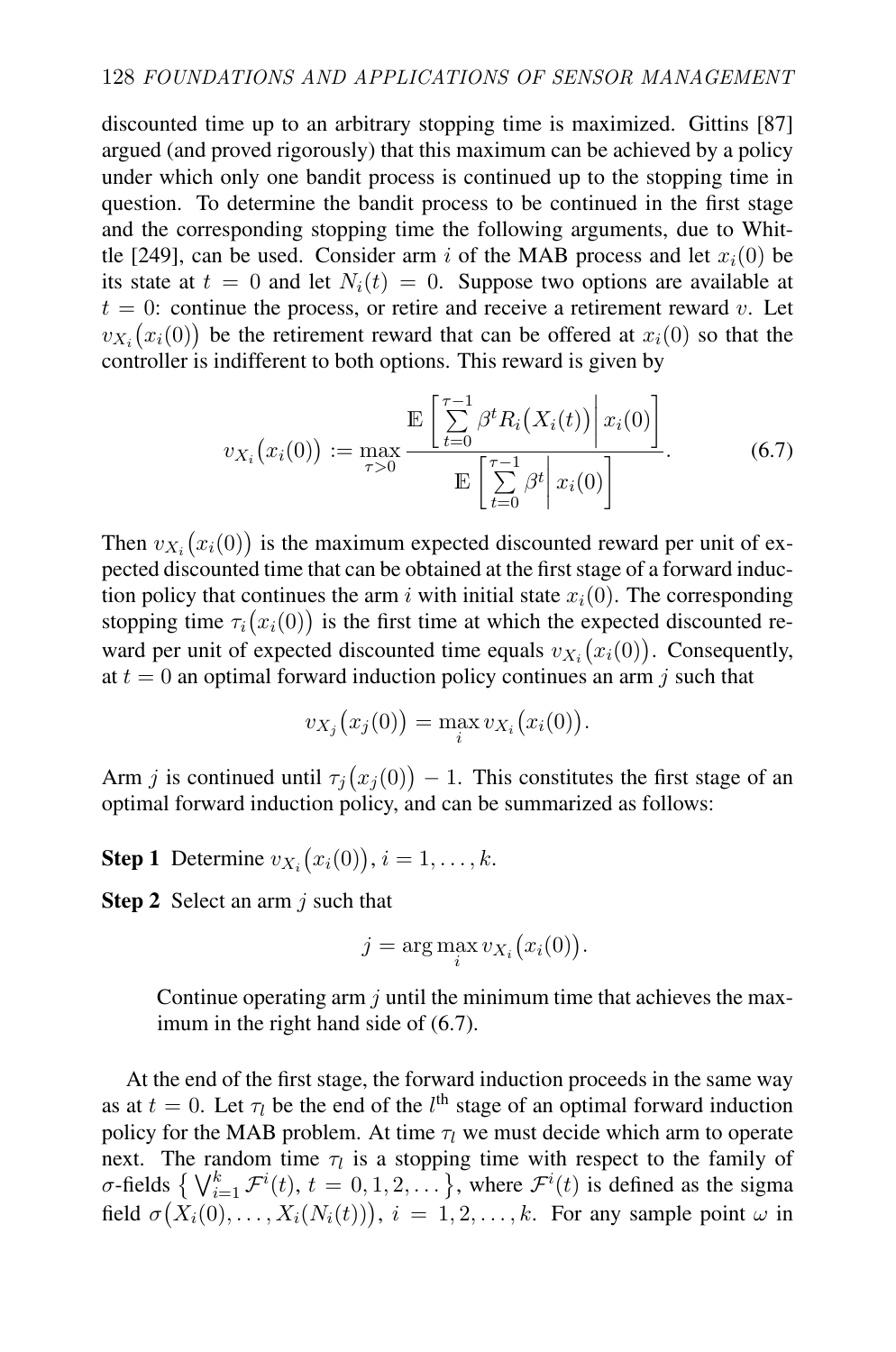the sample space  $\Omega$  of the MAB process (see footnote 3), let  $\{x_i(0), x_i(1),\}$  $\ldots$ ,  $x_i(N_i(\tau_l(\omega)))$ ,  $i = 1, 2, \ldots, k$  be the realization of the MAB process obtained under an optimal forward induction policy up to  $\tau_l(\omega)$ . The decision made by an optimal forward induction policy at  $\tau_l(\omega)$  can be described by the following two-step process:

**Step 1** For each  $i = 1, ..., k$ , let  $x_i^l(\omega) := (x_i(0), ..., x_i(N_i(\tau_l(\omega))))$ , and determine

$$
v_{X_i}(x_i^l(\omega)) = \max_{\tau > \tau_l(\omega)} \frac{\mathbb{E}\left[\sum_{t=\tau_l(\omega)}^{\tau-1} \beta^t R_i\big(X_i(N_i(\tau_l) + t - \tau_l(\omega))\big)\bigg| x_i^l(\omega)\right]}{\mathbb{E}\left[\sum_{t=\tau_l(\omega)}^{\tau-1} \beta^t \bigg| x_i^l(\omega)\right]},
$$
\n(6.8)

and the stopping time  $\tau_i\bigl(x_i^l(\omega)\bigr)$  achieves the maximum at the right hand side of (6.8).

**Step 2** Select arm *i* such that

$$
j = \arg\max_{i} v_{X_i}(x_i^l(\omega))
$$

and operate it for  $\tau_j(x_j^l(\omega)) - 1 - \tau_l(\omega)$  steps/time units.

The number  $v_{X_i}(x_i^l(\omega))$  that denotes the maximum expected discounted reward per unit of expected discounted time obtained by arm i at  $x_i^l(\omega)$  is the *Gittins index* of arm *i* at  $x_i^l(\omega)$ .

We examine now what happens between the stopping times  $\tau_l$  and  $\tau_{l+1}$ ,  $l = 0, 1, \dots$  Suppose arm j is continued at  $\tau_l$ . Then at  $t = \tau_l+1, \dots, \tau_{l+1}-1$ the *Gittins index* of arm j is higher than its index at  $\tau_l$  (see [240]). The Gittins indices of all other arms remain the same as in  $\tau_l$  since these arms are frozen. Thus an equivalent method to describe the above procedure is to consider the MAB problem at each instant of time  $t$  and continue the arm with the highest index. This observation allows us to understand the nature of the solution of some generalizations of the MAB problem (e.g., the arm-acquiring bandit).

In summary, an optimal scheduling policy for the MAB problem can be obtained by forward induction. Forward induction is computationally less intensive than backward induction; an optimal forward induction policy can be obtained by solving  $k$  one-dimensional problems (by computing the Gittins indices of each bandit process) instead of one k-dimensional problem.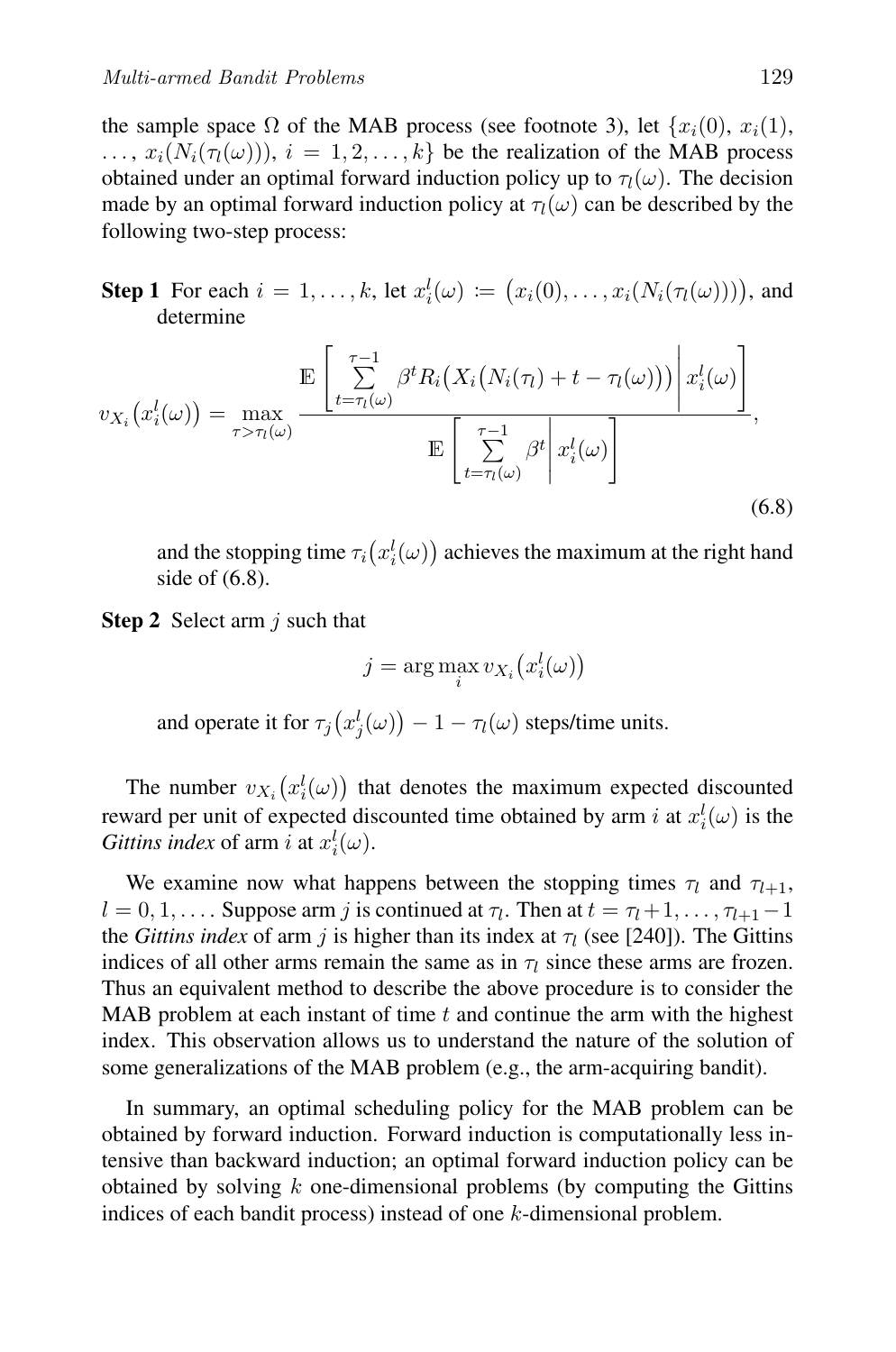In many formulations of the MAB problem it is assumed that the machines are Markovian<sup>7</sup>, that is

$$
f_{N_i(t)}(X_i(N_i(0)),...,X_i(N_i(t)),W_i(N_i(t)))
$$
  
=  $f_{N_i(t)}(X_i(N_i(t)),W_i(N_i(t))).$  (6.9)

In this case (6.8) reduces to

$$
v_{X_i}\big(x_i^l(\omega)\big) = v_{X_i}\big(x_i(N_i(\tau_l))\big)
$$
  
\n
$$
= \max_{\tau > \tau_l(\omega)} \frac{\mathbb{E}\left[\sum_{t=\tau_l(\omega)}^{\tau-1} \beta^t R_i\big(X_i\big(N_i(\tau_l(\omega)) + t - \tau_l(\omega)\big)\big)\middle| x_i(N_i(\tau_l))\right]}{\mathbb{E}\left[\sum_{t=\tau_l(\omega)}^{\tau-1} \beta^t \middle| x_i(N_i(\tau_l(\omega)))\right]},
$$
\n(6.10)

and such an index is considerably easier to compute (see [240, 127, 100, 126]).

#### 2.4 Computational Issues

We concentrate on the classical MAB problem where the machines are timehomogeneous finite-state Markov chains  $(MCs)^8$ . We assume that machine i,  $i = 1, 2, \ldots, k$ , has state space  $\{1, 2, \ldots, \Delta_i\}$  and matrix of transition probabilities  $P^{(i)} := \big\{P_{a,b}^{(i)}, a,b\in\{1,2,\ldots,\Delta_i\}\big\}.$ 

In this case we do not need to keep track of the local time of the machines because of the Markovian property and the time-homogeneity of the Markov chains. The evolution of machine  $i, i = 1, 2, \ldots, k$ , can be described by the following set of equations. If  $X_i(t) = a, a \in \{1, 2, ..., \Delta_i\}$ , then

$$
X_i(t+1) = a, \quad \text{if } U_i(t) = 0,\tag{6.11}
$$

$$
P(X_i(t+1) = b | X_i(t) = a) = P_{a,b}^{(i)}, \text{ if } U_i(t) = 1.
$$
 (6.12)

 $7$ Such formulations are considered in Section 2 of Chapter  $7$  where applications of MAB theory to sensor management is considered.

<sup>&</sup>lt;sup>8</sup>Throughout this chapter we assume that the state of each machine is perfectly observable. For the case where state is imperfectly observable we refer the reader to [171].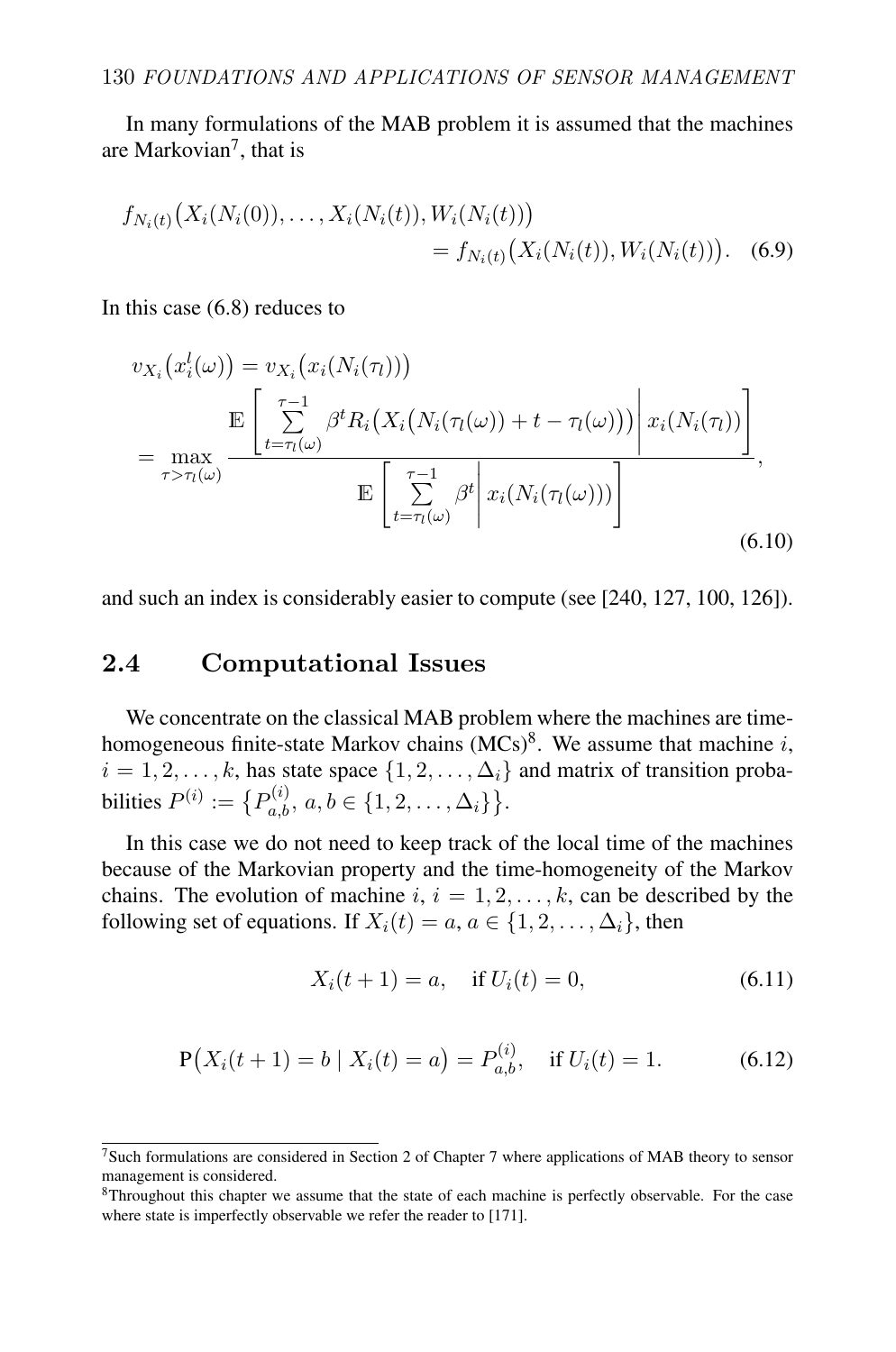Further,  $\mathbf{X}(t) := (X_1(t), X_2(t), \dots, X_k(t))$  is an information state (sufficient statistic, see Chapter 3 and [153] ) at time  $t$ . Thus (6.10) can be rewritten as

$$
\nu_{X_i}(x_i(t)) = \max_{\tau > t} \frac{\mathbb{E}\left[\sum_{t'=t}^{\tau-1} \beta^{t'} R_i(X_i(t')) \middle| x_i(t)\right]}{\mathbb{E}\left[\sum_{t'=t}^{\tau-1} \beta^{t'} \middle| x_i(t)\right]}
$$
(6.13)

Thus to implement the index policy we need to compute, for each machine  $i$ ,  $i = 1, \ldots, k$ , the Gittins index of state  $x_i(t)$ . This can be done in either an off-line or an on-line manner. For an off-line implementation, we must compute the Gittins index corresponding to each state  $x_i \in \{1, 2, \ldots, \Delta_i\}$  of each machine  $i, i = 1, \ldots, k$ . This computation can be done off-line and we only need to store the values of  $\nu_{X_i}(x_i)$ ,  $x_i \in \{1, ..., \Delta_i\}$  for each machine *i*,  $i = 1, \ldots, k$ . For an on-line implementation, at stage 0 we need to compute  $\nu_{X_i}(x_i(0))$  for each machine  $i, i = 1, \ldots, k$  where  $x_i(0)$  is given<sup>9</sup>. We operate machine  $j = \arg \max_i \nu_{X_i}(x_i(0))$  until the smallest time  $\tau_1$  at which machine  $j$  achieves its Gittins index. At any subsequent stage  $l$ , we only need to compute the Gittins index of the machine operated at stage  $l - 1$ . The computation of these Gittins indices has to be done on-line, but only for the stopping states that are reached during the evolution of the bandit processes. To achieve such a computation we need to store the reward vector and the matrix of transition probabilities for each machine.

We next describe the notions of continuation and stopping sets, which are key concepts for the off-line and on-line computation of the Gittins index rule (see [87]). Suppose we start playing machine i which is initially in state  $x_i$ . Then the state space  $\{1, 2, ..., \Delta_i\}$  can be partitioned into two sets  $C_i(x_i)$ (the continuation set of  $x_i$ ) and  $S_i(x_i)$  (the stopping set of  $x_i$ ). When the state of machine i is in  $C_i(x_i)$  we continue processing the machine. We stop processing machine  $i$  the first instant of time the state of the machine is in  $S_i(x_i)$ . Therefore, the Gittins index policy can be characterized by determining  $C_i(x_i)$  and  $S_i(x_i)$  for each  $x_i \in \{1, 2, \ldots, \Delta_i\}.$ 

A computational technique for the off-line computation of the Gittins index rule, proposed by Varaiya, Walrand and Buyukkoc in [240], is based on the following observation. If for  $a, b \in \{1, 2, ..., \Delta_i\}$   $\nu_{X_i}(a) > \nu_{X_i}(b)$ , then  $b \in S_i(a)$  and  $a \in C_i(b)$ . If  $\nu_{X_i}(a) = \nu_{X_i}(b)$  then either  $a \in C_i(b)$  and  $b \in S_i(a)$ , or  $a \in S_i(b)$  and  $b \in C_i(a)$ . Thus, to determine  $C_i(x_i)$  and  $S_i(x_i)$ for each  $x_i \in \{1, 2, \ldots, \Delta_i\}$  we must find first an ordering  $l_1, l_2, \ldots, l_{\Delta_i}$  of

<sup>&</sup>lt;sup>9</sup>It is the observed state of machine  $i$  at time 0.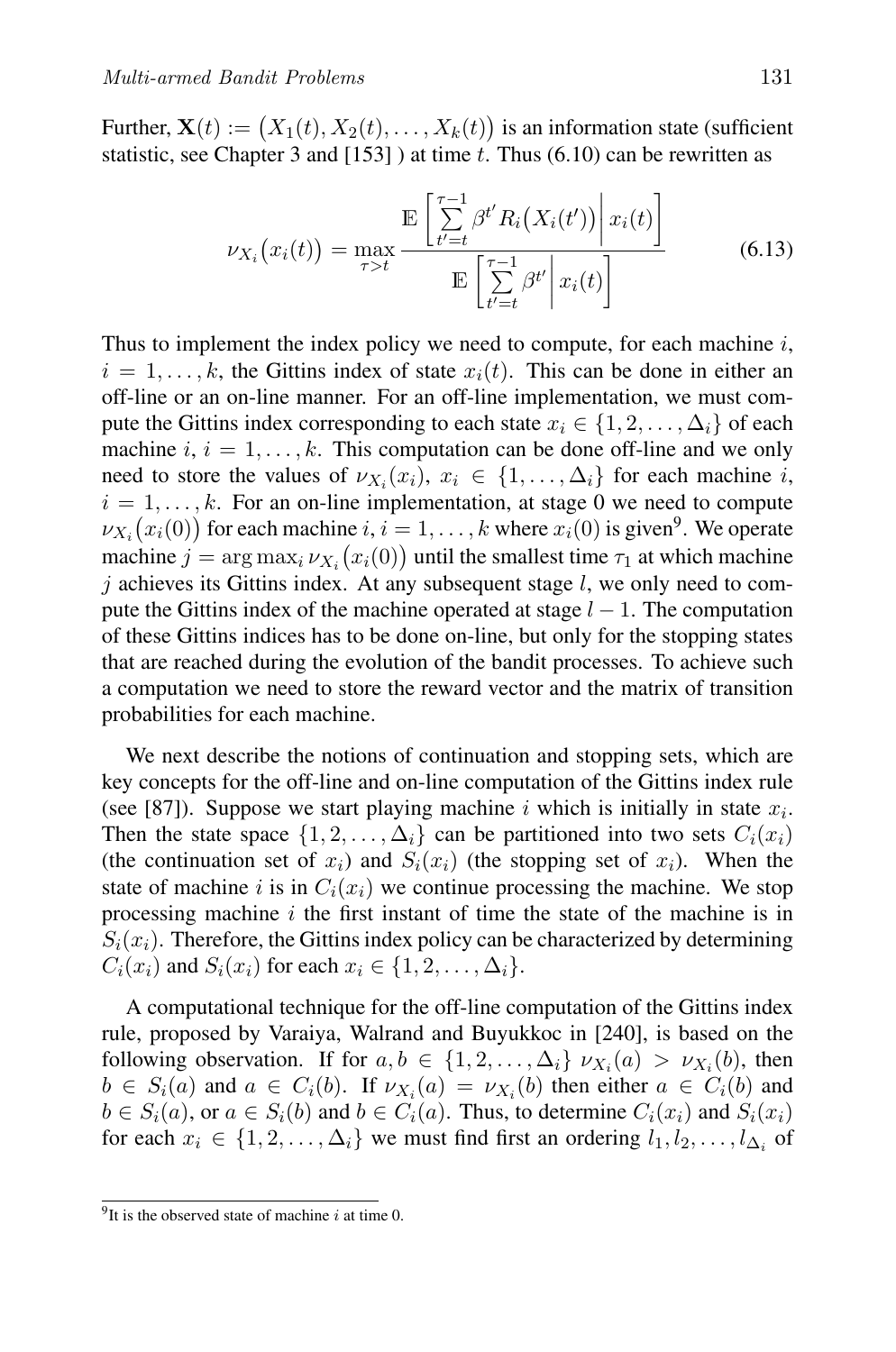the states of machine  $i$  such that

$$
\nu_{X_i}(l_1) \ge \nu_{X_i}(l_2) \ge \cdots \ge \nu_{X_i}(l_{\Delta_i}),\tag{6.14}
$$

and then set for all  $l_j$ ,  $j = 1, 2, \ldots, \Delta_i$ ,

$$
C_i(l_j) = \{l_1, l_2, \dots, l_j\},
$$
  
\n
$$
S_i(l_j) = \{l_{j+1}, l_{j+2}, \dots, l_{\Delta_i}\}.
$$
\n(6.15)

To obtain such an ordering  $l_1, l_2, \ldots, l_{\Delta_i}$  the following computational procedure was proposed in [240].

Given a machine  $i, i = 1, 2, \ldots, k$ , with state space  $\{1, 2, \ldots, \Delta_i\}$ , matrix of transition probabilities  $P^{(i)} := \{P_{a,b}^{(i)}, a, b \in \{1, 2, ..., \Delta_i\}\}\)$ , and reward function  $R_i(x_i)$ ,  $x_i \in \{1, 2, \ldots, \Delta_i\}$  set

$$
l_1 = \arg\max_{x_i} R_i(x_i). \tag{6.16}
$$

Break ties by choosing the smallest  $x_i$  that satisfies (6.16). The Gittins index of state  $l_1$  is

$$
\nu_{X_i}(l_1) = R_i(l_1). \tag{6.17}
$$

States  $l_2, l_3, \ldots, l_{\Delta_i}$  can be recursively determined by the following procedure. Suppose  $l_1, l_2, \ldots, l_{n-1}$  have been determined; then

$$
\nu_{X_i}(l_1) \ge \nu_{X_i}(l_2) \ge \cdots \ge \nu_{X_i}(l_{n-1}).\tag{6.18}
$$

Define

$$
P_{a,b}^{(i,n)} := \begin{cases} P_{a,b}^{(i)}, & \text{if } b \in \{l_1, l_2, \dots, l_{n-1}\} \\ 0, & \text{otherwise} \end{cases}
$$
 (6.19)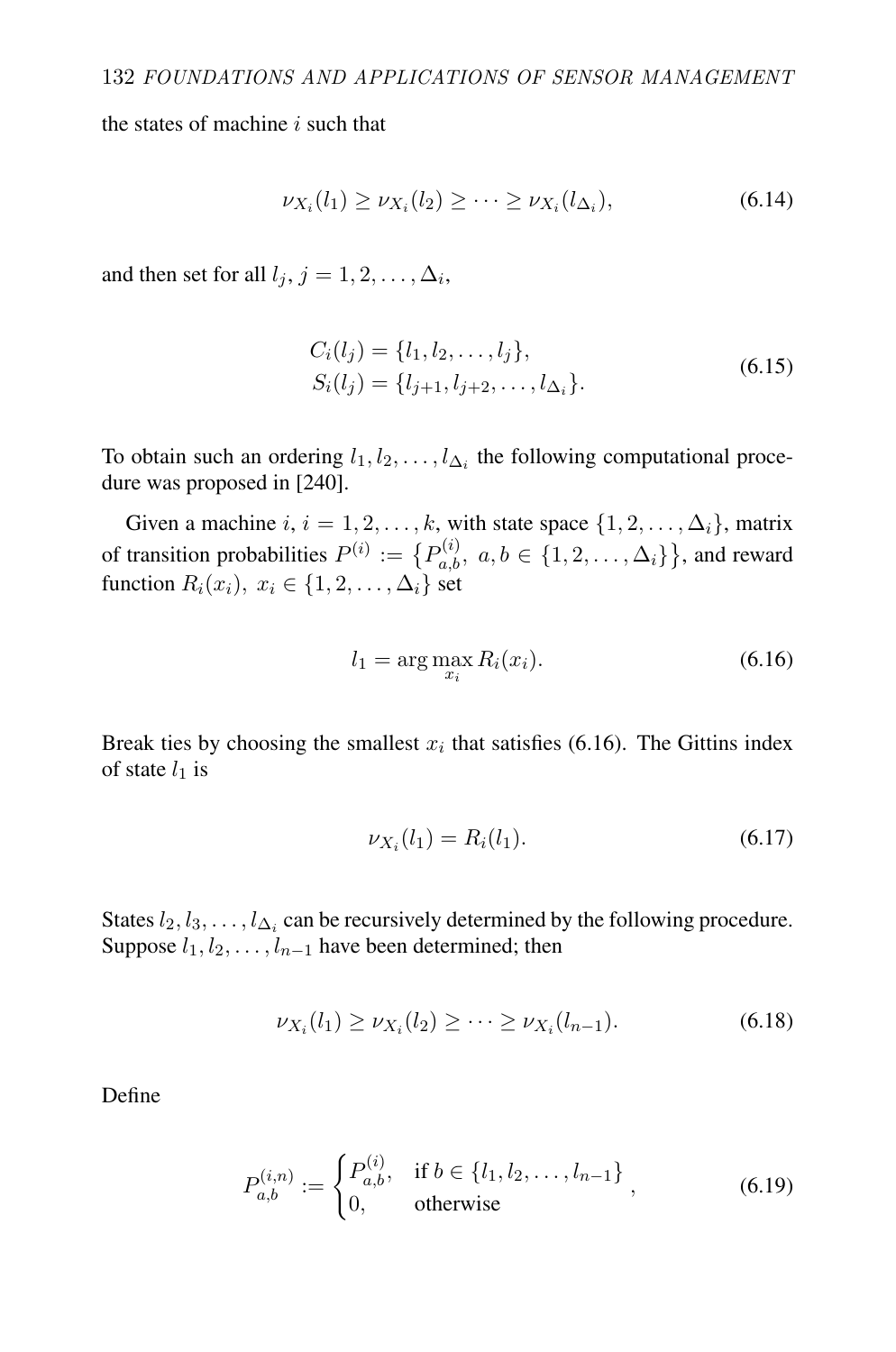and the vectors

$$
\mathbf{R}_i := \begin{pmatrix} R_i(1), & R_i(2), & \cdots, & R_i(\Delta_i) \end{pmatrix}^\mathsf{T},\tag{6.20}
$$

$$
\mathbf{1} := \underbrace{(1, 1, \cdots, 1)^{\mathsf{T}}}_{\Delta_i \text{times}},
$$
\n(6.21)

$$
D^{(i,n)} := \beta \left[I - \beta P^{(i,n)}\right]^{-1} \mathbf{R}_i = \begin{pmatrix} D_1^{(i,n)} \\ D_2^{(i,n)} \\ \dots \\ D_{\Delta_i}^{(i,n)} \end{pmatrix}, \tag{6.22}
$$

$$
B^{(i,n)} := \beta \left[I - \beta P^{((i,n))}\right]^{-1} \mathbf{1} = \begin{pmatrix} B_1^{(i,n)} \\ B_2^{(i,n)} \\ \dots \\ B_{\Delta_i}^{(i,n)} \end{pmatrix} . \tag{6.23}
$$

Then

$$
l_n = \arg \max_{a \in \{1, 2, \dots, \Delta_i\} \setminus \{l_1, l_2, \dots, l_{n-1}\}} \frac{D_a^{(i,n)}}{B_a^{(i,n)}},
$$
(6.24)

and

$$
\nu_{X_i}(l_n) = \frac{D_{l_n}^{(i,n)}}{B_{l_n}^{(i,n)}}.\t(6.25)
$$

Another method for off-line computation of Gittins index, which has the same complexity as the algorithm of [240] presented above, appears in [29].

The following method for on-line implementation of the Gittins index was proposed by Katehakis and Veinott in [127]. As explained earlier, to obtain the Gittins index for state  $x_i$  only the sets  $C_i(x_i)$  and  $S_i(x_i)$  need to be determined. In [127], Katehakis and Veinott proposed the "restart in  $x_i$ " method to determine these sets. According to this method, we consider an alternative problem where in any state  $a \in \{1, \ldots, \Delta_i\}$  we have the option either to continue operating machine i from state a or to instantaneously switch to state  $x_i$ and continue operating the machine from state  $x_i$ . The objective is to choose the option that results in the maximum expected discounted reward over an infinite horizon (see Chapter 2, Section 2.2). This approach results in a dynamic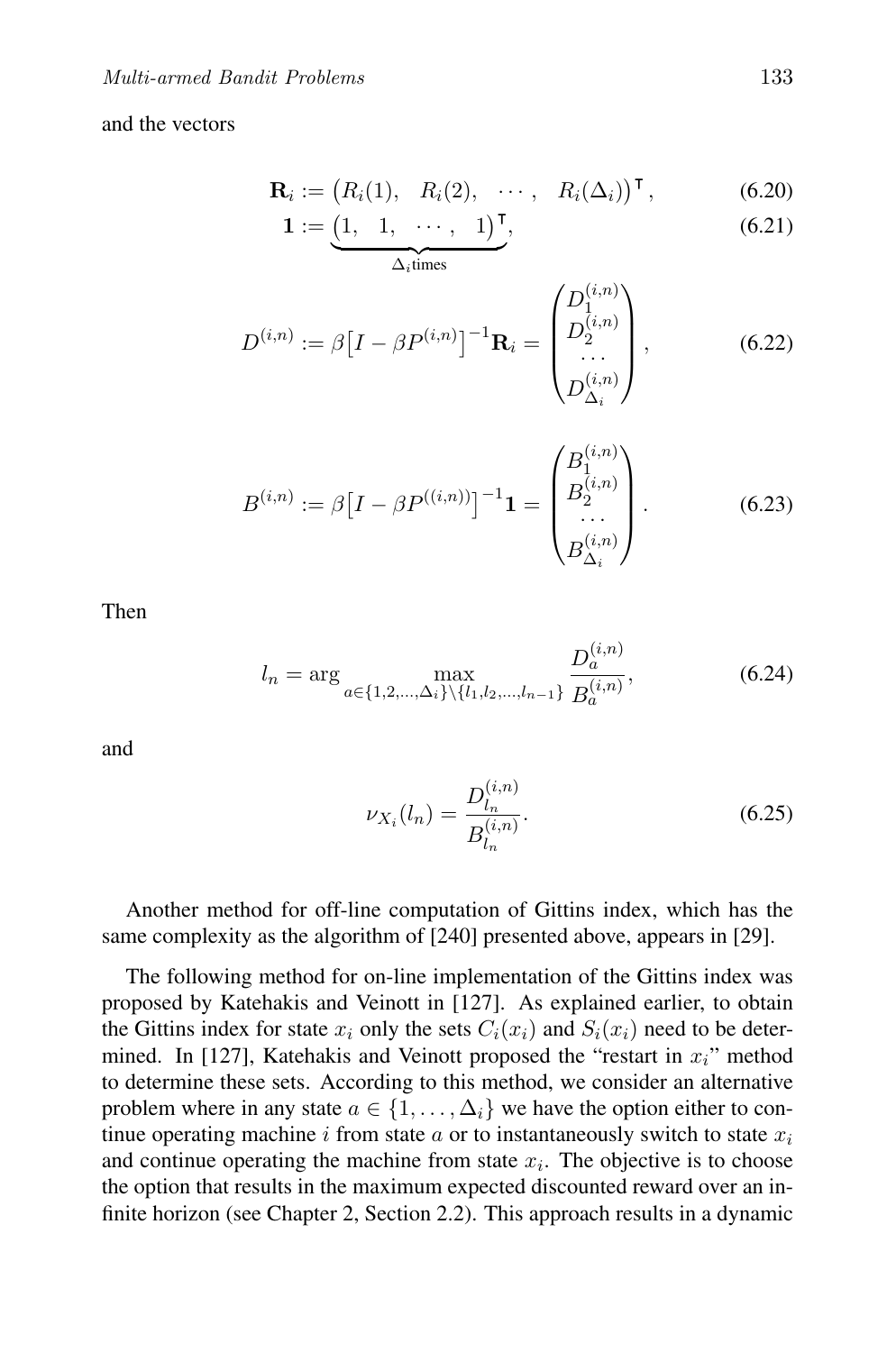program

$$
V(a) = \max \left\{ R_i(a) + \beta \sum_{b \in \{1, ..., \Delta_i\}} P_{a,b}^{(i)} V(b) , R(x_i) + \beta \sum_{b \in \{1, ..., \Delta_i\}} P_{x_i,b}^{(i)} V(b) \right\},\newline a \in \{1, ..., \Delta_i\} \quad (6.26)
$$

that can be solved by various standard computational techniques for finite state Markov decision problems (see Chapter 2). The solution of this dynamic program determines the sets  $C_i(x_i)$  and  $S_i(x_i)$ . These sets are given by

$$
C_i(x_i) = \left\{ a \in \{1, ..., \Delta_i\} : R_i(a) + \beta \sum_{b \in \{1, ..., \Delta_i\}} P_{a,b}^{(i)} V(b) \ge V(x_i) \right\}
$$
 (6.27)

$$
S_i(x_i) = \left\{ a \in \{1, ..., \Delta_i\} : R_i(a) + \beta \sum_{b \in \{1, ..., \Delta_i\}} P_{a,b}^{(i)} V(b) < V(x_i) \right\} \tag{6.28}
$$

and the Gittins index is given by

$$
\nu_{X_i}(x_i) = (1 - \beta)V(x_i)
$$
\n(6.29)

Another method for on-line implementation similar in spirit to [240] appears in E. L. M. Beale's discussion in [87].

Several variations of the classical MAB problem have been considered in the literature. We briefly present them in Section 3.

#### 3. Variants of the Multi-armed Bandit Problem

In this section we present various extensions of the classical MAB problem. In general, in these extensions, forward induction does not provide a methodology for determining an optimal scheduling policy. Index-type solutions are desirable because of their simplicity, but, in general, they are not optimal. We identify conditions under which optimal index-type solutions exist.

#### 3.1 Superprocesses

A superprocess consists of k independent components and one controller/ processor. At each time t each component  $i = 1, 2, \ldots, k$  accepts control inputs  $U_i(t) \in \mathcal{U}_i := \{0, 1, \ldots, M_i\}$ . The control action  $U_i(t) = 0$  is a freezing control; the action  $U_i(t) = j, j = 1, 2, \dots, M_i$  is a continuation control. Thus, each component of a superprocess is a generalization of an arm of a classical MAB problem (where at each  $t U_i(t) \in \{0, 1\}$ .) In fact, each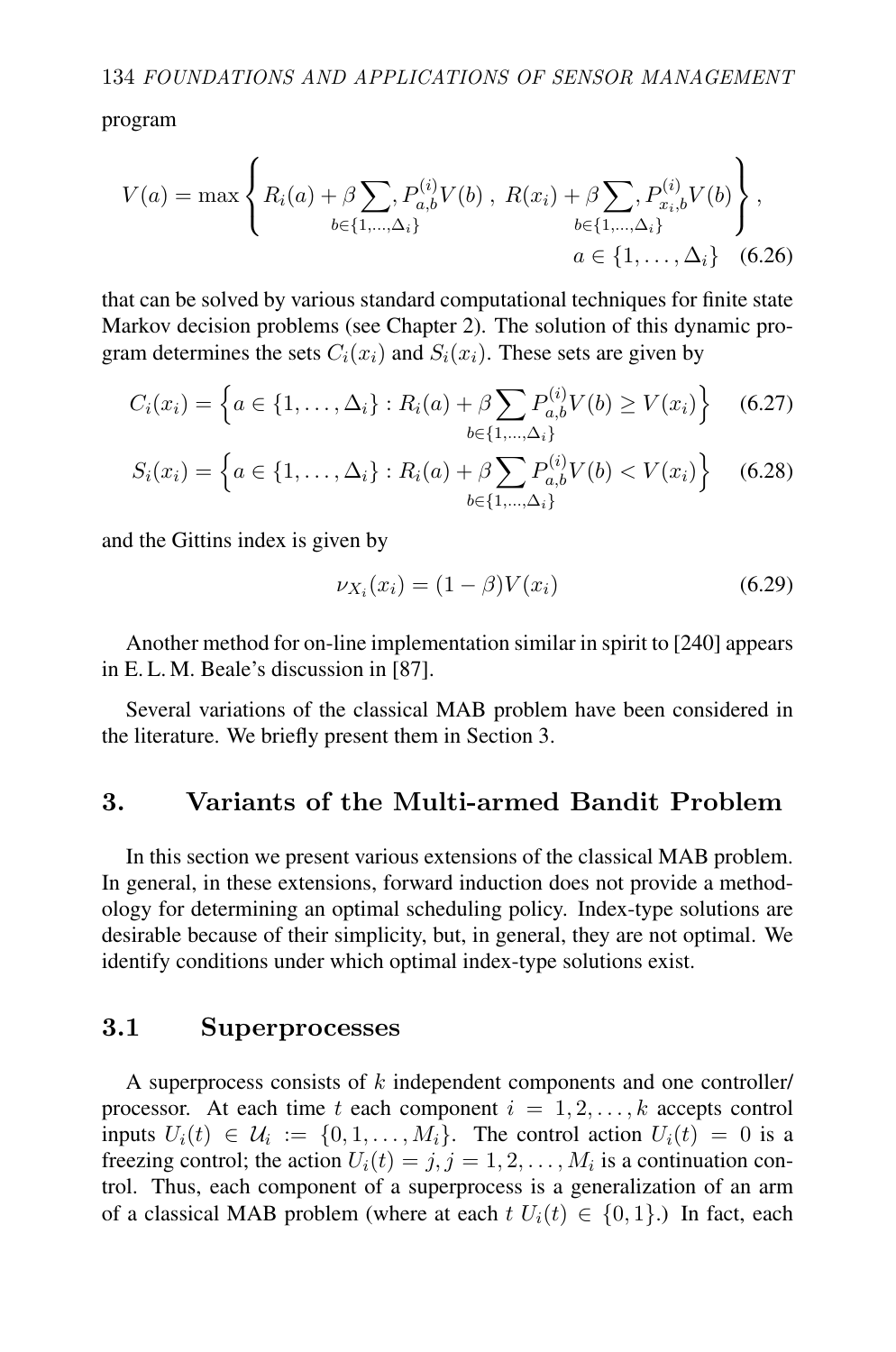component of a superprocess is a controlled stochastic process. For any fixed control law this stochastic process is a single-armed bandit process. Consequently, each component of a superprocess consists of a collection of bandit processes/machines, each corresponding to a distinct control law. Component  $i = 1, 2, \ldots, k$  evolves as follows

$$
X_i(N_i(t+1)) = X_i(N_i(t)) \text{ if } U_i(t) = 0,
$$
 (6.30)

and

$$
X_i(N_i(t+1)) = f_{N_i(t)}(X_i(0),...,X_i(N_i(t)),U_i(t),W_i(N_i(t)))
$$
  
if  $U_i(t) \neq 0$ , (6.31)

where  $N_i(t)$  is the local time of component i at each t and  $\{W_i(n), n =$  $1, 2, \ldots$  is a sequence of independent random variables that are also independent of  $\{X_1(0), X_2(0), \ldots, X_k(0)\}\)$ . Furthermore, the sequences  $\{W_i(n)\}$ ;  $n = 1, 2, \ldots$ ,  $\{W_i(n); n = 1, 2, \ldots\}$ ,  $i \neq j, i, j = 1, 2, \ldots, k$ , are independent.

A reward sequence  $\{R_i(X_i(t),U_i(t)) ; t = 1,2,...\}$  is associated with each component  $i = 1, 2, \ldots, k$ , such that

$$
R_i(t) = R_i(X_i(t), U_i(t)), \text{ if } U_i(t) \neq 0,
$$
\n(6.32)

and

$$
R_i(t) = 0, \quad \text{if } U_i(t) = 0 \,. \tag{6.33}
$$

At each time  $t$  the controller/processor can choose to operate/continue exactly one component. If the controller chooses component j at t, i.e.,  $U_i(t)=0$ for all  $i \neq j$ , and  $U_j(t)$  takes values in  $\{1, 2, \ldots, M_j\}$ , a reward  $R_j\big(X_j(N_j(t)),$  $U_j(t)$ ) is acquired according to (6.32).

A scheduling policy  $\gamma := (\gamma_1, \gamma_2, \dots)$  is a decision rule such that the action  $U(t)=(U_1(t), U_2(t),...,U_k(t))$  is a random variable taking values in  $\bigcup_{i=1}^k \{0\}^{i-1} \times \{1, 2, \ldots, M_i\} \times \{0\}^{k-i}$ , and

$$
U(t) = \gamma_t (Z_1(t), Z_2(t), \dots, Z_k(t), U(0), \dots, U(t-1)), \tag{6.34}
$$

where

$$
Z_i(t) := [X_i(0), X_i(1), \dots, X_i(N_i(t))]. \tag{6.35}
$$

The objective in superprocesses is to determine a scheduling policy  $\gamma$  that maximizes

$$
J^{\gamma} := \mathbb{E}^{\gamma} \left[ \sum_{t=0}^{\infty} \beta^{t} \sum_{j=1}^{k} R_{j} \big(X_{j}(N_{j}(t)), U_{j}(t)\big) \middle| Z(0) \right] \tag{6.36}
$$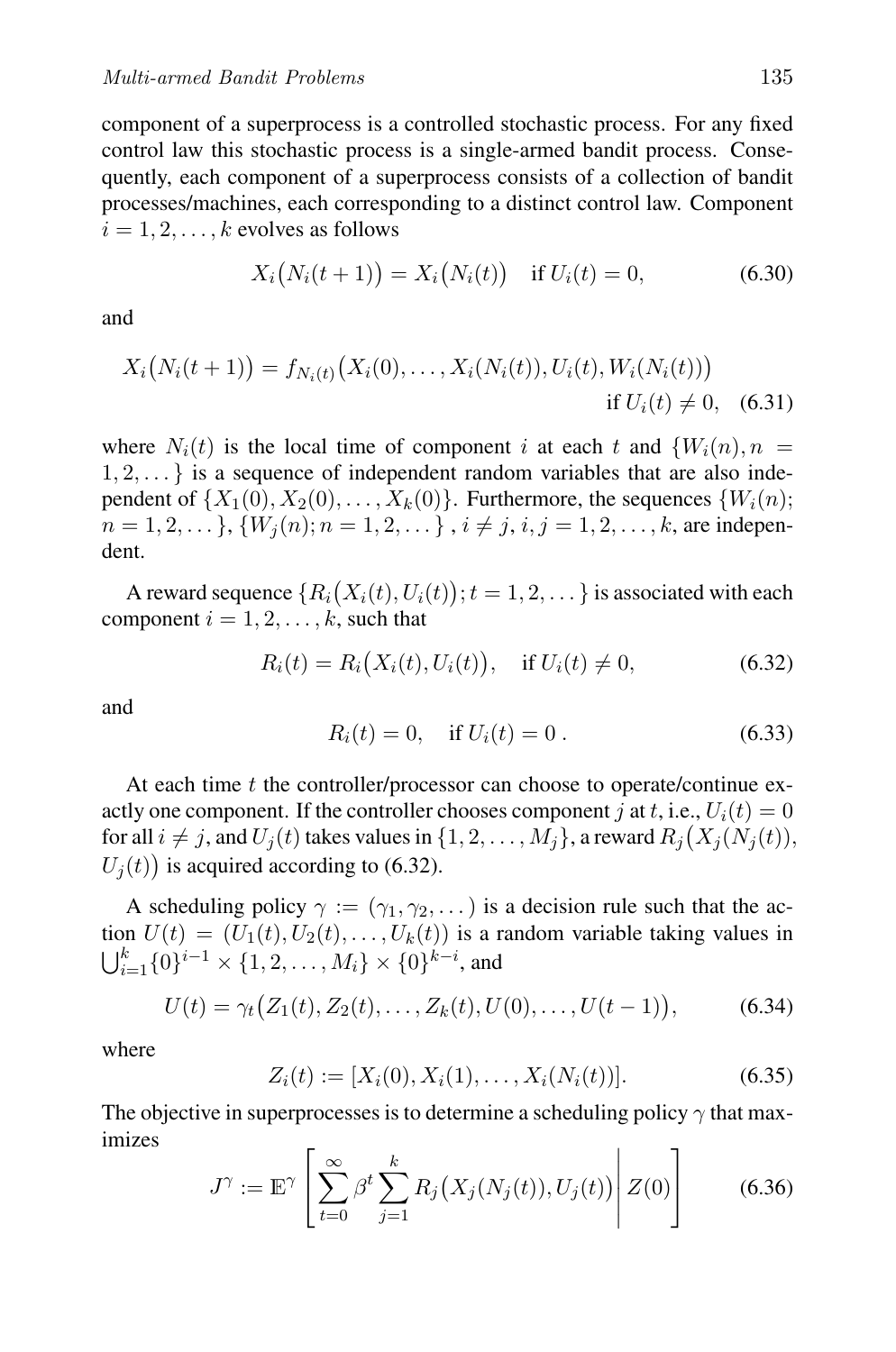subject to (6.30)–(6.35) and the above constraints on  $U(t)$ ,  $t = 0, 1, 2, \ldots$ where

$$
Z(0) := [X_1(0), X_2(0), \ldots, X_k(0)].
$$

Even though features (F2)-(F4) of the MAB problem are present in the superprocess problem, (F1) is not, and as a result of this superprocesses do not in general admit an index-type of solution. Specifically: in the MAB problem, once a machine/process is selected for continuation, the evolution of this process and the accumulated rewards are uncontrolled; on the contrary, in superprocesses, once a component is selected for continuation, the evolution of this component and the accumulated rewards are controlled. Choosing the control law that maximizes the infinite horizon expected discounted reward for the component under consideration leads to a standard stochastic control problem which can only be solved optimally by backward induction.

Consequently, superprocesses are more complex problems than standard MAB problems. There is one situation where superprocesses admit an index form type of solution, namely, when each component has a *dominating machine*.

The concept of a dominating machine can be formally described as follows. Consider a machine  $\{X(n), R(X(n)), n = 0, 1, 2, \ldots\}$  and let  $\mu \in \mathbb{R}$ . Define

$$
\mathcal{L}(X,\mu) := \max_{\tau>0} \mathbb{E}\left[\sum_{t=0}^{\tau-1} \beta^t \left[R\big(X(t)\big)\big) - \mu\right]\right],\tag{6.37}
$$

where  $\tau$  ranges over all stopping times of  $\{\mathcal{F}_t := \sigma(X(0), X(1), \dots, X(t)\},\)$  $t = 0, 1, 2, \ldots$  (see Appendix Section 3 for a discussion on  $\sigma$ -fields and stopping times). Notice that  $\mathcal{L}(X, \mu) \geq 0$  since for  $\tau = 1$  the right hand side of (6.37) is equal to zero with probability one.

DEFINITION 6.1 We say that machine  $\{X(n), R(X(n)); n = 0, 1, 2, ...\}$ dominates *machine*  $\{Y(n), R(Y(n)); n = 0, 1, 2, \ldots\}$  *if* 

$$
\mathcal{L}(X,\mu) \ge \mathcal{L}(Y,\mu), \quad \forall \mu \in \mathbb{R}.\tag{6.38}
$$

This inequality can be interpreted as follows. Suppose one operates machines  $\mathcal{M}(X) := \{ X(n), R(X(n)) ; n = 0, 1, 2, \ldots \}$  and  $\mathcal{M}(Y) := \{ Y(n),$  $R(Y(n)); n = 0, 1, 2, \ldots$  } up to some random time after which one retires and receives the constant reward  $\mu$  at each subsequent time. Then  $\mathcal{M}(X)$ dominates  $\mathcal{M}(Y)$  if and only if it is optimal to choose  $\mathcal{M}(X)$  over  $\mathcal{M}(Y)$  for any value of the retirement reward  $\mu$ .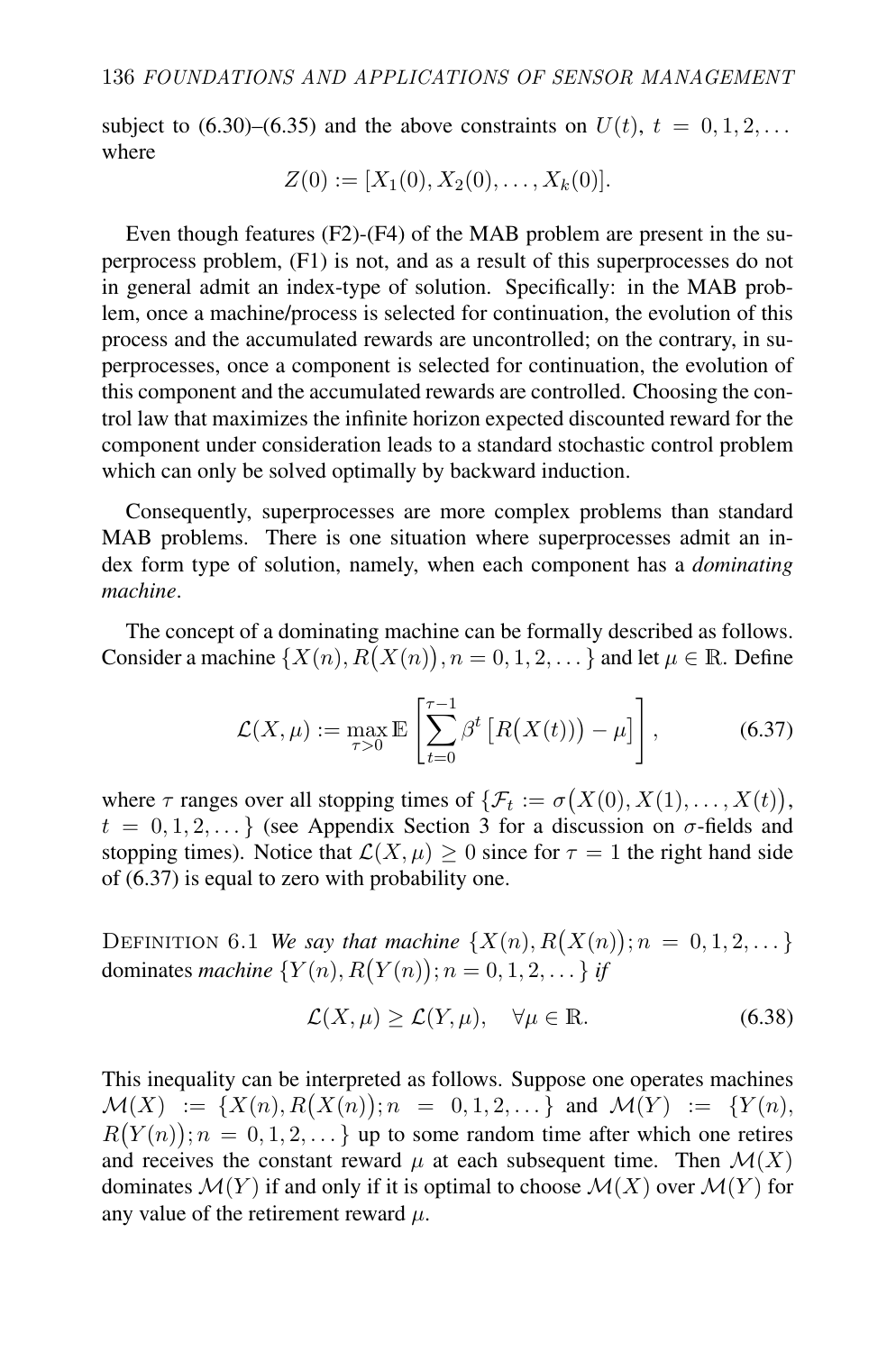L

As mentioned above, a component of a superprocess is a collection of bandit processes  $\{X^{\gamma_i}(n), R\big(X^{\gamma_i}(n), U^{\gamma_i}(n)\big); n = 0, 1, 2, \dots\}, \, \gamma_i \in \Gamma_i,$  where  $\Gamma_i$ is the set of all possible control laws for component  $i$ .

DEFINITION 6.2 A component of a superprocess is said to have a domi*nating control law*  $\gamma^*$  *and a corresponding dominating machine*  $\{X^{\gamma^*}(n),\}$  $R(X^{\gamma^*}(n)); n = 1, 2, ...$  *if* 

$$
\mathcal{L}(X^{\gamma^*}, \mu) \ge \mathcal{L}(X^{\gamma}, \mu), \qquad \forall \gamma \in \Gamma, \forall \mu \in \mathbb{R}
$$

*where* Γ *is the set of all control laws for that component.*

When each component of the superprocess has a dominating machine an index-type solution is optimal for the following reason. In every component of the superprocess one can restrict attention, without any loss of optimality, to its dominating machine. Each dominating machine is a single-armed bandit process. Thus, the superprocess problem reduces to a MAB problem for which an optimal solution is of the index type.

The condition that each component of a superprocess has a dominating machine is quite restrictive and difficult to satisfy in most problems.

#### 3.2 Arm-acquiring Bandits

The arm-acquiring bandit problem is a variation of the MAB problem where one permits arrival of new machines. At time  $t, K(t)$  independent machines are available. The machines available at t were either available at  $t = 0$  or arrived during  $1, \ldots, t-1$ . Denote these machines by  $\{ (X_i(N_i(t)), R_i(X_i(N_i(t)))) \}$  $N_i(t) = 0, 1, 2, \ldots, t; i = 1, 2, \ldots, K(t); t = 0, 1, 2, \ldots$ . At each time instant, the controller decides to apply a continuation control to only one of  $(U_1(t),...,U_{K(t)}(t))$ . Then  $U(t) \in \{e_1(K(t)),...,e_{K(t)}(K(t))\}$ , where the available machines and all other machines remain frozen. Define  $U(t) :=$  $e_i(j) = (0, \ldots, 0, 1, 0, \ldots, 0)$  is a *j*-dimensional unit vector with 1 at the *i*<sup>th</sup> position. The machines available at time  $t$  are independent and evolve in the same way as in the classical MAB problem.

At time t a set  $A(t)$  of new machines arrive. These machines are available for operation from  $(t+1)$  on and are independent of each other and of the  $K(t)$ previous machines. Let  $|A(t)|$  denote the number of machines in  $A(t)$ . Then,

$$
K(t + 1) = K(t) + |A(t)|
$$

It is assumed that  $\{|A(t)|; t = 1, 2, \dots\}$  is a sequence of i.i.d. random variables. Further,  $|A(t)|$  is independent of  $U(0), \ldots, U(t)$ .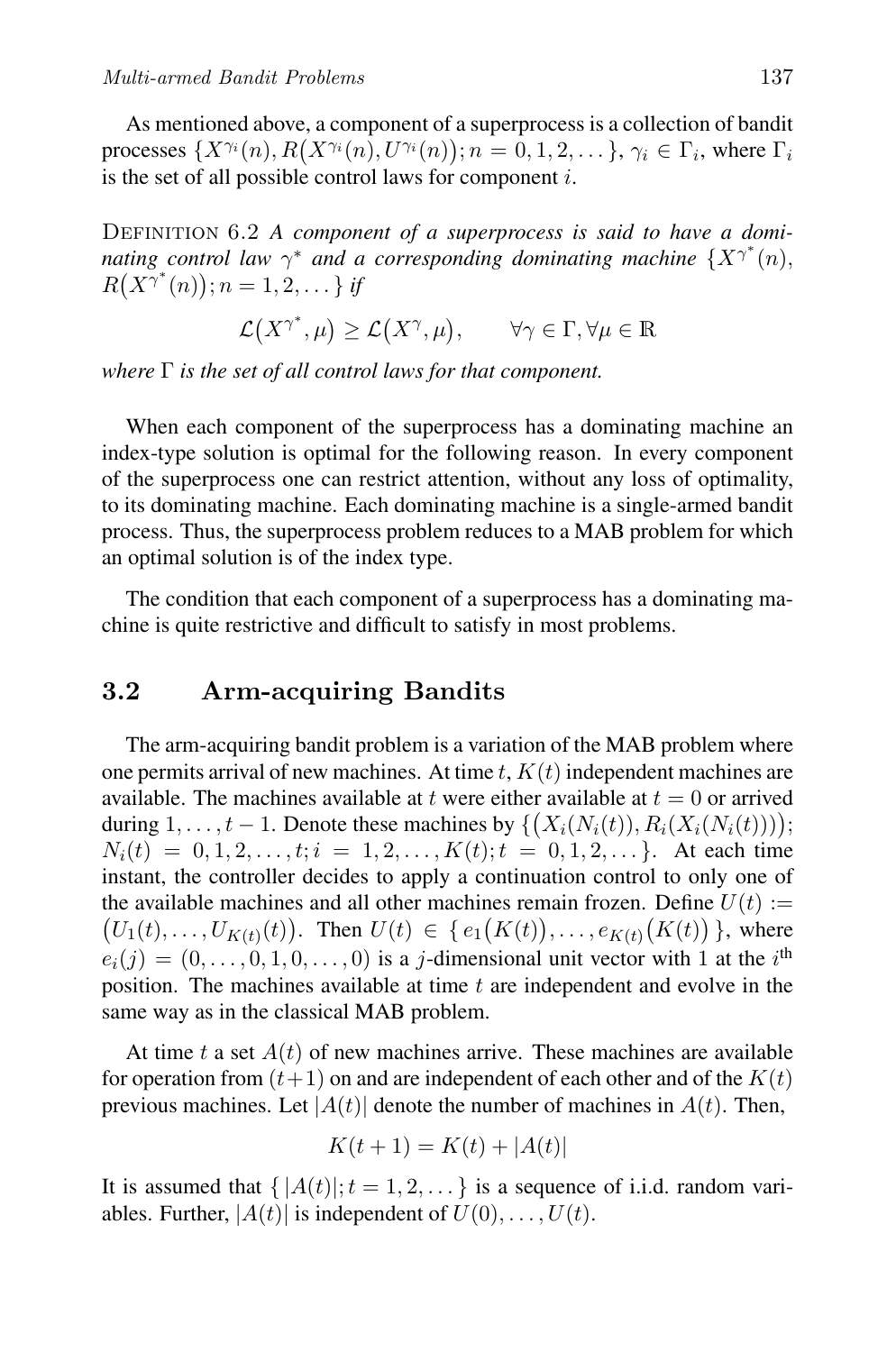In this context, a *scheduling policy*  $\gamma := (\gamma_1, \gamma_2, \dots)$  is a decision rule such that the action  $U(t)$  at any time t is a random variable taking values in {  $e_1(K(t)), \ldots, e_{K(t)}(K(t))$  } and

$$
U(t) = \gamma_t (Z_1(t), \dots, Z_{k(t)}(t), U(0), \dots, U(t-1)), \tag{6.39}
$$

where

$$
Z_i(t)=[X_i(0),\ldots,X_i(N_i(t))];
$$

that is,  $U(t)$  denotes the machine operated at time t, and this decision depends on all past states of all machines.

The arm-acquiring bandit problem is to determine a scheduling policy that maximizes

$$
J^{\gamma} := \mathbb{E}\left[\sum_{t=0}^{\infty} \beta^{t} \sum_{i=1}^{K(t)} R_{i}(X_{i}(N_{i}(t)), U_{i}(t)) \middle| Z(0)\right],
$$
 (6.40)

subject to the aforementioned constraints on the evolution of the machines and the arrival of new machines.

Nash [179] first considered the arm-acquiring bandit problem using Hamiltonian and dynamic programming and he did not obtain an index-type of solution. Whittle [250] first showed that the *Gittins index* policy is optimal for the arm-acquiring bandit. Similar results on the optimality of the Gittins index rule for arm-acquiring bandits were later obtained by [240, 116]. Here we present briefly the arguments that lead to the optimality of the Gittins index rule.

Decisions are not irrevocable due to the following: bandit processes are independent; processes that are not operated on remain frozen; future arrivals are independent of past decisions; and the arrival process is a sequence of independent identically distributed random variables. Therefore, by the arguments presented in Section 2.3, forward induction obtains an optimal scheduling policy—at each instant of time continue the machine with the highest Gittins index. The expressions for the Gittins index of each machine are the same as in Equation (6.8). If the machines are described by Markov processes then their dynamics evolve as in (6.9) and the Gittins indices are given by (6.10).

#### 3.3 Switching Penalties

In MAB problem with switching penalties we have the same model as in the classical MAB problem with one additional feature. Every time the processor switches from one machine to another, a switching penalty (switching cost  $c$  or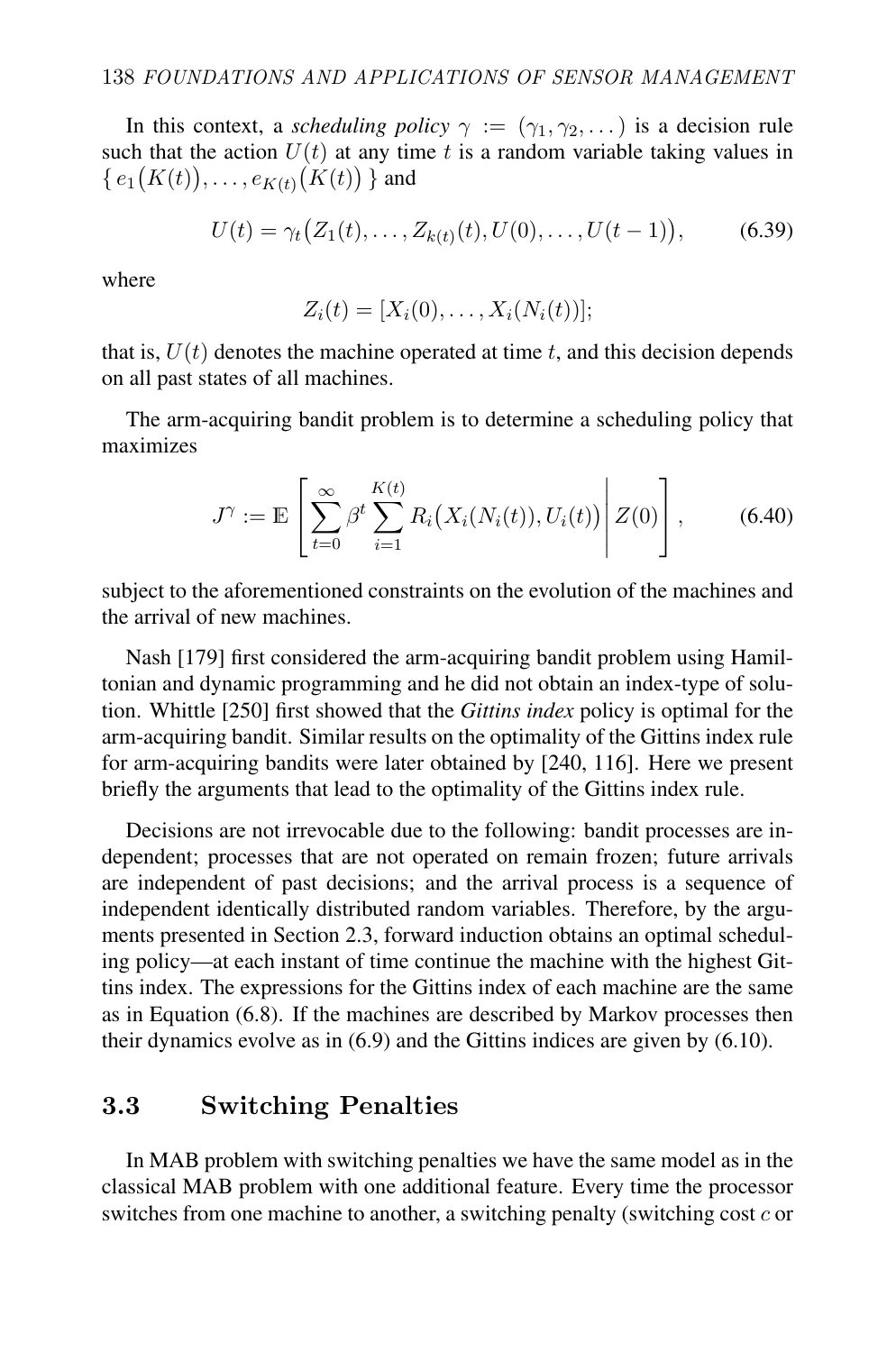switching delay d) is incurred. The inclusion of switching penalties is a realistic consideration. When the processor switches between different machines a new setup may be needed; during this setup time no bandit process is continued (therefore, no reward is acquired) and this lack of continuation can be modeled by a switching cost or switching delay.

The inclusion of switching penalties drastically alters the nature of the bandit problem. An index form of solution is no longer optimal. This has been shown in [12] and is illustrated by the following example from [11].

Consider a two-armed bandit problem with switching penalties. Each arm is described by a three-state Markov chain. The transition probabilities of the both are given by  $P_{X_{t+1}|X_t}(2|1) = 1$ ,  $P_{X_{t+1}|X_t}(3|2) = 1$ ,  $P_{X_{t+1}|X_t}(3|3) = 1$ , further, both Markov chains start in state 1. The rewards of the first arm are given by  $R_1(1) = 20$ ,  $R_1(2) = 18$ ,  $R_1(3) = 0$ ; and of the second arm are given by  $R_2(1) = 19$ ,  $R_2(2) = 17$ ,  $R_1(3) = 0$ . Assume the switching cost  $c = 3$  and the discount factor  $\beta = 0.5$ . If we operate the arms according to the Gittins index policy, the order of operation is 1,2,1,2 and the corresponding rewards are  $(20-3) + (19-3)\beta + (18-3)\beta^2 + (17-3)\beta^3 = 30.5$ , whereas a policy that operates in order 1,1,2,2 yields a reward  $(20 - 3) + 18\beta + (19 3\beta^2 + 17\beta^3 = 32.125$ . Thus, the Gittins index policy is not optimal.

The nature of optimal scheduling/allocation strategies for the general MAB problem with switching penalties and an infinite horizon expected discounted reward including switching penalties is not currently known. Explicit solutions of special cases of the problem have been determined in Van Oyen et al. [234, 235]. Agrawal et al. [1] determined an optimal allocation strategy for the MAB problem with switching cost and the "learning loss" or "regret" criterion. Asawa and Teneketzis [11] determined qualitative properties of optimal allocation/scheduling strategies for the general MAB problem with an infinite horizon expected discounted reward minus switching penalties performance criterion. In this chapter we only consider switching costs. The main result in [11] states the following. Suppose that at  $t = 0$ , it is optimal to select machine j for continuation. If at  $t = 0$  no switching penalty is incurred, it is optimal to continue the operation of machine  $j$  until its Gittins index corresponding to  $x_i(0)$  is achieved. If at  $t = 0$  a switching cost c is incurred, it is optimal to continue the operation of machine  $j$  until a switching index

$$
\nu_{X_j}^s(x_j(0)) = \max_{\tau > 0} \frac{\mathbb{E}\left[\sum_{t=0}^{\tau-1} \beta^t R_j(t) - c \middle| x_j(0)\right]}{\mathbb{E}\left[\sum_{t=0}^{\tau-1} \beta^t \middle| x_j(0)\right]}
$$
(6.41)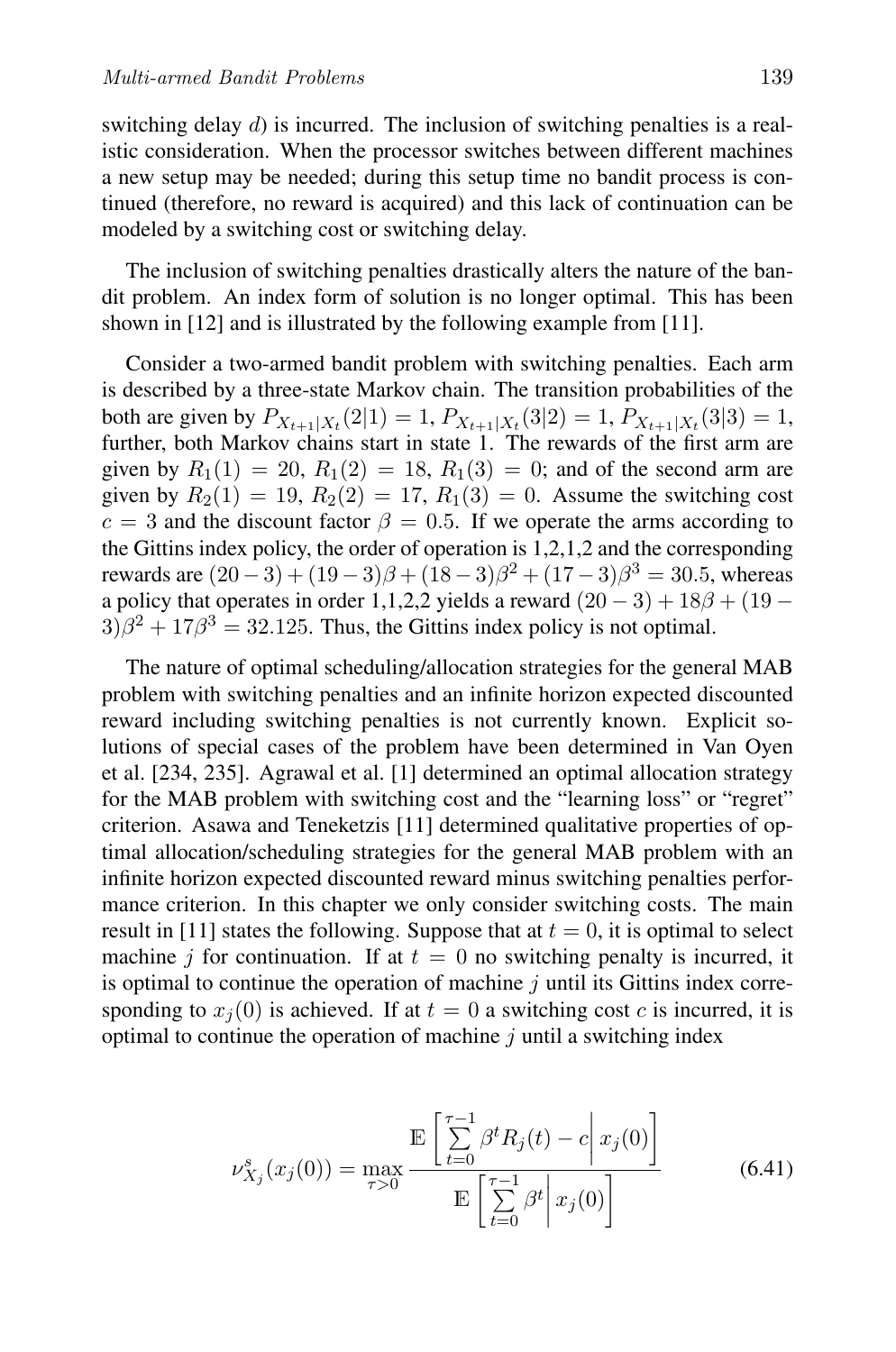corresponding to  $x_i(0)$  is achieved. In general, suppose that at decision epoch  $\tau_l(\omega)$  it is optimal to select machine i for continuation. If machine i was operated at  $\tau_l(\omega) - 1$  then it is optimal to continue the operation of machine i until its Gittins index corresponding to  $(x_i^l(\omega))$  (and given by (6.8)) is achieved. If machine i was not operated at  $\tau_l(\omega) - 1$ , then it is optimal to continue its operation until a switching index

$$
\nu_{X_i}^s(x_i^l) = \max_{\tau > \tau_l} \frac{\mathbb{E}\left[\sum_{t=\tau_l}^{\tau-1} \beta^t R_i \big(X_i \big(N_i(\tau_l) + t - \tau_l\big)\big) - \beta^{\tau_l} c \middle| x_i^l \right]}{\mathbb{E}\left[\sum_{t=\tau_l}^{\tau} \beta^t \middle| x_i^l \right]} \tag{6.42}
$$

corresponding to  $x_i^l(\omega)$  is achieved. (Recall that  $x_i^l := x_i(0), \ldots, x_i(N_i(\tau_l))$ ).

The stopping time  $\tau^s(x_i^l)$  that achieves the maximum on the RHS of (6.42) is related to the stopping time  $\tau(x_i^l(\omega))$  that achieves the Gittins index as follows:

$$
\tau^s(x_i^l(\omega)) \ge \tau(x_i^l(\omega)) \tag{6.43}
$$

almost surely for all  $x_i^l(\omega)$ .

The main result in [11] does not describe which machine to select for continuation at each decision epoch. Such a selection must be determined by backward induction. Conditions under which it is possible to further simplify the search for an optimal allocation policy also appear in [11].

### 3.4 Multiple Plays

In MABs with multiple plays we have  $k$  independent processes/machines labeled  $1, 2, \ldots, k$  and one controller that has m processors available ( $m < k$ ). At each time instant the controller can allocate each processor to exactly one process. No process can be operated by more than one processor. Each bandit process and its evolution are modeled as in the classical MAB problem. A scheduling policy  $\gamma := (\gamma_1, \gamma_2, \dots)$  is a decision rule such that the action  $U(t)$ at time  $t$  is a random variable taking values in  $(d_1, d_2, \ldots, d_{\binom{k}{m}})$  where each  $d_i$ is a k-dimensional row vector consisting of m ones and  $(k - m)$  zeros, and the positions of the ones indicate the machines/processes to which the processors are allocated. The objective in MABs with multiple plays is to determine a scheduling policy  $\gamma$  that maximizes

$$
J^{\gamma} := \mathbb{E}^{\gamma} \left[ \sum_{t=1}^{\infty} \beta^{t} \sum_{i=1}^{k} R_{i} \big(X_{i}(N_{i}(t)), U_{i}(t)\big) \middle| Z(0) \right], \quad (6.44)
$$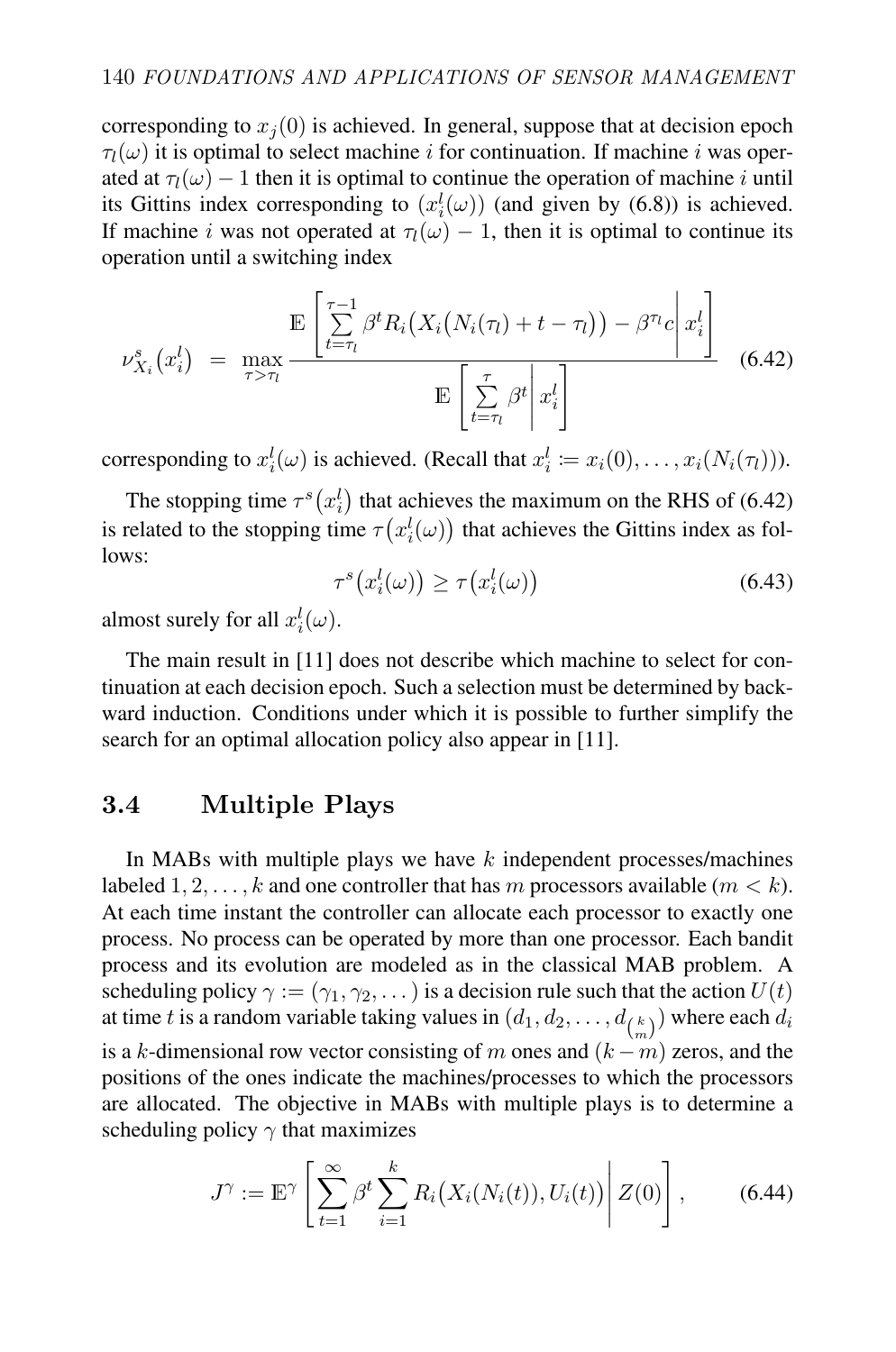subject to the constraints describing the evolution of the machines and the allocation of the processors, where

$$
Z(0) := [X_1(0), X_2(0), \dots, X_k(0)] \tag{6.45}
$$

and

$$
R_i(X_i(N_i(t)-1), U_i(t)) = \begin{cases} R_i(X_i(N_i(t))), & \text{if } U_i(t) = 1, \\ 0, & \text{otherwise.} \end{cases}
$$

In general operating machines with the  $m$  highest Gittins indices is not an optimal policy for MAB with multiple plays (see [115, 198]). Anantharam et al. [7, 8] determined an optimal scheduling policy for MABs with multiple plays and the "learning loss" or "regret" criterion. Furthermore, Agrawal et al. [2] determined an optimal scheduling policy for the MAB problem with multiple plays, a switching cost, and the "learning loss" criterion. Pandelis and Teneketzis [188] determined a condition sufficient to guarantee the optimality of the policy that operates the machines with the  $m$  highest Gittins indices at each instant of time. (We call this strategy the *Gittins index rule for MABs with multiple plays* or briefly the *Gittins index rule*.) The sufficient condition of  $[188]$  can be described as follows. For each machine i,  $i = 1, 2, \dots, k$ , let  $\tau_l^i$  denote the successive stopping times at which the Gittins indices of machine i are achieved, and let  $\nu_{X_i}(\tilde{X}_i(0), \ldots, X_i(\tau_l^i))$  denote the  $(l + 1)$ <sup>th</sup> successive Gittins index of the process i. For every realization  $\omega$  of the evolution of machine i we have the corresponding realizations  $\tau_l^i(\omega)$  and  $\nu_{X_i}\big(X_i(0,\omega),\ldots,X_i(\tau_l^i(\omega),\omega)\big),\ l=1,2,\ldots$  of machine  $i,\ i=1,\ldots,k$ . Consider the following condition.

**(C1)** For any realization  $\omega$  of the problem, for any machines i, j such that  $i \neq j$  and positive integers p, q such that

$$
\nu_{X_i}\big(X_i(0,\omega),\ldots,X_i(\tau_p^i(\omega),\omega)\big) > \nu_{X_j}\big(X_j(0,\omega),\ldots,X_j(\tau_q^j(\omega),\omega)\big)
$$

we have

$$
\nu_{X_i}\big(X_i(0,\omega),\ldots,X_i(\tau_p^i(\omega),\omega)\big)(1-\beta) \\
&>\nu_{X_j}\big(X_j(0,\omega),\ldots,X_j(\tau_q^j(\omega),\omega)\big)
$$

The main result in  $[188]$  states that if condition  $(C1)$  is satisfied then the Gittins index rule is optimal. The essence of the result of [188] is the following. Forward induction does not, in general, lead to optimal processor allocation decisions in MABs with multiple plays because at each stage of the allocation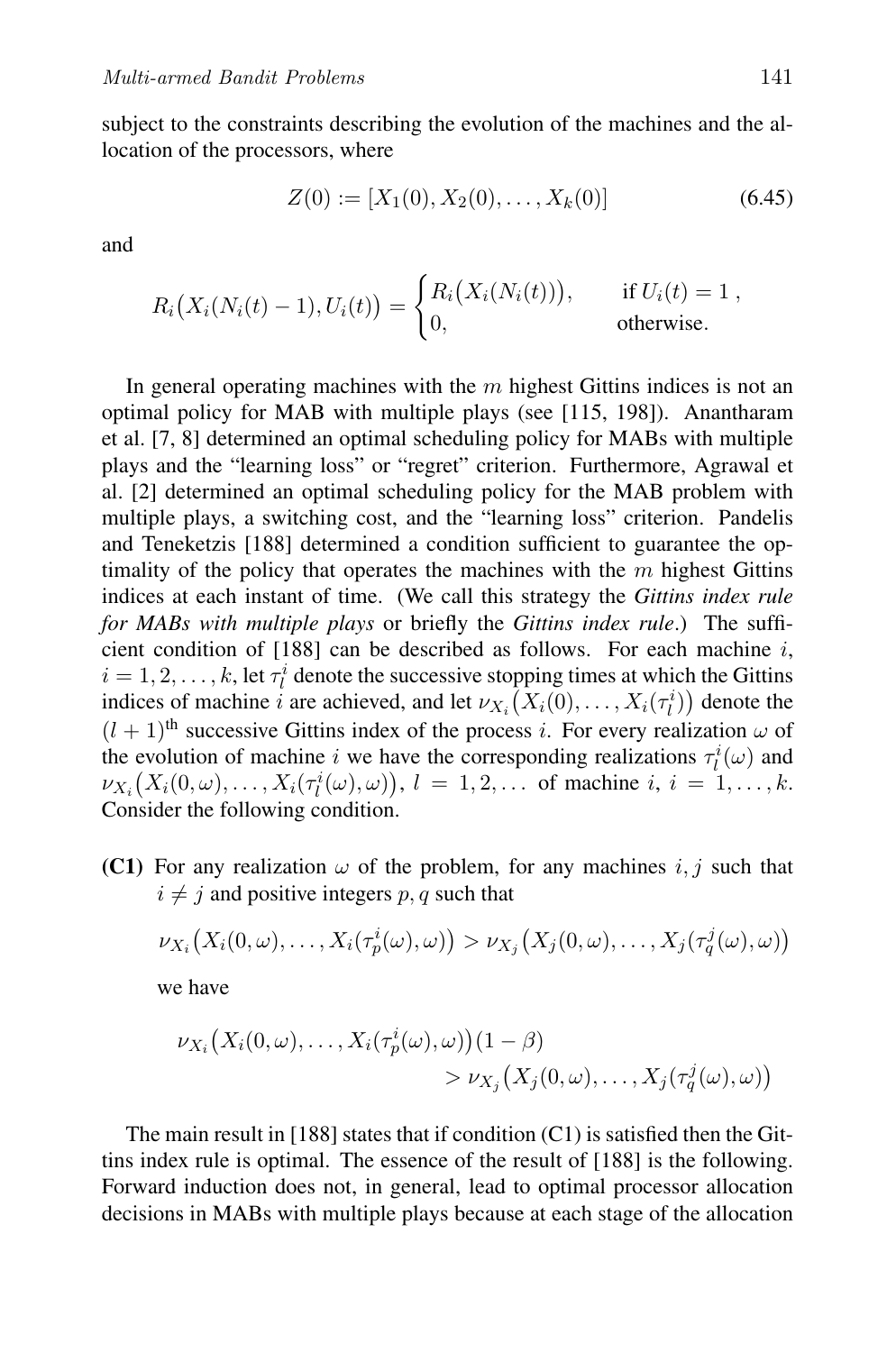process the optimal scheduling policy jointly decides the m machines to be processed; thus, the forward induction arguments used in the classical MAB problem (and were discussed in Section 2.2) do not hold. Consequently, the full effect of future rewards has to be taken into account in determining an optimal scheduling policy. However, if the Gittins indices of different machines are sufficiently separated, the expected reward rate maximizing portions of each bandit process starting from its current history become the dominant factors in determining an optimal scheduling policy. In such situations, an optimal scheduling strategy can be determined by forward induction, and the Gittins index rule is optimal. Condition (C1) presents an instance where there is enough separation among the Gittins indices to guarantee the optimality of the Gittins index rule.

A search problem formulated as a MAB problem with multiple plays has been considered in [221]. Conditions under which the Gittins index rule is optimal for the above problem also appear in [221].

### 3.5 Restless Bandits

Restless bandits (RBs) consist of k independent machines and m identical processors,  $m < k$ . Each machine evolves over time even when it is not being processed, and hence is not a bandit process. Specifically, the evolution of machine  $i, i = 1, 2, \ldots, k$ , is described by

$$
X_i(t+1) = f_{i,t}(X_i(0),...,X_i(t),U_i(t),W_i(t)),
$$
\n(6.46)

where  $U_i(t) \in \{0, 1\}, U_i(t) = 0$  (respectively 1) means that machine i is not processed (respectively processed) at time t, and  $\{W_i(t), t = 0, 1, 2, \dots\}$  is a sequence of primitive random variables that are independent of  $X_1(0), X_2(0)$ ,  $\ldots$ ,  $X_k(0)$  and have known statistical description; furthermore,  $\{W_i(t), t =$  $0, 1, 2, \ldots$  } and  $\{W_i(t), t = 0, 1, 2, \ldots\}$ ,  $i \neq j$  are independent. (The reader is invited to contrast  $(6.46)$  with  $(6.2)$ ). The reward received from machine i at time t is  $R_i$   $(X_i(t), U_i(t))$ <sup>10</sup>. At each instant of time each processor can process exactly one machine. Each machine can be processed by at most one processor. A scheduling policy is defined in exactly the same way as in the MAB problem with multiple plays. The performance criterion is defined by (6.44) and (6.45). The objective is to determine a scheduling policy to maximize an infinite horizon expected discounted reward criterion given by (6.44).

In general, forward induction does not result in an optimal allocation strategy for this problem. To see this, consider separately the cases where  $m = 1$ 

<sup>&</sup>lt;sup>10</sup>In [30] it was shown that without loss of generality we can assume that  $R_i(X_i(t),0) = 0$ .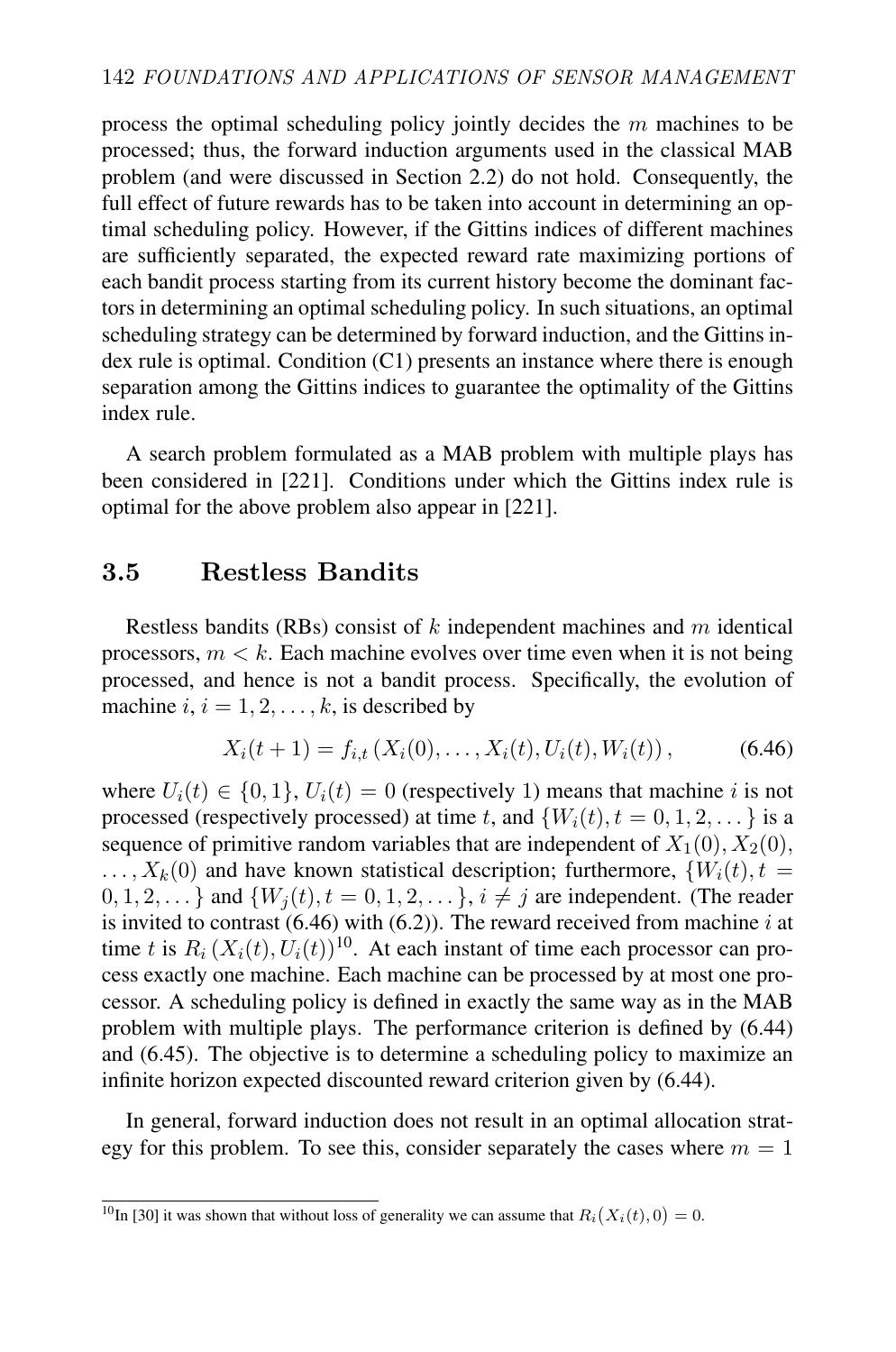and  $m > 1$ . For  $m = 1$ , the model and optimization problem are a generalization of the classical MAB problem described in Section 2.1.2. In RBs any machine that is available for continuation at  $t$  but is not chosen at  $t$  changes its state after  $t$ , so decisions made at time  $t$  are irrevocable. Consequently, for  $m = 1$  forward induction does not result in an optimal scheduling policy. For  $m > 1$ , the model and problem are a generalization of the MAB with multiple plays described earlier in this section. Forward induction does not, in general, result in an optimal scheduling policy even for MABs with multiple plays, and therefore does not, in general, result in an optimal scheduling policy for RBs.

Nevertheless, there are cases where RBs have an optimal solution that is of the index type. We describe two such cases below.

Case 1. Consider the situation where all machines are identical and each machine is describe by a finite-state controlled Markov chain that is irreducible under any stationary Markov policy. That is, (6.46) simplifies to

$$
X_i(t+1) = f_{i,t}(X_i(t), U_i(t), W_i(t)),
$$
\n(6.47)

 $i = 1, 2, \ldots, k$ . Assume that the performance criterion is given by the infinite horizon average reward-per-unit-time-per-machine, that is

$$
r^{\hat{\gamma}}(\alpha) = \frac{1}{k} \left[ \lim_{T \to \infty} \frac{1}{T} \mathbb{E}^{\hat{\gamma}} \left[ \sum_{t=1}^{T} \sum_{i=1}^{k} R_i \left( X_i(t-1), U_i(t) \right) \right] \right].
$$

Such a performance criterion is not significantly different from the one considered so far, as infinite horizon expected discounted reward and infinite horizon expected reward-per-unit-time are related with one another [153, 251].

For the above model and problem assume that a subsidy Q is provided at time t to each machine that is not operated at t. Let  $\nu(x_i)$  be the value of Q for which the expected reward-per-unit-time resulting from processing a machine (currently in state  $x_i$ ) is equal to that resulting from not processing it plus the subsidy.

DEFINITION 6.3 *The value*  $\nu(x_i)$  *is defined to be the index of a machine in state*  $x_i$ *.* 

The notion of subsidy defined above can be used to introduce the concept of indexability that plays an important role in determining conditions sufficient to guarantee the optimality of an index-type solution for the above model.

DEFINITION 6.4 *Machine i is* indexable *if the following condition is satisfied.*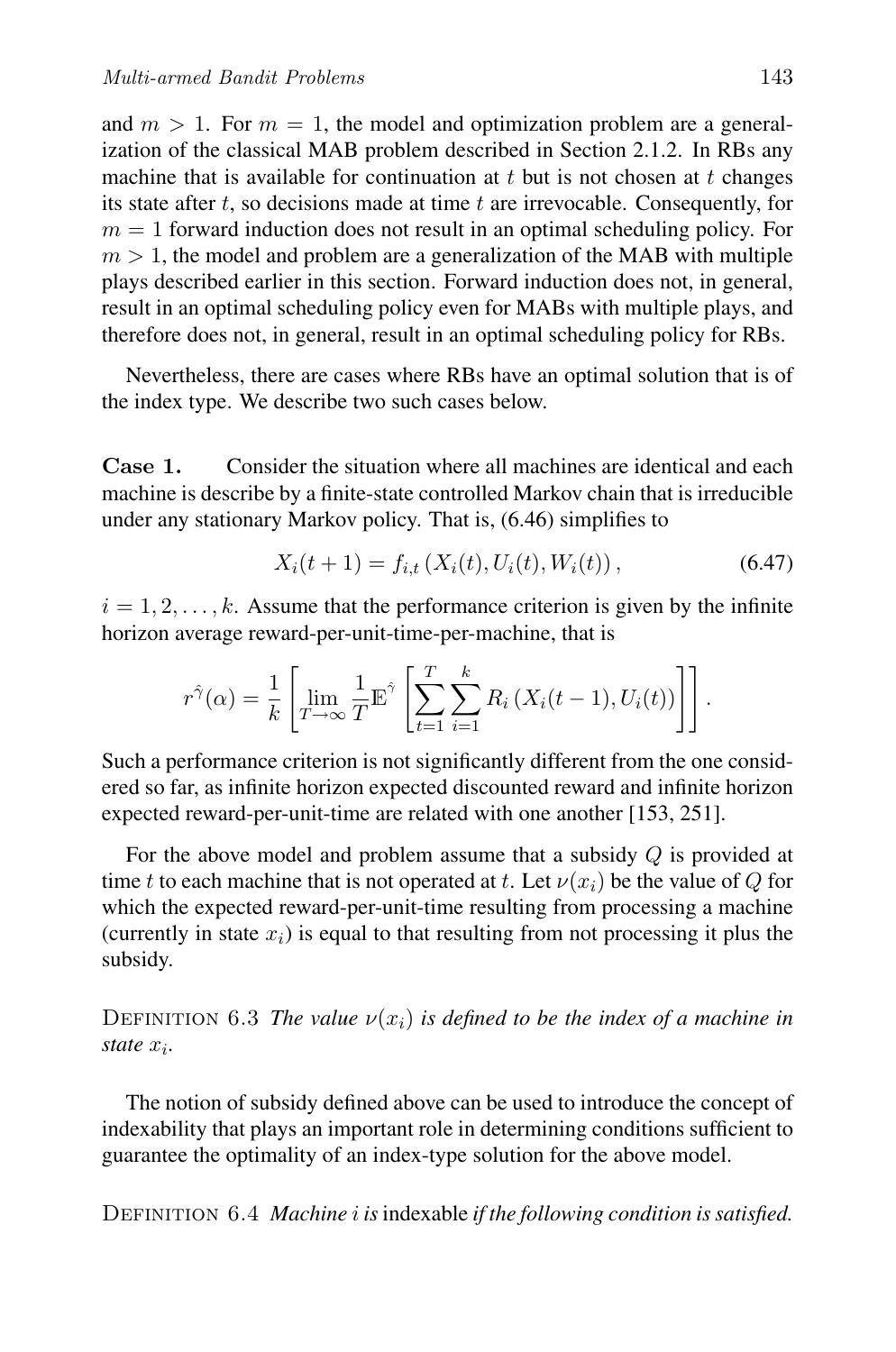**(C2)** *Consider a value* Q *of the subsidy and suppose that when the machine is in state* x*, it is optimal not to operate it. Then, it is also optimal not to operate the machine in state* x *for any value of the subsidy higher than* Q*.*

*A restless bandit is indexable if all its arms/machines are indexable.*

The above notion of indexability may appear to be trivially true for any machine, but this it is not the case. In fact, indexability is a very strict requirement (see [252]). To proceed further we define:

- 1 an index policy  $\hat{\gamma}$  according to which the machines with the m highest indices (specified by Definition 6.3) are operated at each time instant
- 2 for the index policy  $\hat{\gamma}$

$$
r^{\hat{\gamma}}(\alpha) := \lim_{\substack{k \to \infty \\ m \to \infty \\ \alpha = \frac{m}{k}}} \frac{1}{k} \left[ \lim_{T \to \infty} \frac{1}{T} \mathbb{E}^{\hat{\gamma}} \left[ \sum_{t=1}^{T} \sum_{i=1}^{k} R_i \left( X_i(t-1), U_i(t) \right) \right] \right]
$$
(6.48)

Then the following result holds. If the RB process is indexable and certain technical conditions described in [247] hold,

$$
r^{\hat{\gamma}}(\alpha) = \lim_{\substack{k \to \infty \\ m \to \infty \\ \alpha = \frac{m}{k}}} \frac{1}{k} \left[ \sup_{\gamma \in \Gamma} \lim_{T \to \infty} \frac{1}{T} \mathbb{E}^{\gamma} \left[ \sum_{t=1}^{T} \sum_{i=1}^{k} R_i \left( X_i(t-1), U_i(t) \right) \right] \right] \tag{6.49}
$$

where  $\Gamma$  is the set of stationary Markov policies. That is, an optimal allocation strategy for the above class of RBs is an index policy. The above conditions are sufficient but not necessary to guarantee the optimality of an index policy  $\hat{\gamma}$ .

As pointed out above, indexability is a strict requirement and is often hard to check. These difficulties motivated the work in [30, 90, 183, 184]. In [30] Bertsimas and Niño-Mora provided a sufficient condition for indexability of a single restless bandit. In [183] Niño-Mora investigated an allocation policy for restless bandits and showed that if a set of conditions called Partial Conservation Laws (PCLs) are satisfied and the rewards associated with each machine belong to a certain "admissible region" (see [183]) then the allocation policy investigated in [183] is optimal. The ideas of [183] have been further refined in [184]. An approach to evaluating the sub-optimality of the index proposed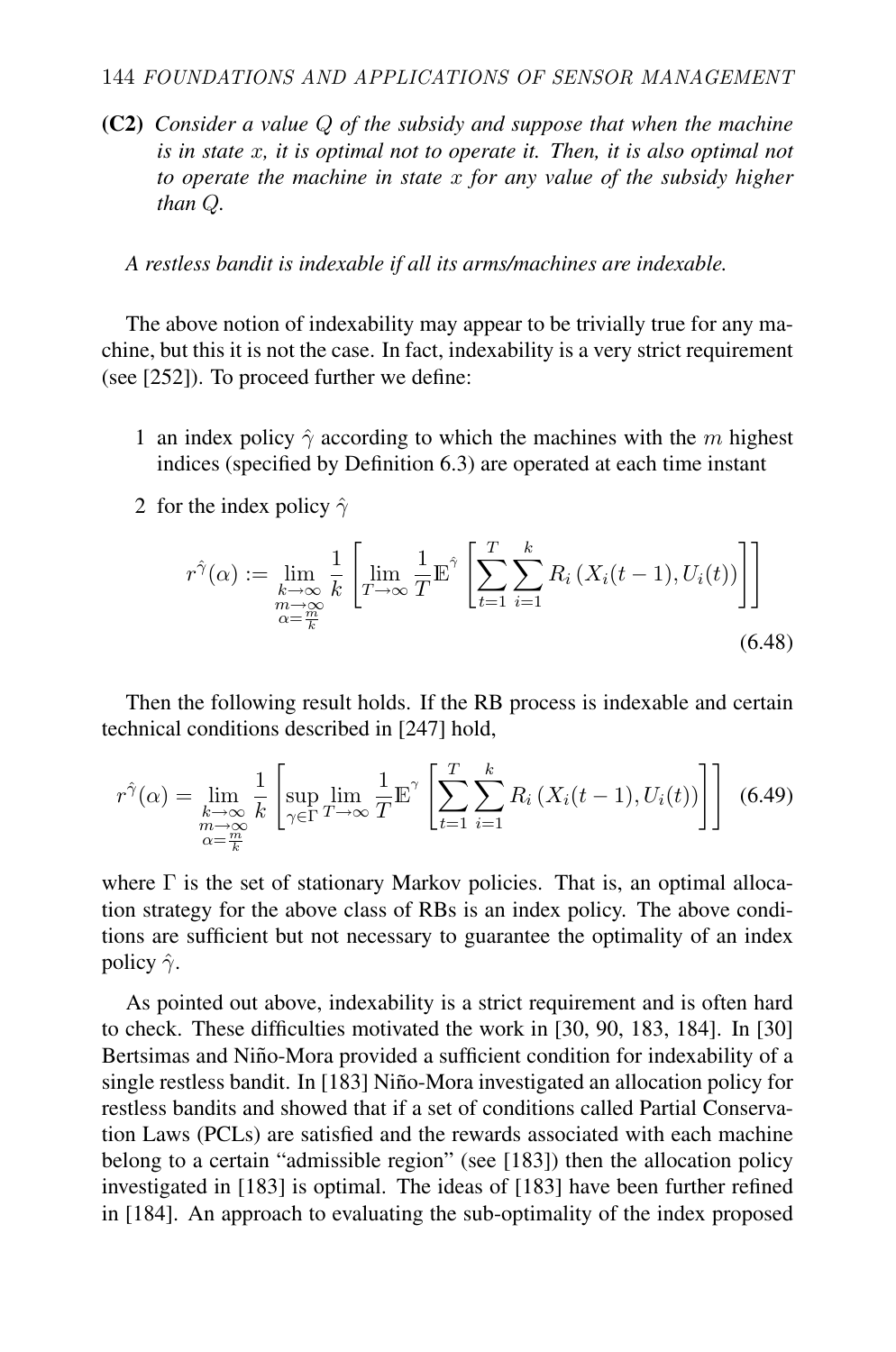in [183] when the PCL conditions are satisfied but the rewards are not in the "admissible region" has been presented in [90]. An application of the results of [183] to queueing networks appears in [9].

**Case 2.** Consider k machines and one controller that has m processors available  $(m < k)$ . Each machine  $i, i = 1, \ldots, k$ , is described by a controlled random process  $\{X_i(t); t = 0, 1, 2, \dots\}$  with a countable state-space  $\{0, 1, 2, \ldots\}$  such that

$$
X_i(t+1) = f_{i,t}(X_i(t), U_i(t), W_i(t))
$$
\n(6.50)

where  $U_i(t) \in \{0,1\}$  and  $U_i(t)=0$  (respectively,  $U_i(t)=1$ ) means that the machine is not processed (respectively, processed) at time  $t$ . For each  $i, i = 1, \ldots, k$ ,  $\{W_i(s), s = 1, 2, \ldots\}$  is a sequence of random variables that take values in  $\{0, 1, \ldots, m_i\}$ , are not necessarily independent and have known statistics. The sequences  $\{W_i(s), s = 1, 2, \dots\}$  and  $\{W_i(s), s = 1, 2, \dots\}$ are independent for all  $i, j, i \neq j$ . Furthermore, each sequence  $\{W_i(s), s =$  $1, 2, \ldots$  is perfectly observed; that is, for each  $\omega \in \Omega$  and i,  $W_i(0, \omega)$ ,  $W_i(1,\omega),\ldots,W_i(t-1,\omega)$  are known by the controller at time t, before the allocation decision at t is made. The functions  $f_{i,t}(\cdot), i = 1, 2, \ldots, k$ , are

$$
f_{i,t}(X_i(t), U_i(t), W_i(t)) = \begin{cases} X_i(t) + W_i(t), & \text{if } U_i(t) = 0, \\ X_i(t) - \Lambda_i + W_i(t), & \text{if } X_i(t) \neq 0, U_i(t) = 1, \\ W_i(t), & \text{if } X_i(t) = 0, \end{cases}
$$
\n(6.51)

where  $\Lambda_i$  is a random variable taking values in  $\{0,1\}$  with  $P[\Lambda_i = 0] =$  $q_i > 0$  and  $W_i(t)$  is a random variable that is not necessarily independent of  $W_i(0), \ldots, W_i(t-1)$ .

At each instant of time  $t$  a machine is either available for processing (it is "connected"), or it is not (it is "not connected"). The probability that machine i is connected at t is  $p_i$ ,  $i = 1, 2, \ldots, k$ , for all t. The reward received at time t from a connected machine is

$$
R_i(X_i(t), U_i(t)) = \begin{cases} Y_i, & \text{if } X_i(t) \neq 0 \text{ and } U_i(t) = 1, \\ 0, & \text{if } U_i(t) = 0 \text{ or } X_i(t-1) = 0, \end{cases}
$$
 (6.52)

where  $Y_i$  is a random variable taking values in  $\{0, c_i\}$  with  $P(Y_i = c_i) = q_i$ . The reward received at time  $t$  from a machine that is not connected is zero. The performance criterion is given by  $(6.44)^{11}$ . The objective is to determine a scheduling/processor allocation policy to maximize the performance criterion.

 $11$ In [161], where the model of Case 2 is proposed, the performance criterion is given by a holding cost instead of a reward. Using the transformation in [235] we can convert this performance criterion into (6.44).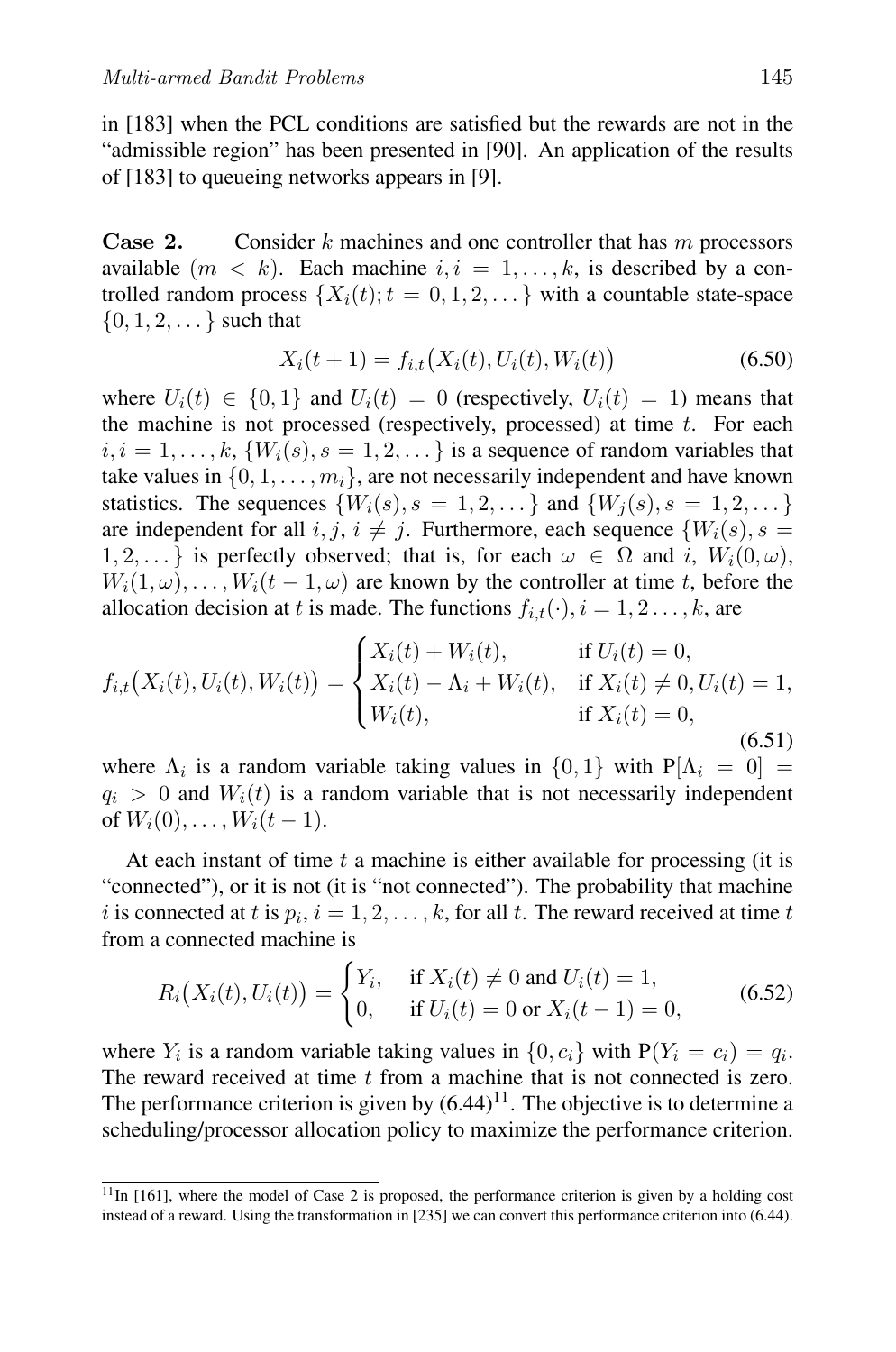The model described above arises in single-hop mobile radio systems (see [161] and references therein). The same model has also independent interest as a specific problem in queueing theory.

Consider a machine  $i, i = 1, 2, \ldots, k$ , which at time t is in state  $x_i \neq 0$  and is connected. The *Gittins index*  $\nu_i(x_i)$  of machine i is

$$
\nu_i(x_i) = q_i c_i.
$$

Define the *Gittins index policy* to be the allocation policy  $\gamma_{GI}$  that operates at each time  $t$  the connected machines that are not in the zero state and have the  $m$  highest Gittins indices. The following condition  $(C3)$  describes an instance where the allocation policy  $\gamma_{\text{GI}}$  is optimal.

**(C3)**  $c_1q_1 > c_2q_2 > \cdots > c_kq_k$ , and in addition

$$
c_i q_i \left[ \frac{1 - \beta}{1 - (1 - q_i)\beta} \right] \ge c_j q_j
$$

```
for all i, j, 1 \leq i < j \leq k.
```
The proof of optimality of the Gittins index policy  $\gamma_{GI}$  under (C3) can be found in [161].

The essence of the results of [161] is the following: If we were guaranteed that the system described above operated away from the  $\mathbf{0} := (0, 0, \dots, 0)$  (k times) state then it would be optimal to allocate the  $m$  processors to the connected machines with the  $m$  highest Gittins indices. Near the state  $0$ , processor utilization becomes a critical issue in determining an optimal allocation policy. The Gittins index policy may result in processor under-utilization; thus, it may not be optimal in some neighborhood of the state 0. Therefore, if we require optimality of the Gittins index policy for the problem under consideration, we must identify conditions to ensure that the advantage gained by always allocating the processors to the highest index machines overcompensates potential losses resulting from processor under-utilization near the 0 state. Such a condition is expressed by (C3) which requires that the indices associated with the machines should be sufficiently separated from one another. Such a separation results in a priority ordering of the machines sufficient to guarantee the optimality of the Gittins index policy.

Variations of the model of Case 2 were considered by Ehshan and Liu in [78, 79, 76, 77, 75]. In [78, 77] the authors investigate RBs with imperfect (delayed) observations and a single processor; they identify conditions sufficient to guarantee the optimality of an index policy. In [76] the authors consider identical machines and a linear symmetric holding cost criterion that can be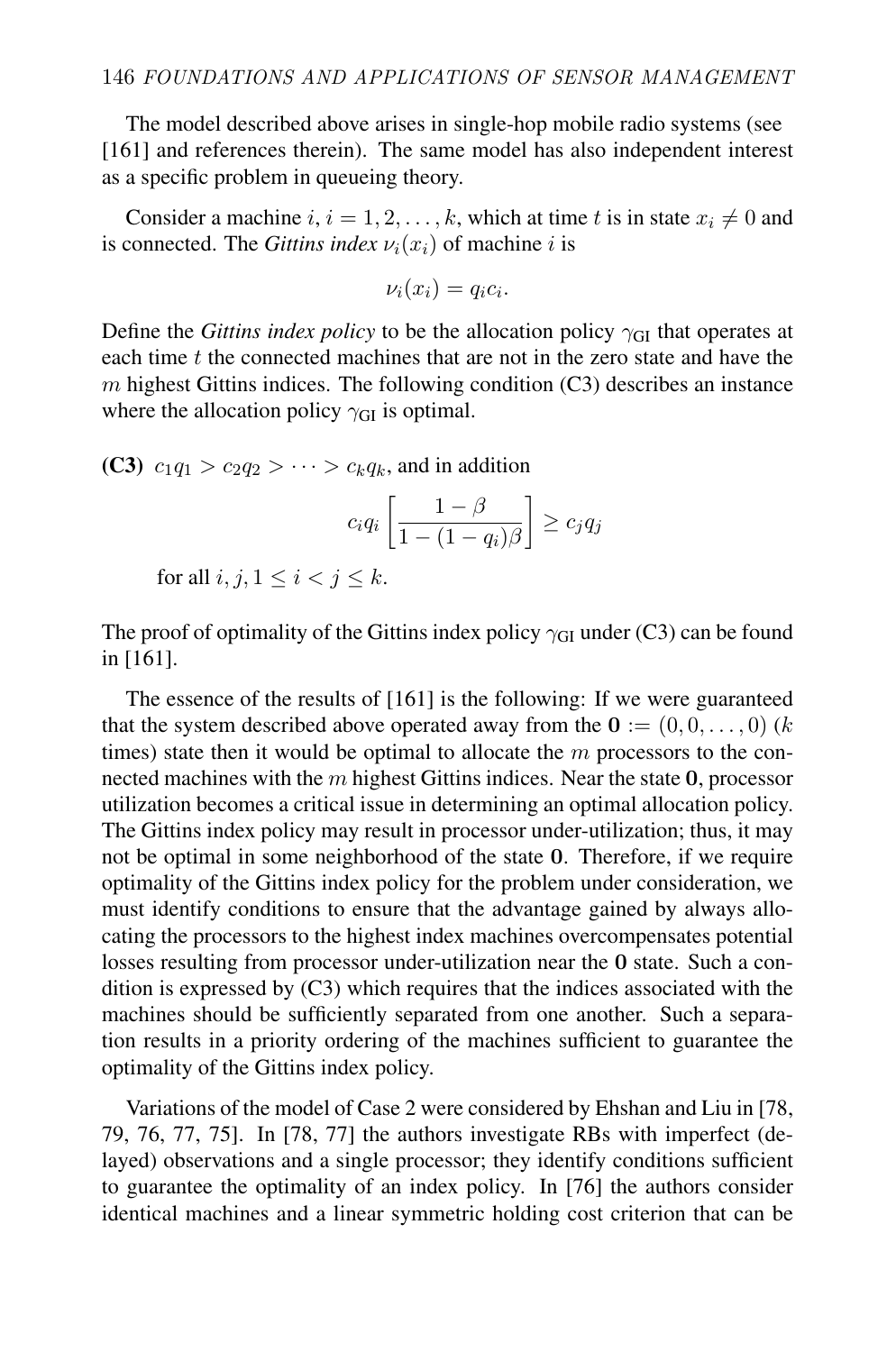converted into (6.44) (see footnote 11). For this model they prove the optimality of the index rule. In [75, 79] the model is similar to that of [76] but the holding cost is convex. The authors identify conditions sufficient to guarantee the optimality of an index policy.

#### 3.6 Discussion

Several of the extensions of the MAB problem presented in this chapter are related with one another. Specifically, the arm-acquiring bandit problem can be converted into a superprocess [240] and the MAB problem with switching cost can be converted into a RB problem [91].

Furthermore, there are other stochastic dynamic scheduling problems that are equivalent to the classical MAB problem. Two such problems are the tax problem [240, 253] and certain classes of Sensor Resource Management (SRM) problems [245].

In the tax problem there are  $k$  machines, each evolving according to  $(6.2)$ and (6.3). At each time instant exactly one machine is operated; the machines that are not operated remain frozen. If machine i is not operated at t a *tax*  $T_i(X_i(t))$ , depending on the state  $X_i(t)$  of machine i at t, is charged. The objective is to determine a scheduling/processor allocation policy  $\gamma$  to minimize

$$
\mathbb{E}^{\gamma}\left[\sum_{t=0}^{\infty}\beta^{t}\sum_{i=1}^{k}T_{i}\big(X_{i}(t),U_{i}(t)\big)\middle| Z(0)\right],
$$

where

$$
Z(0) := [X_1(0), X_2(0), \dots, X_k(0)],
$$

 $U(t) := (U_1(t), \ldots, U_k(t)), t = 0, 1, 2, \ldots$ , is a random variable taking values in  $\{e_1,\ldots,e_k\}$ , and

$$
T_i(X_i(t), U_i(t)) = \begin{cases} T_i(X_i(N_i(t))), & \text{if } U_i(t) = 0, \\ 0, & \text{if } U_i(t) = 1. \end{cases}
$$

Even though feature (F4) of the MAB problem is not present in the tax problem, the two problems are equivalent. For the details of transforming the tax problem into a MAB problem, we refer the reader to [240]. An example of a tax problem is Klimov's problem in queueing networks [132, 133, 240, 31].

Sensor management problems that are equivalent to the MAB problem are presented and discussed in Chapter 7.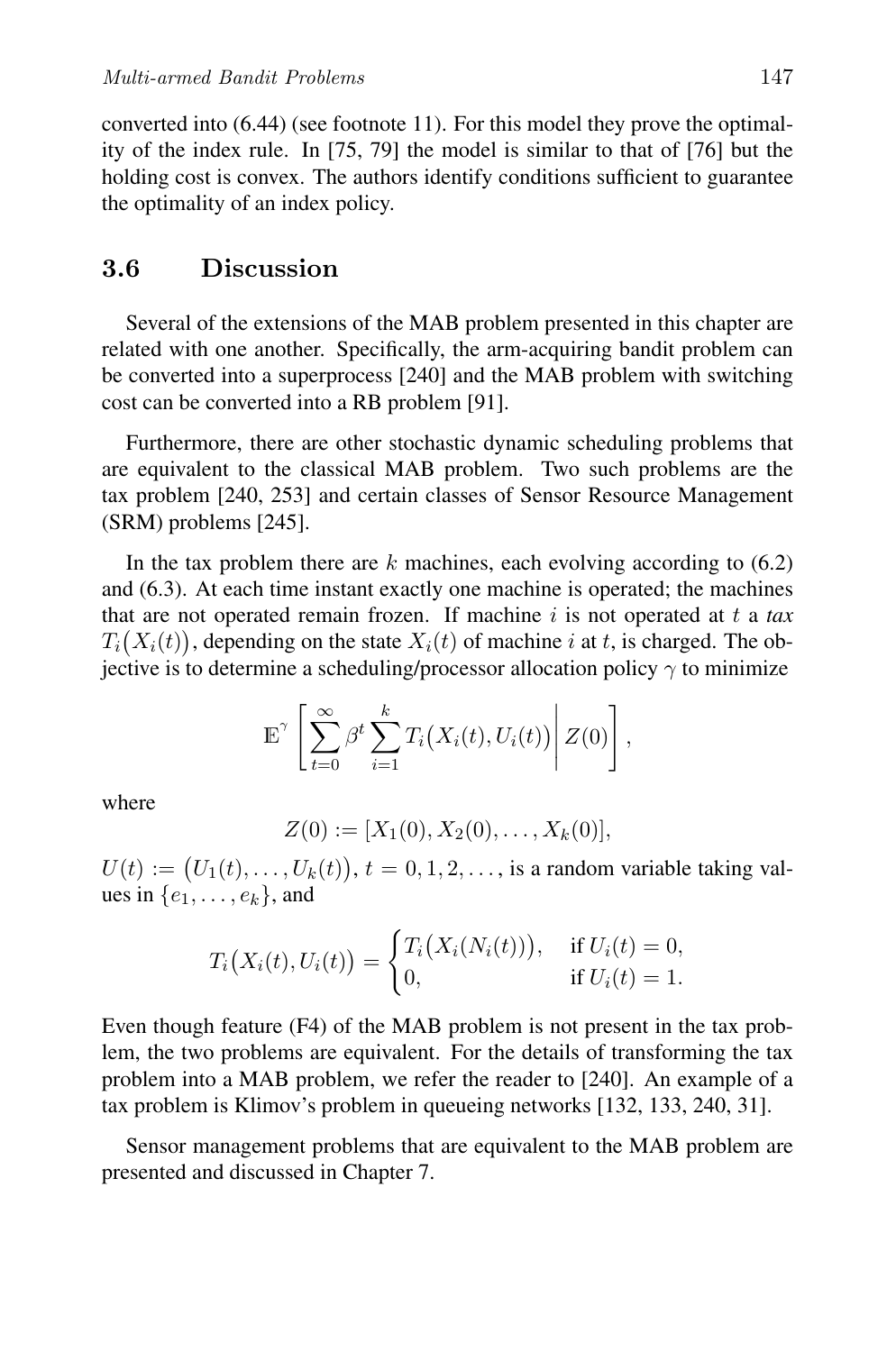### 4. Example

In this section we present a simple search problem and show how it can be viewed as a classical MAB problem. We also present briefly variations of the problem which lead to different variants of the classical MAB problem. The search model that we consider is not rich enough to lead to an arm-acquiring bandit variation. We refer the reader to Chapter 7 for more realistic sensor management scenarios.

We consider a search problem in which a stationary target is hidden in one of k cells. The *a priori* probability that the target is in cell i is denoted by  $p_i(0)$ ,  $i = 1, 2, \ldots, k$ . One sensor capable of operating in only one mode is available to search the target; the sensor can search only one cell at every instant of time. The sensor is imperfect in the sense that if the target is in cell  $i$  and the sensor looks at cell  $i$ , it does not necessarily find the target, i.e.,

P(sensor finds target in cell 
$$
i |
$$
 target is in cell  $j) = \delta_{ij} q_j$ , (6.53)

where  $\delta_{ij}$  is the Kronecker delta function. The search is completed when the target is found. Successful completion of the search at time  $t$  gives a reward  $\beta^t$ , where  $0 < \beta < 1$ . Such a reward captures the fact that the target must be identified as quickly as possible. The objective is to determine a sequential sensor allocation policy  $\gamma$  that maximizes the expected reward.

We show how the problem described above can be formulated as a classical MAB problem. Associate each cell with one machine/bandit process. Let  $p_i(t)$  be the posterior probability that the target is in location i at time t given all previous search locations and the event that the target has not been found. The probability  $p_i(t)$  can be considered as the state of machine i at time t; let  $p(t) := (p_1(t), p_2(t), \dots, p_k(t))$  be the state of all machines. Denote by  $U(t) := (U_1(t), U_2(t), \ldots, U_k(t))$  the sensor allocation at t.  $U(t)$ is a random variable taking values in  $\{e_1, e_2, \ldots, e_k\}$  (see Section 2.1). The expected reward corresponding to any sequential sensor allocation policy  $\gamma$  is  $\mathbb{E}^{\gamma}[\beta^{\tau}]$  1 (target is found at  $\tau$ )], where  $\mathbb{1}(E)$  is the indicator function of event E and  $\tau$  is the time when the search process stops. For any arbitrary but fixed sensor allocation policy  $\gamma$  this expected reward can be alternatively written as,

$$
\mathbb{E}^{\gamma} \left[ \beta^{\tau} \mathbb{1}(\text{target is found at } \tau) \right] = \sum_{t=0}^{\infty} \beta^t \mathbb{P}^{\gamma}(\tau = t)
$$

$$
= \sum_{t=0}^{\infty} \beta^t \Big[ \sum_{i=1}^{k} \mathbb{P}^{\gamma}(\tau = t, U(t) = e_i) \Big]
$$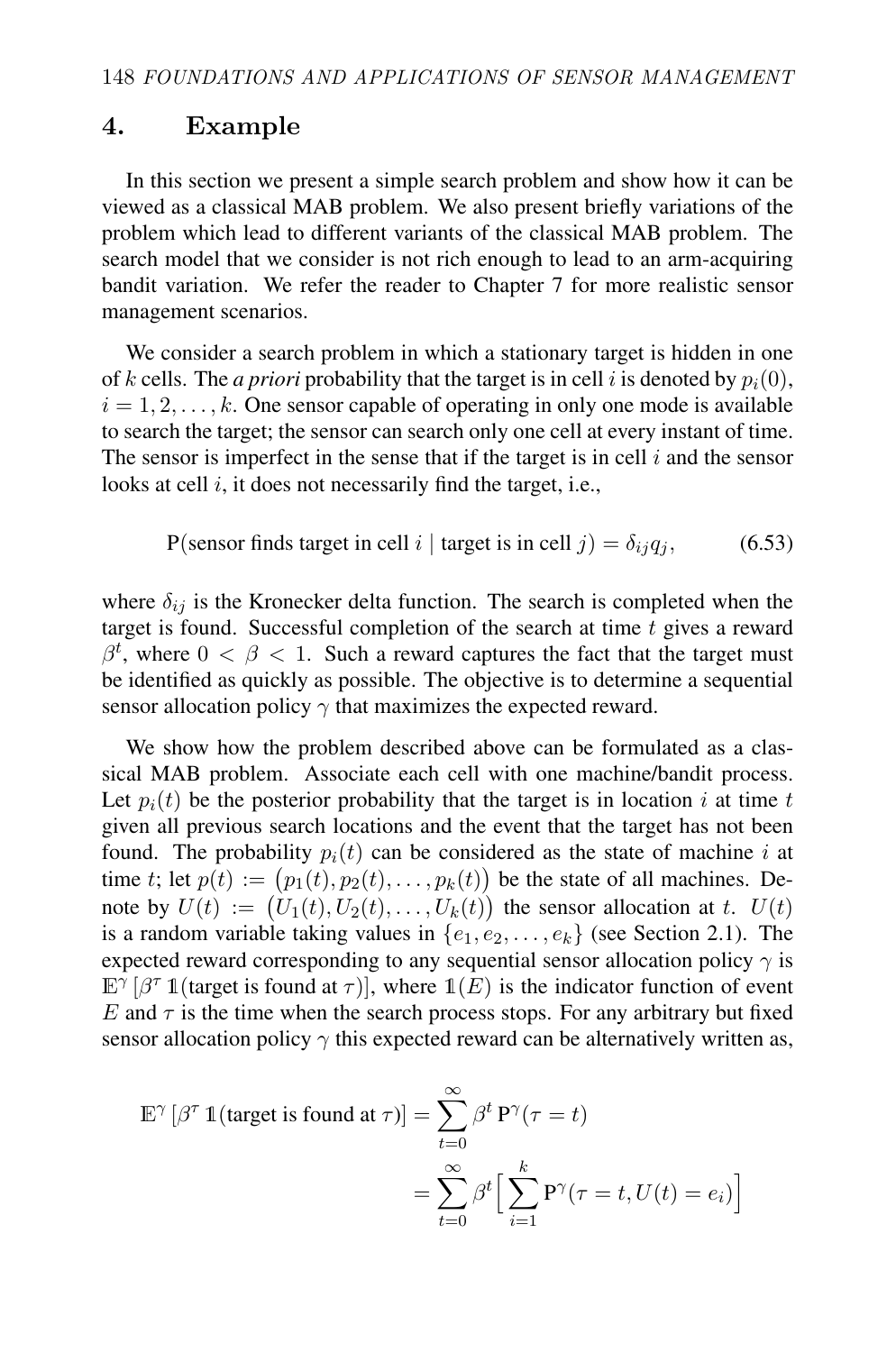$$
= \sum_{t=0}^{\infty} \beta^t \Big[ \sum_{i=1}^k p_i(t) q_i \, \mathbf{P}^{\gamma} \left( U(t) = e_i \right) \Big]
$$

$$
= \sum_{t=0}^{\infty} \beta^t \Big[ \sum_{i=1}^k R_i \big( p_i(t), u_i(t) \big) \Big],
$$

where

$$
R_i(p_i(t), u_i(t)) = \begin{cases} p_i(t)q_i, & \text{if } u_i(t) = 1, \\ 0, & \text{if } u_i(t) = 0, \end{cases}
$$

and

$$
u(t) = (u_1(t), u_2(t), \dots, u_k(t)) = \gamma_t(p(t)).
$$

By a careful examination of the above search problem, we find that features (F1), (F3), and (F4) of the MAB problem are present, but feature (F2) is not. This is because if we search location  $i$  at time  $t$  and do not find the target, then the state  $p(t)$  evolves as follows:

$$
p_i(t+1) = \frac{p_i(t)(1-q_i)}{c},\tag{6.54}
$$

$$
p_j(t+1) = \frac{p_j(t)}{c}, \t j \neq i,
$$
\t(6.55)

where  $c = 1 - p_i(t)q_i$ . Thus a particular allocation at t changes the state of all machines/cells.

The above problem can be converted into a classical MAB by considering an unnormalized probability  $\hat{p}_i(t)$  as the state of machine  $i, i = 1, 2, \ldots, k$  at time t and an appropriately modified reward function  $\widehat{R}_i(\hat{p}_i(t), u_i(t))$ . Specifically the state  $\hat{p}_i(t)$  of machine  $i, i = 1, 2, \ldots, k$  evolves as follows:

$$
\hat{p}_i(0), = p_i(0) \qquad \forall i,
$$
\n(6.56)

$$
\hat{p}_i(t+1) = \begin{cases} \hat{p}_i(t), & \text{if } u_i(t) = 0, \\ \hat{p}_i(t)(1-q_i), & \text{if } u_i(t) = 1, \end{cases}
$$
\n(6.57)

and the modified reward function  $\widehat{R}_i(\hat{p}_i(t), u_i(t))$  is given by

$$
\widehat{R}_i(\widehat{p}_i(t), u_i(t)) = \begin{cases} \widehat{p}_i(t)q_i, & \text{if } u_i(t) = 1, \\ 0, & \text{if } u_i(t) = 0. \end{cases}
$$
\n(6.58)

The objective is to determine a sensor scheduling policy  $\gamma$  to maximize

$$
\sum_{t=0}^{\infty} \beta^t \sum_{i=1}^k \widehat{R}_i(\widehat{p}_i(t), u_i(t)),
$$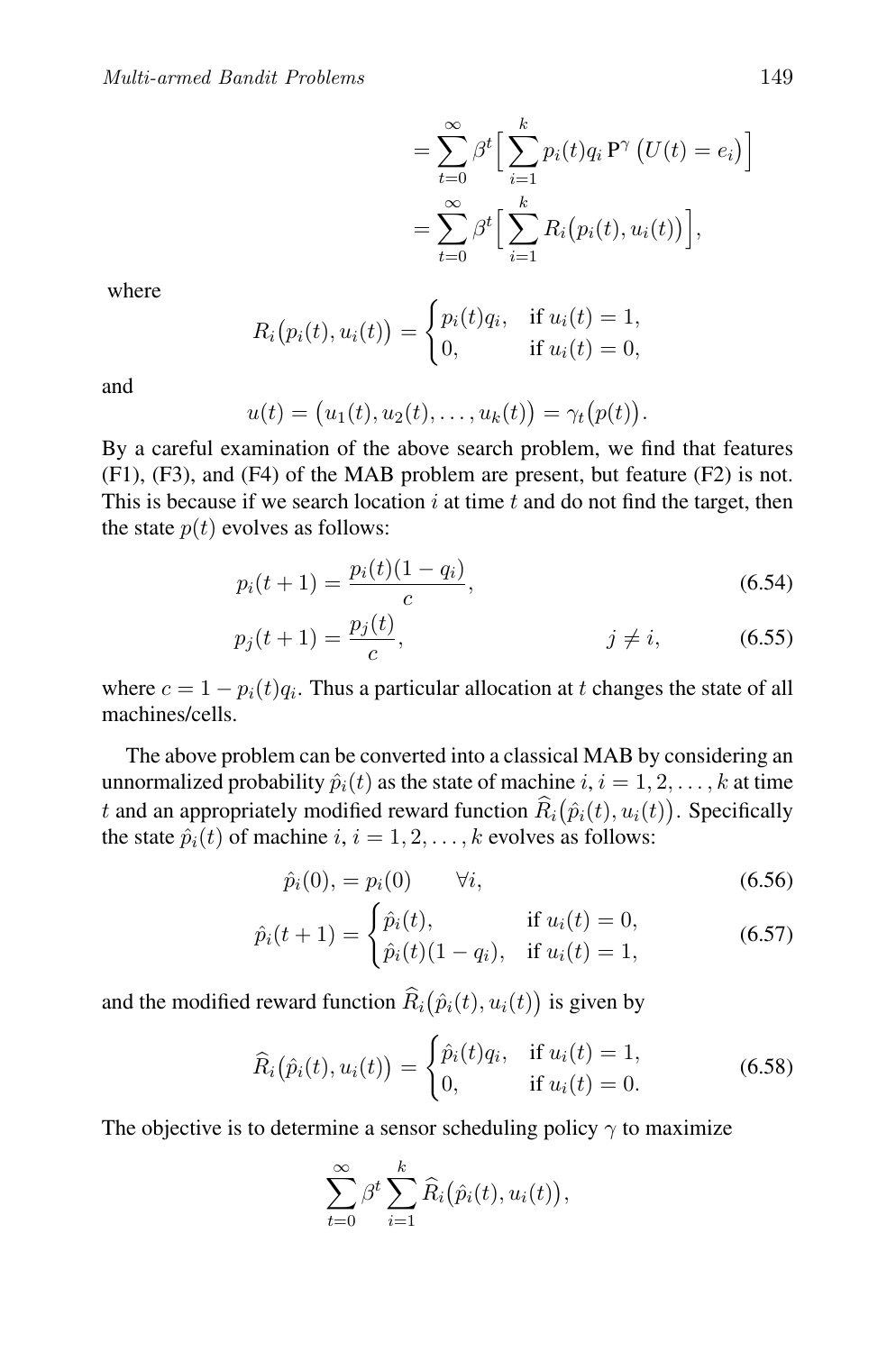where  $u(t) = \gamma_t(\hat{p}(t))$ . By using  $\hat{p}_i(t)$  as the state of machine<sup>12</sup> i at time t, the modified problem has features (F1)–(F4) and is thus a classical MAB.

Even though the modified problem has a different reward structure and different cell/machine dynamics from the original problem, any optimal policy for one problem is also optimal for the other (for details, see [68, Sec 14.14]). The Gittins index of every machine is always achieved at  $\tau = 1$  and is given by

$$
\nu_{X_i}(\hat{p}_i(t)) = \hat{p}_i(t)q_i
$$

(see [68]).

We call the above described model the *basic model*. Changes in the number and types of sensors or the target dynamics result in problems that can be transformed into one of the variants of the MAB problem, and are described below.

When the sensor can operate in one of  $M$  modes and everything else is the same as in the basic model, the resulting problem can be formulated as a superprocess where the state of cell/machine  $i$  is the unnormalized probability  $\hat{p}_i(t)$ .

When there is a setup cost or setup delay for switching the sensor from one location to another and everything else is the same as in the basic model, the resulting problem can be formulated as a MAB problem with switching penalties.

If there are m sensors  $(1 < m < k)$  and everything else is the same as in the basic model, the resulting problem can be formulated as a MAB problem with multiple plays.

Finally, if the target is moving, there are m sensors  $(1 < m < k)$ , each with one mode, and everything else is the same as in the basic model, the resulting problem can be formulated as a restless bandit.

By considering various combinations of changes in target motion and the number and types of available sensors, we can obtain generalizations of the bandit problems. Some such generalizations appear in Chapter 7.

 $12\hat{p}(t)$  is an information state for the modified problem (see Chapter 2).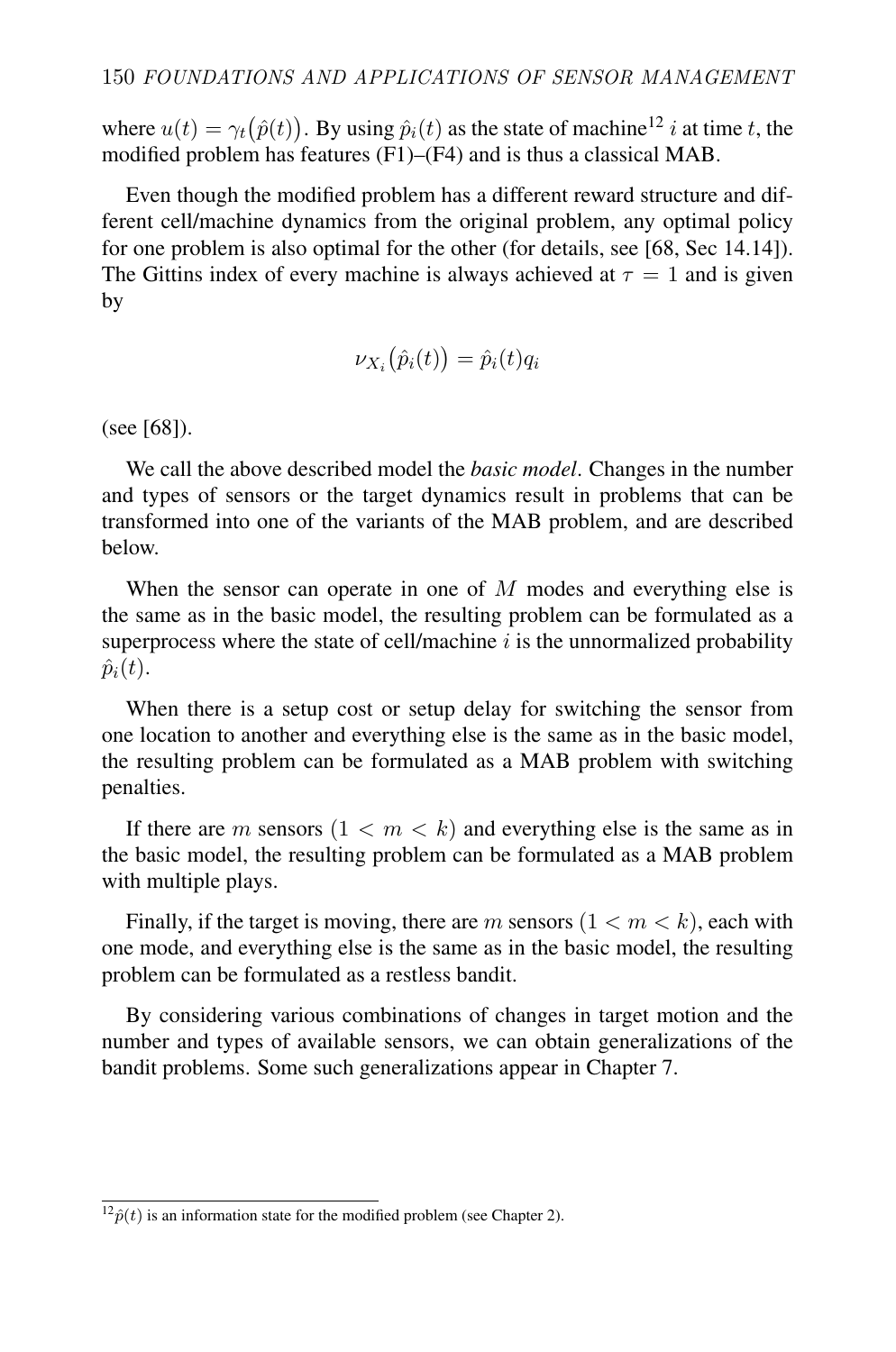### 5. Chapter Summary

We have presented the formulation of the classical MAB problem, and discussed its key features and the ideas that lead to the Gittins index solution. We also presented different variants of the classical MAB problem, explained their key differences from Gittins's original formulation, and highlighted conditions under which a Gittins-type index rule is optimal. We emphasized the qualitative features of MAB problem and gave an intuitive explanation of the key results. The technical details are available in the literature we cite in this chapter. We illustrated how different variants of a single search problem can be transformed to the classical MAB problem and its variants. More realistic sensor management problems and their relation to the MAB problem are discussed in Chapter 7.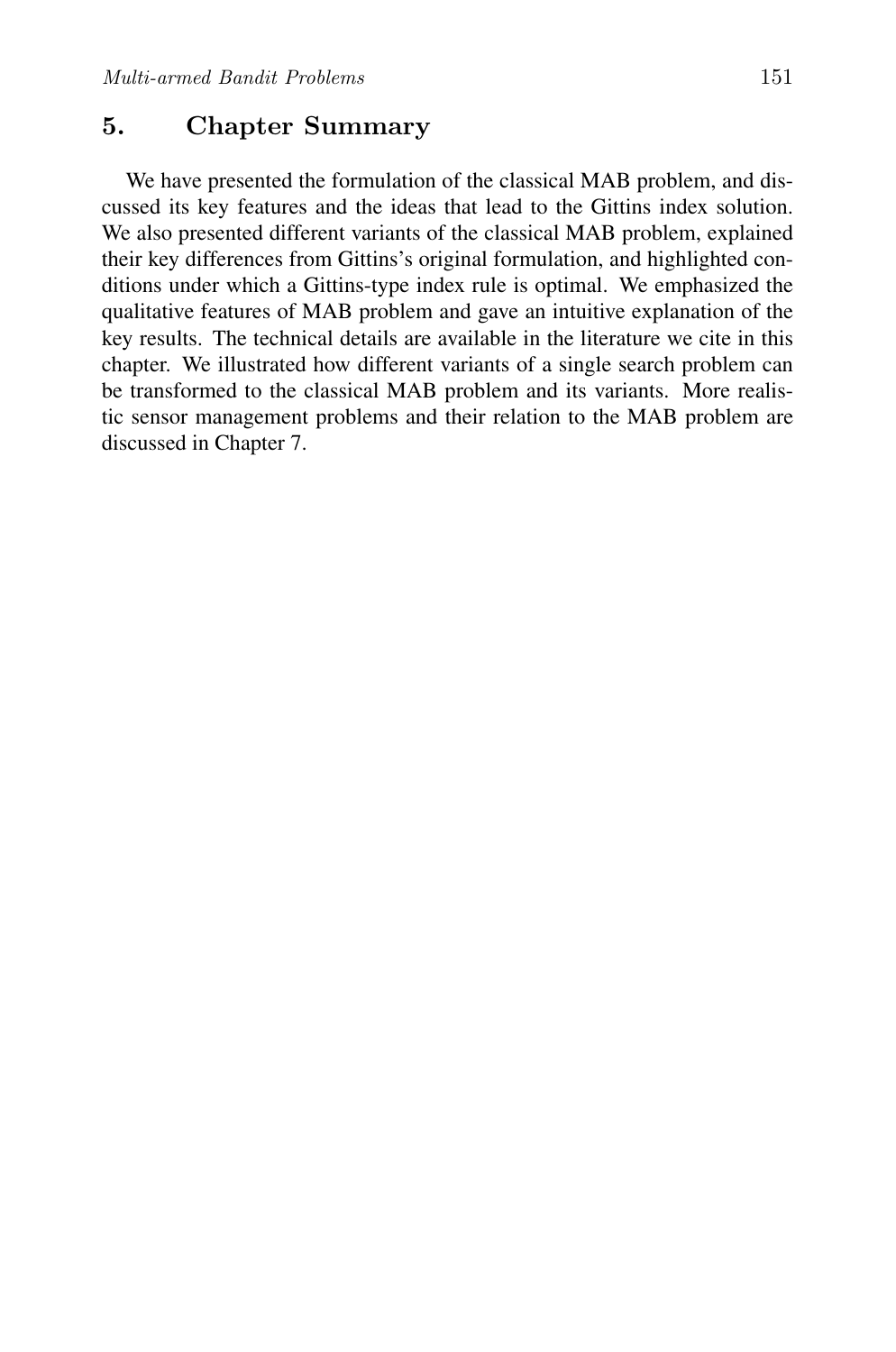## Chapter 12

# APPENDICES

Alfred O. Hero, Aditya Mahajan, Demosthenis Teneketzis

University of Michigan, Ann Arbor, MI, USA

#### Edwin Chong

Colorado State University, Fort Collins, CO, USA

## 1. Information Theory

Given the option of making one of several different types of measurements, e.g.,  $Y_1, \ldots, Y_m$ , one would generally prefer making the measurement that leads to maximal uncertainty reduction or, equivalently, maximal information gain about a signal of interest  $S$ . This is one of the prime motivations behind information theoretic sensor management since information theory provides a way to systematically quantify uncertainty and information. In this appendix we present those elements of information theory pertinent to sensor management. We will limit our coverage to Shannon's definitions of entropy and conditional entropy, the data processing theorem and mutual information, and information divergence.

#### 1.1 Entropy and Conditional Entropy

Let  $Y$  be a measurement and  $S$  be a quantity of interest, e.g. the position of a target or the target id. We assume that  $Y$  and  $S$  are random variables or random vectors with joint distribution  $p_{YS}(y, s)$  and marginal distributions  $p_Y$ and  $p<sub>S</sub>$ , respectively. The entropy of S, denoted  $\mathcal{H}(S)$ , quantifies uncertainty in the value of S before any measurement is made, called the prior uncertainty in S. High values of  $H(S)$  imply high uncertainty about the value of S. The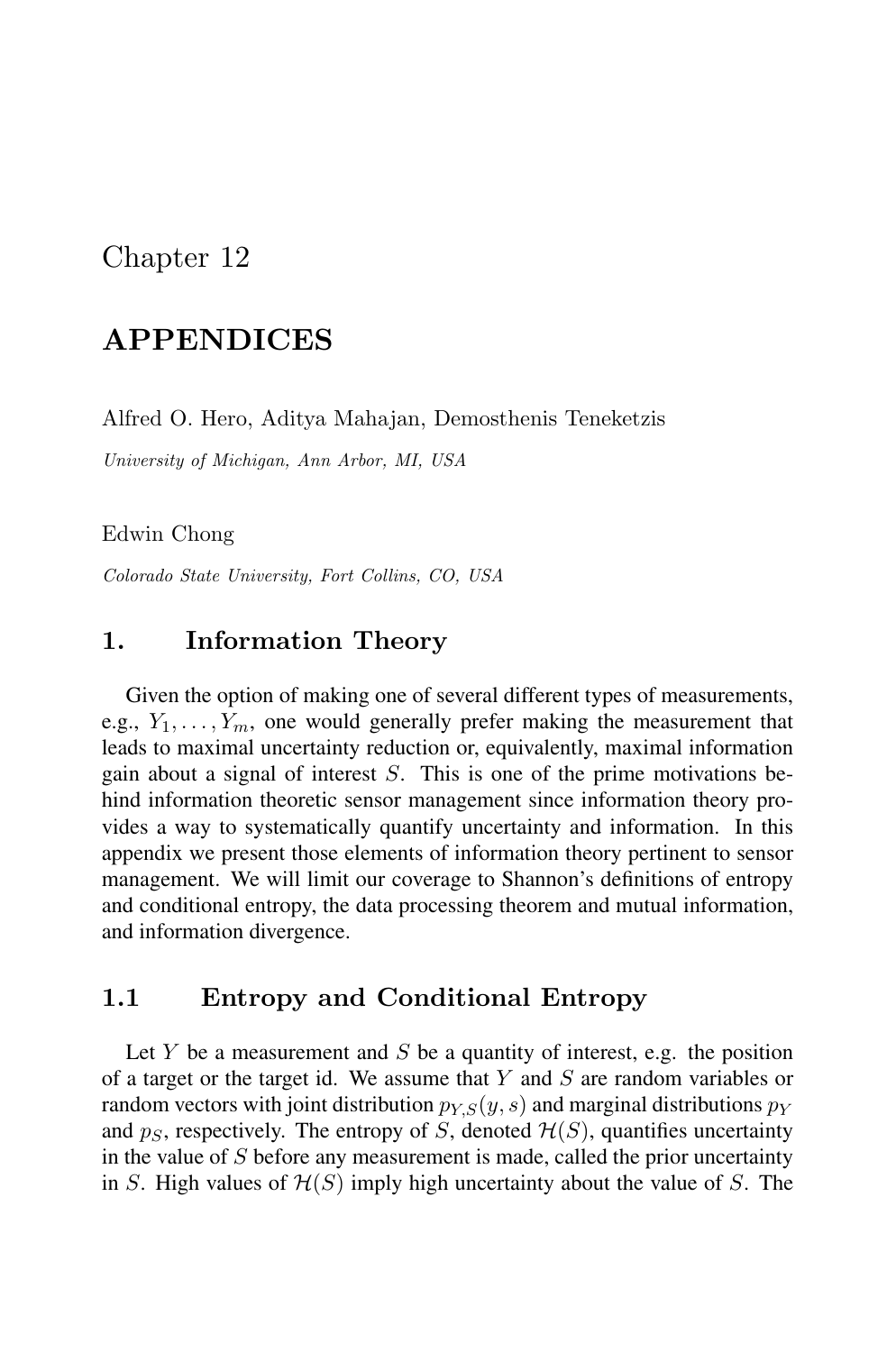of a continuous random variable with density  $p<sub>S</sub>$  is defined as

$$
\mathcal{H}(S) = -\int p_S(s) \log p_S(s) ds, \qquad (12.1)
$$

where  $p<sub>S</sub>$  denotes the probability density of S. If  $S = S$  is a continuous random vector the definition of is similar except that the expression on the right involves a multidimensional integral over each component of the vector valued s. For a discrete random variable the Shannon entropy is

$$
\mathcal{H}(S) = -\sum_{s \in \mathcal{S}} p_S(s) \log p_S(s),
$$

where  $p<sub>S</sub>$  is now a probability mass function and S is its support set, i.e., the discrete set of values s for which  $p_S(s) > 0$ .

Oftentimes one is interested in the entropy of a random variable  $S$  conditioned on another random variable  $Y$ . For example, the amount by which an observation of  $Y$  reduces the entropy of  $S$  indicates the value of this observation in predicting S. There are two possible ways of defining such an entropy quantity: the entropy of the conditional distribution  $p_{S|Y}$  of S given Y, which is a function of  $Y$ , and the of  $S$  given  $Y$ .

The Shannon entropy of the conditional distribution of  $S$  given  $Y$ , also called the point conditioned Shannon entropy, is denoted  $\mathcal{H}(S|Y = y)$  and is defined as follows. We assume for simplicity that, given  $Y = y$ , S is a conditionally continuous random variable with conditional (posterior) density  $p_{S|Y}(s|y)$  and define the entropy of this conditional density as

$$
\mathcal{H}(S|Y=y) \stackrel{\text{def}}{=} -\int p_{S|Y}(s|y) \log p_{S|Y}(s|y) ds.
$$

The point conditioned entropy is a function of  $y$ . It becomes a random variable when  $y$  is replaced by the random variable  $Y$ .

The conditional Shannon entropy  $H(S|Y)$  of S given Y is defined as the Shannon entropy of the conditional distribution  $p_{S|Y}$ . This conditional entropy can be interpreted as the uncertainty in  $S$  after the measurement  $Y$  is made, called the posterior uncertainty. When  $S$  and  $Y$  are continuous random variables with joint density  $p_{S,Y}$  and conditional (posterior) density  $p_{S|Y}$ 

$$
\mathcal{H}(S|Y) = -\int dy \, p_Y(y) \int ds \, p_{S|Y}(s|y) \log p_{S|Y}(s|y).
$$

The conditional entropies  $\mathcal{H}(S|Y)$  and  $\mathcal{H}(S|Y=y)$  are related

$$
\mathcal{H}(S|Y) = \int \mathcal{H}(S|Y=y)p_Y(y)dy.
$$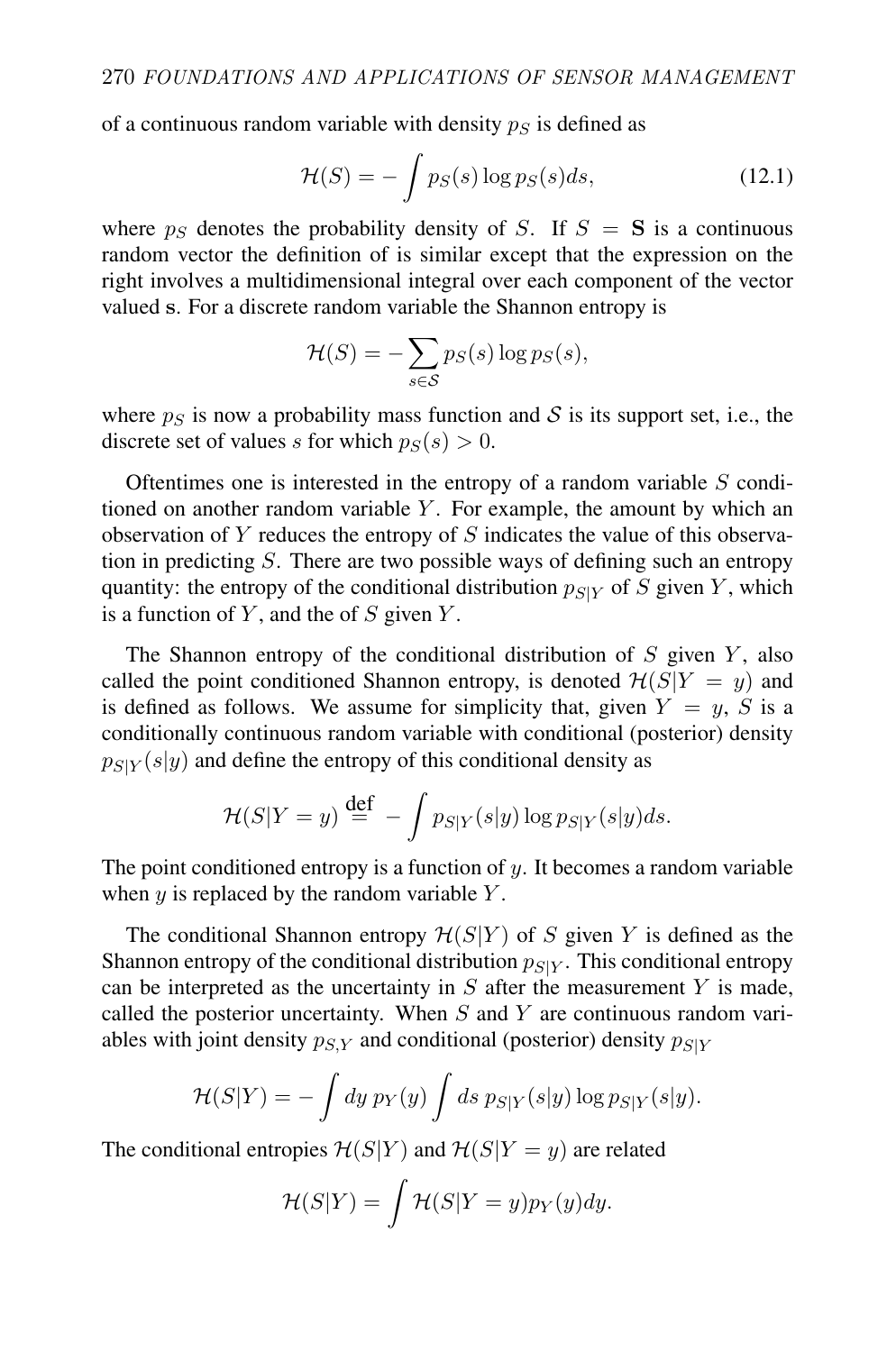#### Appendices 271

When S and Y are discrete random variables an analogous expression holds for  $\mathcal{H}(S|Y)$  with conditional and marginal densities replaced by conditional and marginal probability mass functions and integrals replaced by summations. A special "mixed discrete-continuous" case that frequently arises in target tracking problems is:  $S$  is a continuously evolving random vector, e.g., a target state vector, while  $Y$  is a discrete random vector, e.g., the binary output of the signal detector of a radar receiver. In this case the conditional entropy is

$$
\mathcal{H}(S|Y) = -\sum_{y \in \mathcal{Y}} p_Y(y) \int p_{S|Y}(s|y) \log p_{S|Y}(s|y) ds ,
$$

where  $Y$  is a discrete set containing all possible measurement values,  $p<sub>Y</sub>$  is the probability mass function for Y, and  $p_{S|Y}(s|y)$  is the (assumed continuous) posterior density of  $S$  given  $Y$ .

There are subtle but important differences between entropy for discrete vs continuous random variables. For discrete  $S$  the entropy is always non-negative, while for continuous  $S$  the entropy can be negative. For discrete random variables the entropy is directly related to the maximal attainable compression-rate without loss of information about S.

#### 1.2 Information Divergence

Let p and q be two candidate probability densities of a real random variable S. The Kullback-Liebler (KL) divergence between p and q is defined as [152]

$$
KL(p||q) = \int p(s) \log \frac{p(s)}{q(s)} ds.
$$

The KL divergence is not symmetric in  $p$  and  $q$  and is thus is not true measure of distance between densities. However, it does behave like a similarity measure, sometimes called a pseudo-distance, in that it is concave(convex) in  $p(q)$ , it is non-negative, and it is equal to zero when  $p = q$ .

#### 1.3 Shannon's Data Processing Theorem

The average reduction in uncertainty about  $S$  due to observing  $Y$  can be quantified by the difference:

$$
\Delta \mathcal{H}(S|Y) = \mathcal{H}(S) - \mathcal{H}(S|Y).
$$

The data processing theorem asserts that this difference is always non-negative regardless of whether  $S$  is continuous or discrete. This theorem is easily proven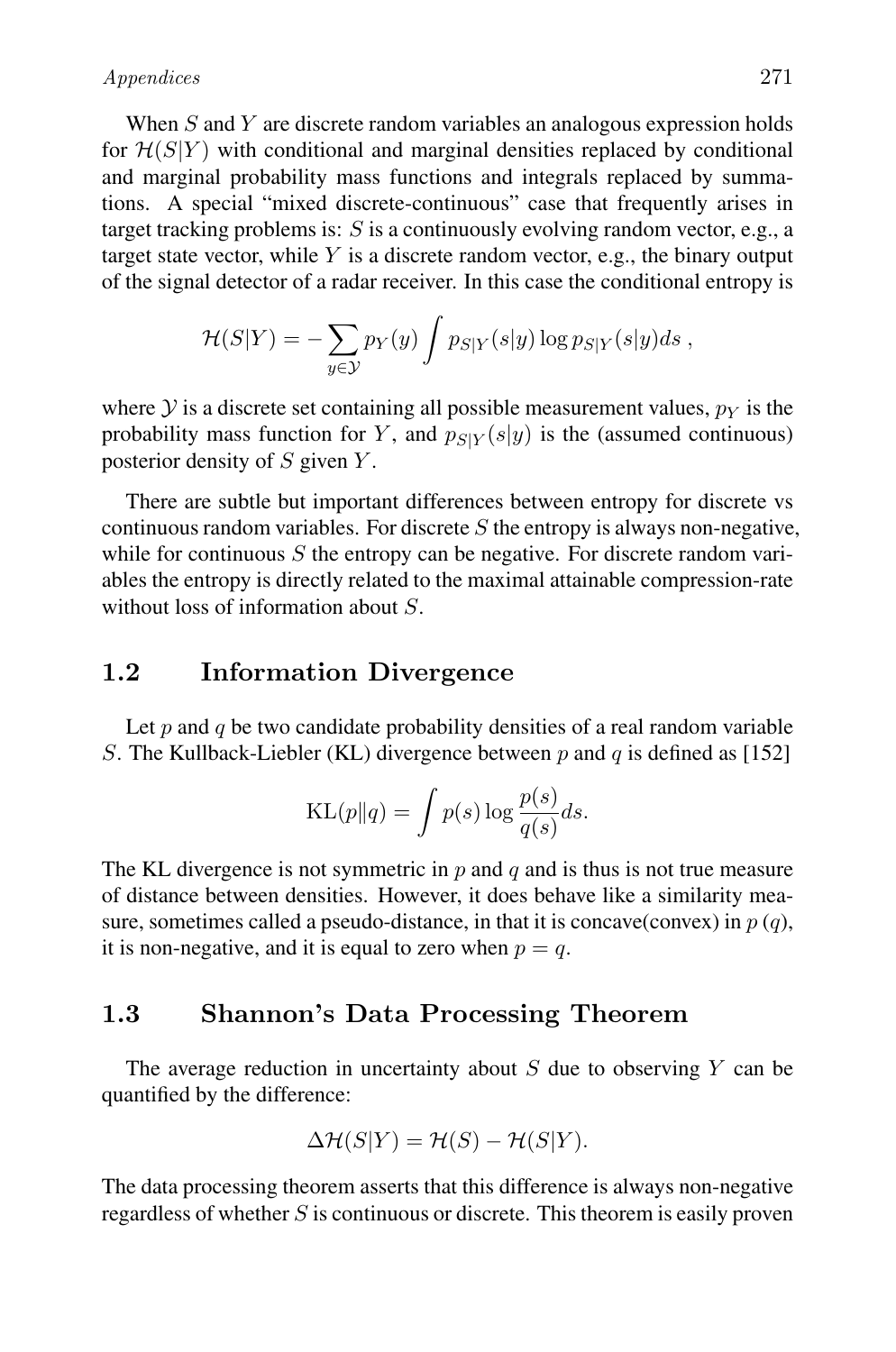by invoking convexity of the log function and the Jensen inequality [64] and mathematically captures the obvious: observations are never harmful in that they can never increase uncertainty about a signal.

### 1.4 Shannon Mutual Information

The difference  $\Delta \mathcal{H}(S|Y)$  is better known as the Shannon mutual information, denoted  $I(S; Y)$ , between S and Y. The more reduction there is in uncertainty the higher is the mutual information. An equivalent expression for Shannon mutual information that applies to continuous random variables is

$$
I(S;Y) = \int dy \int ds \ p_{S,Y}(s,y) \log \frac{p_{S,Y}(s,y)}{p_S(s)p_Y(y)}.
$$

An analogous expression applies to discrete random variables. Shannon's mutual information can be recognized as the Kullback-Liebler (KL) divergence between  $p_{S,Y}$  and  $p_Sp_Y$  and can be interpreted as a measure of closeness to independence of the joint density of  $S$  and  $Y$ .

The obvious symmetry of the mutual information expression in the random variables  $S$  and  $Y$  implies that

$$
I(S;Y) = \mathcal{H}(S) - \mathcal{H}(S|Y) = \mathcal{H}(Y) - \mathcal{H}(Y|S).
$$

This relation is often used in the implementation of mutual information driven strategies of sensor management since the quantities on the right hand side of the equality are usually more easily computed than those on the left hand side.

### 1.5 Further Reading

Information theory is a mature subject and there are many good sources for the beginner. One of the most popular textbooks used in introductory graduate courses on information theory is the textbook by Cover and Thomas [64] that is accessible to electrical engineers. The book by MacKay [164] covers the topic from the unique perspective of machine learning and contains many interesting applications. The classic book by Kullback [152] is a treatment of information theory that is firmly motivated by mathematical statistics. More mathematically advanced treatments of the subject are the books by Csiszár and Korner [67] and Yeung [257].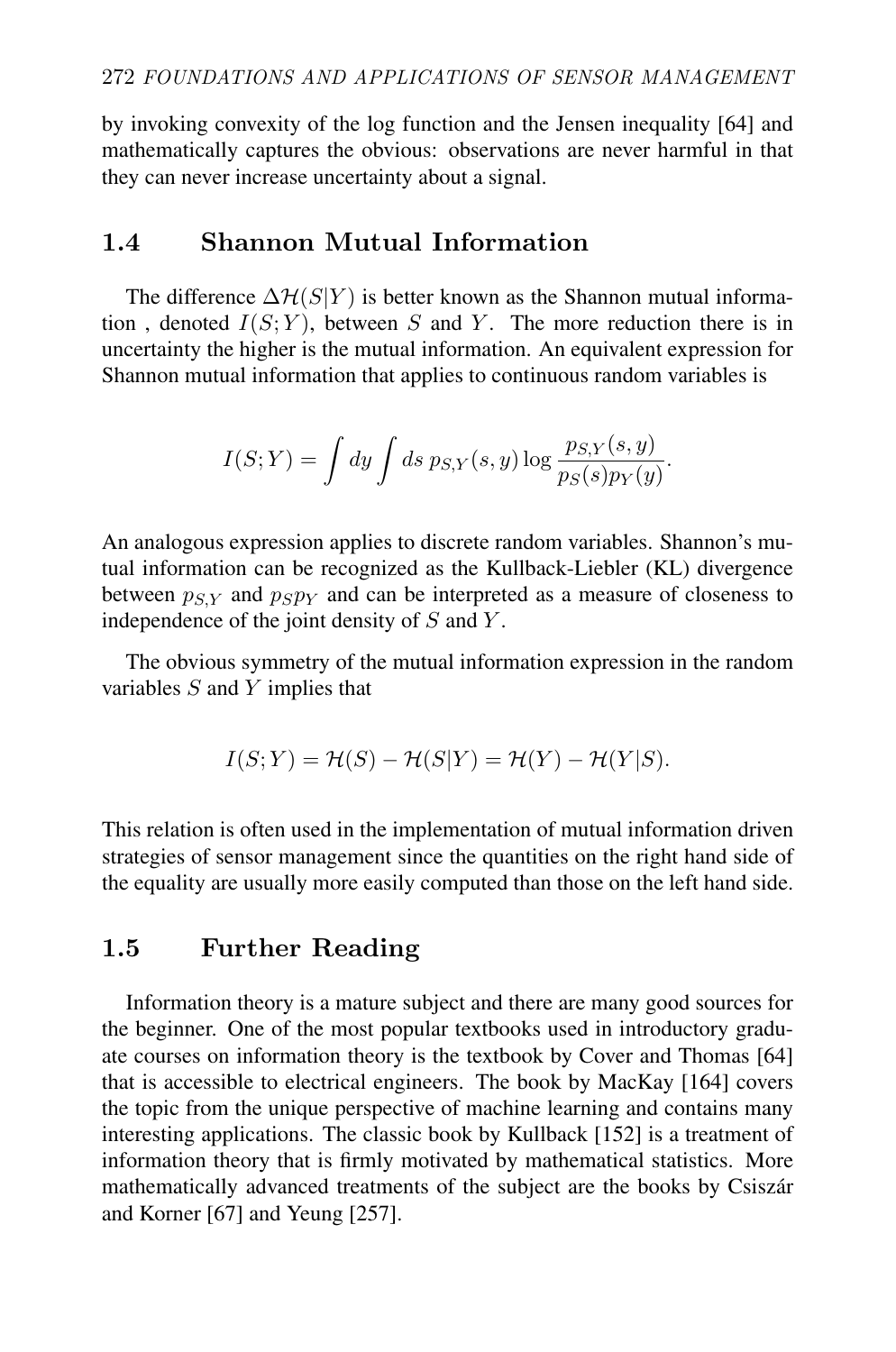### 2. Markov Processes

Our ability to make effective sensor-management decisions is based fundamentally on our access to models. In particular, nonmyopic decision making relies on modeling the random processes that represent uncertainty in the system, such as target motion in tracking problems. In this section, we review a framework for uncertainty modeling based on Markov processes. The material discussed here provides the necessary background for understanding the methods discussed throughout this book, including Kalman filtering and partially observable Markov decision processes (POMDPs). We also provide some pointers to sources for further study.

#### 2.1 Definition of Markov Process

A Markov process is a stochastic process satisfying a particular property called the Markov property, which we will define precisely below. Here, we consider only discrete-time Markov processes, and use  $k = 0, 1, \ldots$  as the time index. (So a stochastic process here is no different from a sequence of random variables.)

We use  $X$  to denote the *state space* of the process, which is the set of values that the process can take at each time step. We also assume that associated with X is a collection of subsets F forming a  $\sigma$ -algebra. In the case where X is countable (discrete), we take F to be the power set of X. If X is a Euclidean space, we take  $\mathcal F$  to be the Borel  $\sigma$ -algebra. Throughout this appendix, we will refer to these two special cases simply by the terms *discrete* and *continuous*.

A stochastic process X0, X1,... is a *Markov process* (also called a *Markov chain*) if for each  $k = 1, 2, \ldots$  and  $E \in \mathcal{F}$ ,

$$
P(X_{k+1} \in E | X_k, \dots, X_0) = P(X_{k+1} \in E | X_k).
$$

We call  $X_k$  the *state* of the Markov process at time  $k$ .

The condition above is called the *Markov property*, which boils down to this: the conditional distribution of  $X_{k+1}$  given the entire history up to time k depends only on  $X_k$ . In other words, the future of the process is conditionally independent of the past, given the present. To put it a different way, the "memory" in the process lasts only one time step.

The Markov property is in fact not as stringent a requirement as it may first appear to be. Indeed, suppose we are given a stochastic process that fails to satisfy the Markov property, but instead satisfies, for each  $k = 1, 2, \ldots$  and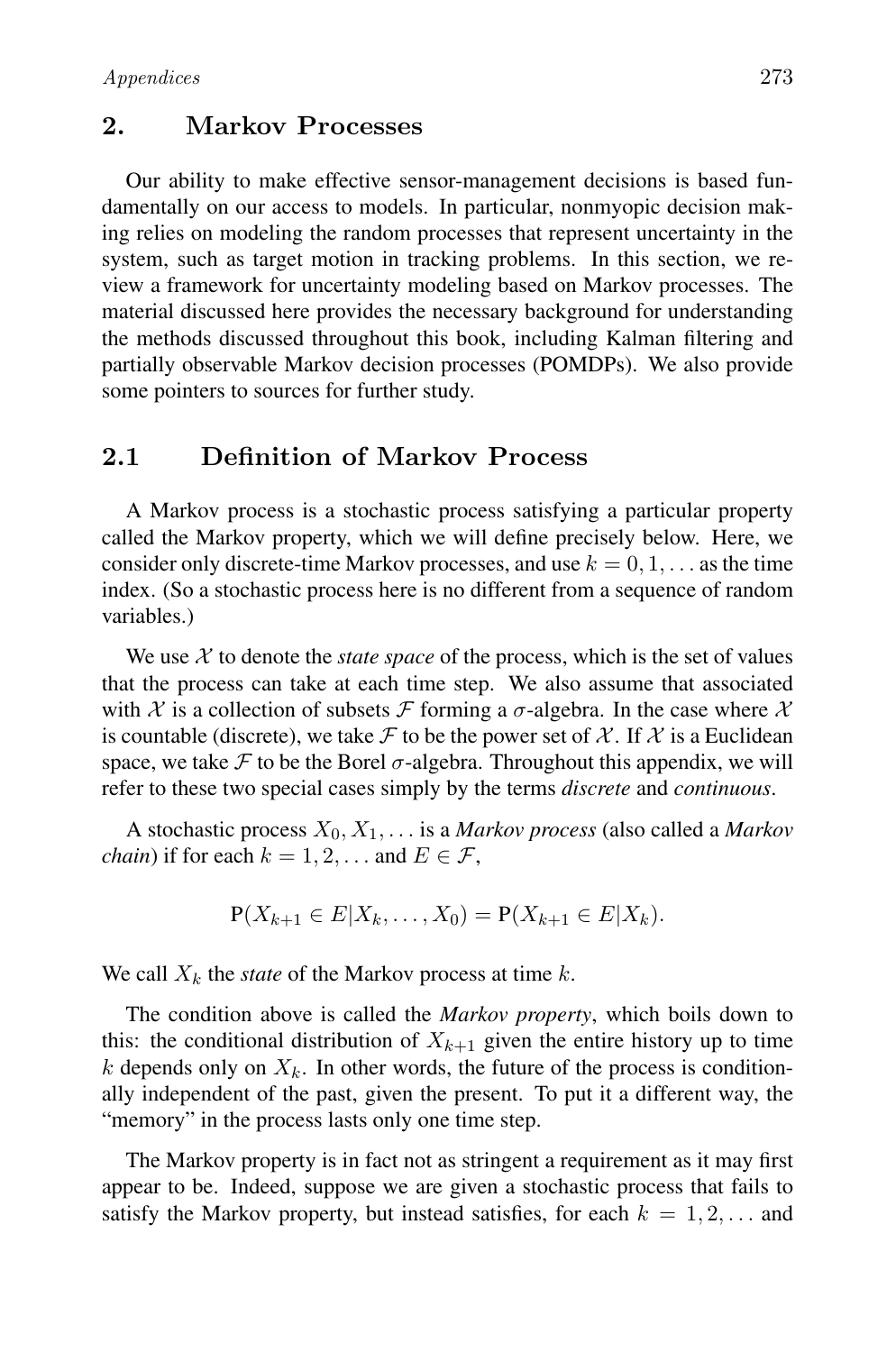$E \in \mathcal{F}$ ,

$$
P(X_{k+1} \in E | X_k, \dots, X_0) = P(X_{k+1} \in E | X_k, X_{k-1});
$$

in other words, the memory in the process is two instead of one. Then, it is easy to see that this process gives rise to a Markov process  ${Y_k}$  by defining  $Y_k = (X_k, X_{k-1})$ . Indeed, using this construction, any stochastic process with memory lasting only a bounded time into the past gives rise to a Markov process. It turns out that many scenarios in practice can be modeled as Markov processes provided we define the state spaces appropriately.

#### 2.2 State-transition Probability

In the discrete case, the Markov property can be expressed more simply as follows: for each  $k = 1, 2, \ldots$  and  $i, j, i_0, \ldots, i_{k-1} \in \mathcal{X}$ ,

$$
P(X_{k+1} = j | X_k = i, ..., X_0 = i_0) = P(X_{k+1} = j | X_k = i).
$$

It is clear that for a Markov process, once we specify  $P(X_0 = i)$  and  $P(X_{k+1} =$  $j|X_k = i$  for each  $k = 0, 1, \ldots$  and  $i, j \in \mathcal{X}$ , the probability law of the process is completely specified. In many problems of interest, the conditional probabilities  $P(X_{k+1} = j | X_k = i)$  do not depend on k. In this case, we say that the Markov process is *time-homogeneous* (or simply *homogeneous*).

For a homogeneous Markov process with discrete state space, write  $p_{ij} =$  $P(X_{k+1} = j | X_k = i), i, j \in \mathcal{X}$ . We call this set of probabilities the *statetransition law* (or simply the *transition law*) of the Markov process. Each  $p_{ij}$ is called a *state-transition probability* (or simply a *transition probability*). It is often convenient to represent the transition law using a graph, where the nodes are the states and the arcs are labeled with transition probabilities. In the case where  $\mathcal X$  is finite (whence we can write, without loss of generality,  $\mathcal{X} = \{1, 2, \ldots, N\}$ , the transition law can also be represented by a square matrix  $[p_{ij}]$ , called the *state-transition matrix* (or *transition matrix*). Note that any transition matrix has the property that each entry is nonnegative and each row sums to one. Any matrix satisfying this property is called a *stochastic matrix*, and is in fact the transition matrix of some Markov chain.

In the continuous case, we assume that the state-transition law can be written in terms of conditional densities  $p_{X_{k+1}|X_k}(x_{k+1}|x_k), x_k, x_{k+1} \in \mathcal{X}$ . (The reader may assume for simplicity that  $\mathcal X$  is the real line or a subset of it; the case of multidimensional Euclidean spaces involves treating all densities as multivariable functions.) We also assume that  $X_0$  has a density  $p_{X_0}$ . If  $p_{X_{k+1}|X_k}$  does not depend on k, then we say that the Markov process is timehomogeneous. In the remainder of this discussion, we consider only time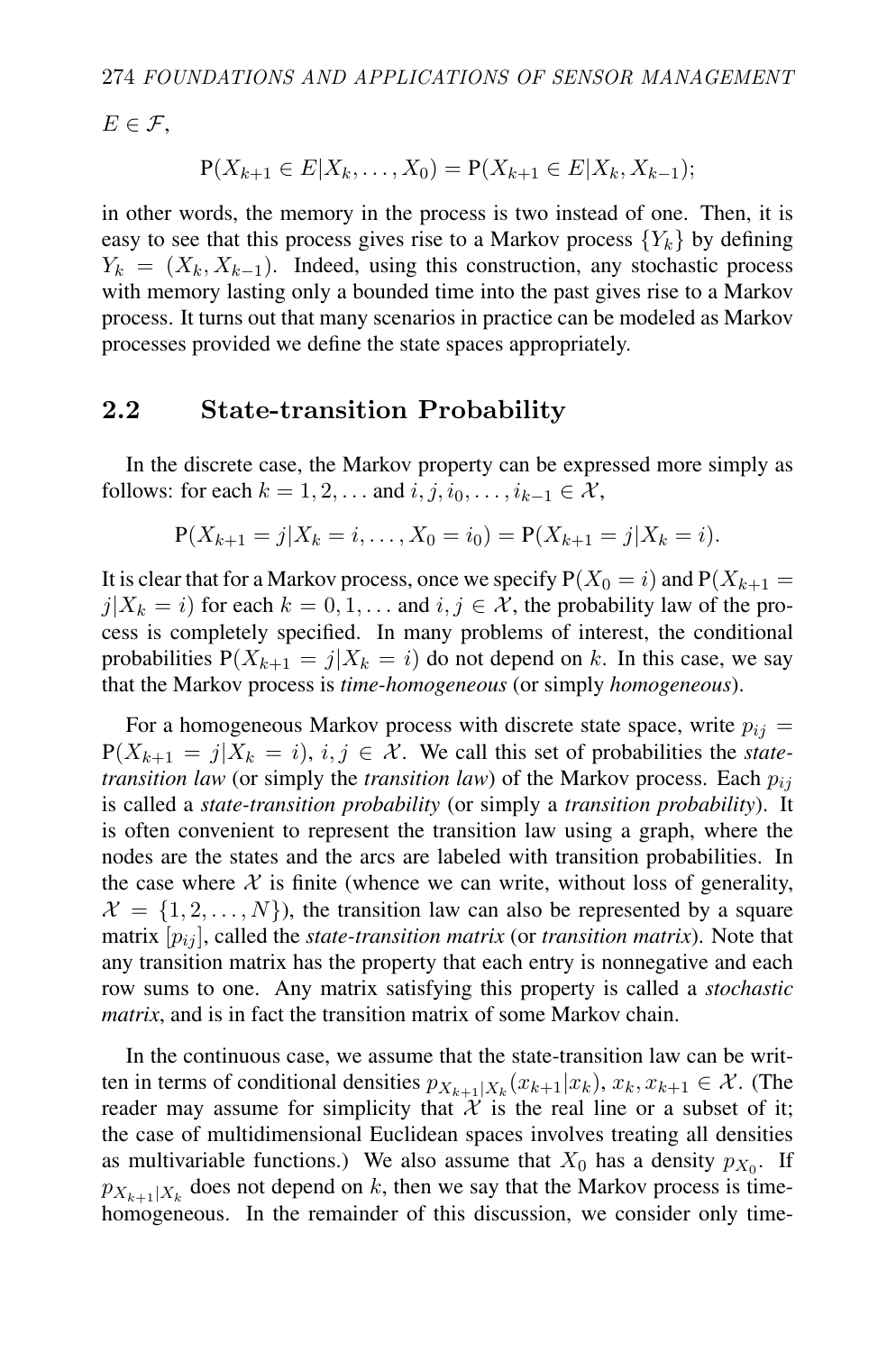homogeneous Markov processes. Also, for simplicity, we will drop the subscripts in the notation for the conditional densities.

### 2.3 Chapman-Kolmogorov Equation

Consider a discrete-state Markov process. Given  $n = 0, 1, \ldots$ , we define the *n*-step transition law by  $p_{ij}^{(n)} = P(X_n = j | X_0 = i), i, j \in \mathcal{X}$ . The *n*-step transition law satisfies the *Chapman-Kolmogorov equation*:

$$
p_{ij}^{(n+m)} = \sum_{k \in \mathcal{X}} p_{ik}^{(n)} p_{kj}^{(m)}, \qquad i, j \in \mathcal{X}.
$$

In the case of a finite state space, the Chapman-Kolmogorov equation has a natural interpretation in terms of the transition matrix: the  $n$ -step transition law is given by the nth power of the transition matrix.

In the continuous case, we can similarly define the  $n$ -step transition law in terms of the conditional density  $f^{(n)}(x_n|x_0), x_n, x_0 \in \mathcal{X}$ . The Chapman-Kolmogorov equation then takes the form

$$
f^{(n+m)}(x_{n+m}|x_0) = \int_{\mathcal{X}} f^{(n)}(x_n|x_0) f^{(m)}(x_{n+m}|x_n) dx_n, \quad x_{n+m}, x_0 \in \mathcal{X}.
$$

#### 2.4 Markov reward processes

Given a Markov process, suppose we associate with each state  $x \in \mathcal{X}$  a real number  $R(x)$ , called a *reward*. A Markov process so endowed with a reward function is called a *Markov reward process*. We define the *mean total reward* over a horizon  $H$  as

$$
\mathbb{E}\left[\sum_{k=0}^{H-1} R(X_k)\right].
$$

Many problems in practice can be modeled as Markov reward processes—in such a model, the mean total reward represents some quantity of interest (such as the value of a performance metric).

It is often the case that the horizon  $H$  is very large. In such cases, for technical reasons relevant to the analysis of Markov processes, the objective function is often expressed as a limit (i.e., with an infinite horizon). A sensible limiting objective function is the *infinite horizon* (or *long-term*) *average* reward:

$$
\lim_{H \to \infty} \mathbb{E}\left[\frac{1}{H} \sum_{k=0}^{H-1} R(X_k)\right].
$$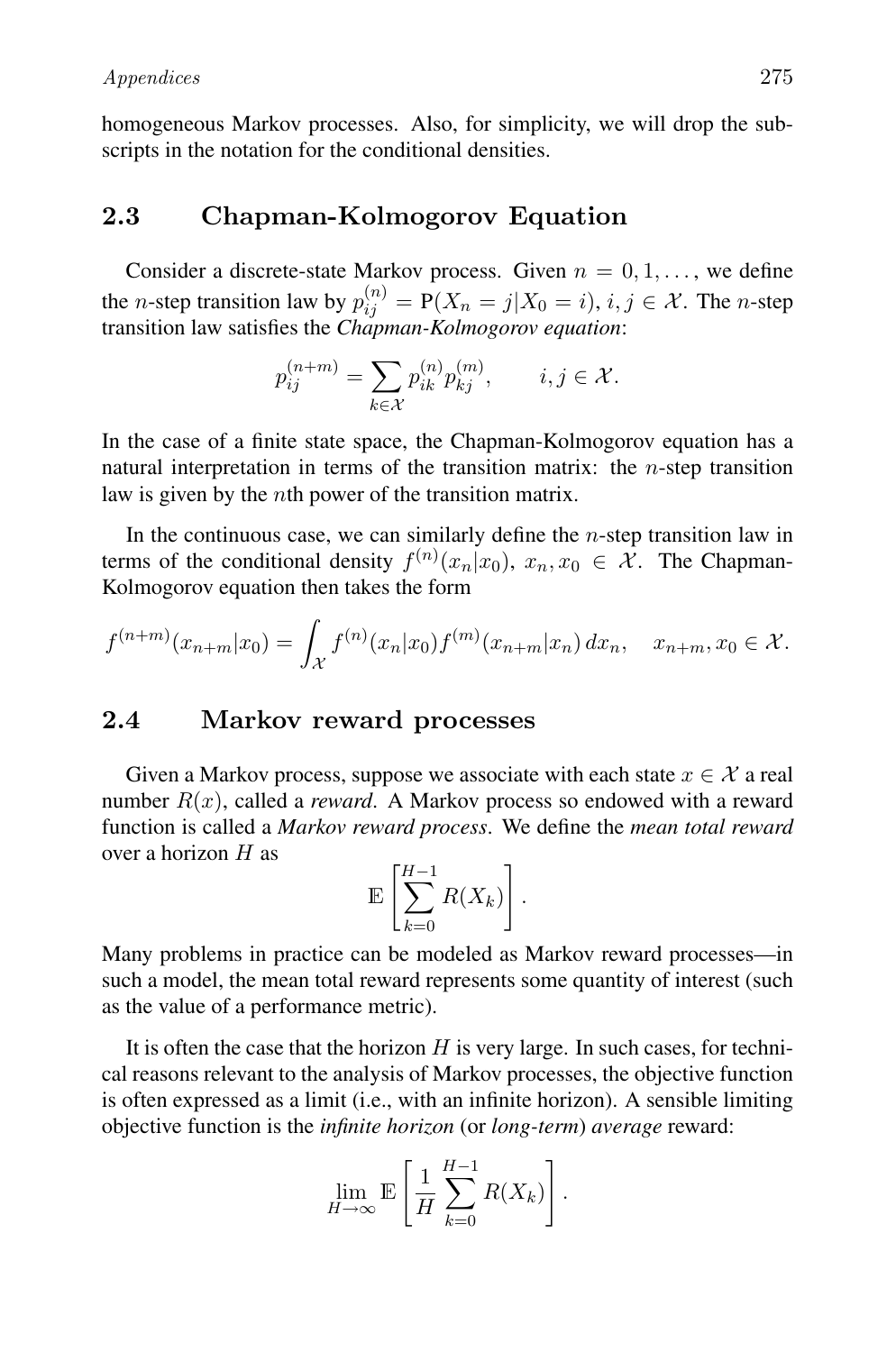Another common limiting objective function is the *infinite horizon discounted* reward:

$$
\lim_{H \to \infty} \mathbb{E}\left[\sum_{k=0}^{H-1} \beta^k R(X_k)\right],
$$

where  $\beta$  is a number between 0 and 1 called the *discount factor*.

#### 2.5 Partially Observable Markov Processes

Given a Markov process and a set  $\mathcal Y$  (with a  $\sigma$ -algebra  $\mathcal F$  of subsets of Y), suppose we associate with each state  $x \in \mathcal{X}$  a conditional distribution  $P(Y \in E|x)$ ,  $E \in \mathcal{F}$ . We call  $\mathcal Y$  the *observation space*, and the conditional distribution  $P(Y \in E|x)$ ,  $E \in \mathcal{F}$ , the *observation law*. A Markov process so endowed with an observation law is called a *partially observable Markov processes* or a *hidden Markov model*.

The reason we use the terms "partially observable" and "hidden" is that we think of  $Y$  as the set of observations we have of the "underlying" Markov process, but we cannot directly observe the underlying process. If  $X_0, X_1, \ldots$ represents the underlying Markov process, then all we can observe is the random sequence  $Y_0, Y_1, \ldots$ , where each  $Y_k$  has conditional distribution given  $X_k$  specified by the observation law. The sequence  $Y_0, Y_1, \ldots$  is assumed to be conditionally independent given  $X_0, X_1, \ldots$ . Many practical processes, especially in sensing applications, are well modeled by hidden Markov models. For example,  $X_k$  may represent the location of a target at time k, and  $Y_k$  may be a radar measurement of that location. The transition law in this case represents the motion of the target, and the observation law represents the relationship between the target location and the radar measurement.

Even though we cannot directly access  $X_k$ , the observations provide us with some information on  $X_k$ . In fact, at each k, we can compute the *a posteriori* (or posterior) distribution of  $X_k$  given the history of observations  $\mathcal{I}_k = \{Y_0, \ldots, Y_{k-1}\}.$  We call this posterior distribution the *belief state* or *information state* at time k, and here it is denoted  $\pi_k$ . The sequence of belief states satisfies the Markov property, and is therefore a legitimate Markov process, albeit with a rather unwieldy state space—the set of all distributions on X. It turns out that given the belief state at time k and the observation  $Y_k$ , we can calculate the belief state at time  $k + 1$  using a simple update procedure, as we will show below.

For the case of a discrete Markov process with discrete observation space, suppose the transition law is given by  $p_{ij}$ ,  $i, j \in \mathcal{X}$ . Suppose  $y_0, y_1, \ldots$  are the observations. Let  $\pi_k$  represent the belief state at time k, which is a conditional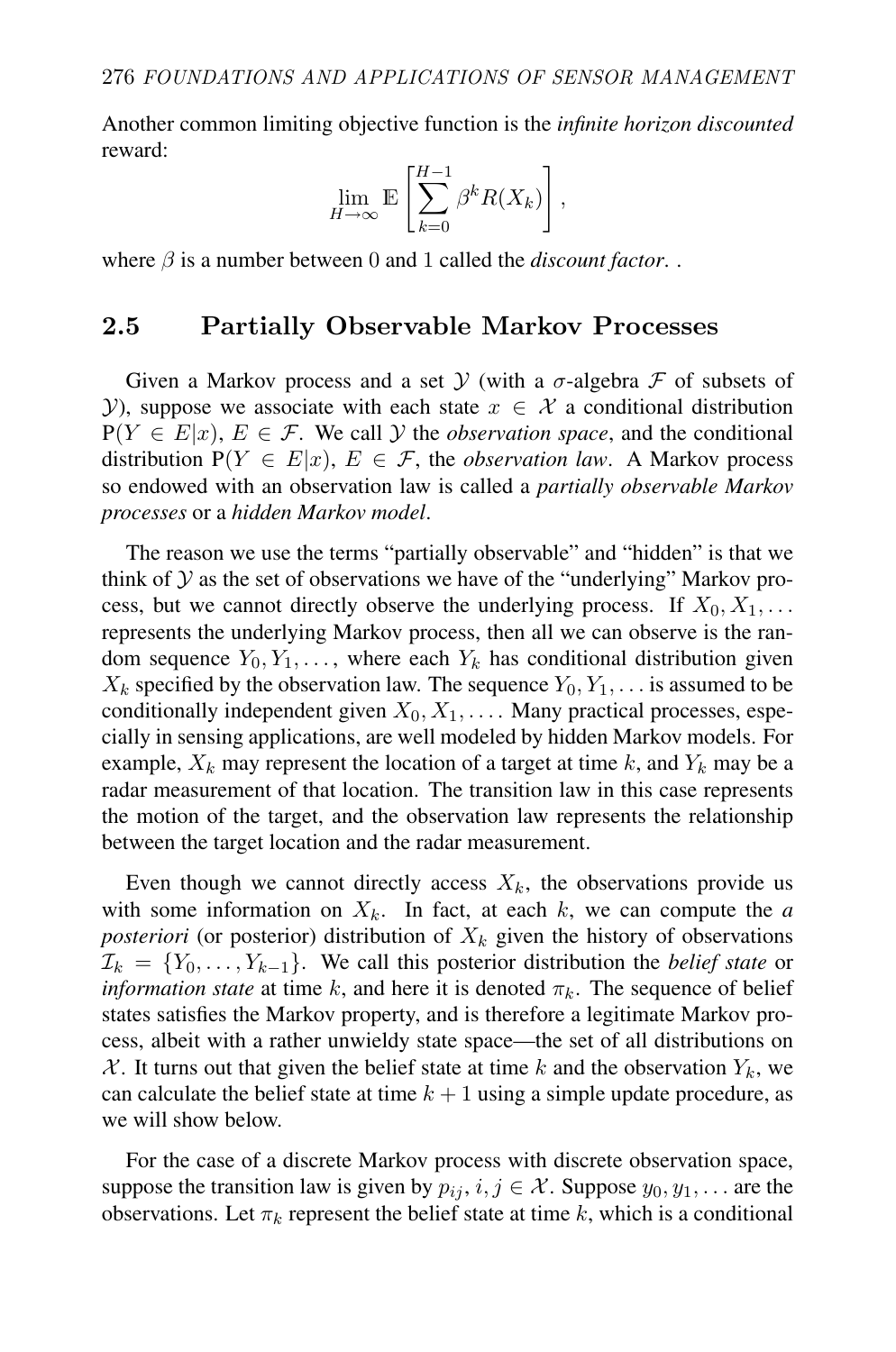probability mass function:

$$
\pi_k(i) = P(X_k = i | Y_0 = y_0, \dots, Y_{k-1} = y_{k-1}), \quad i \in \mathcal{X}.
$$

Also define the "updated belief state" taking into account the observation  $y_k$ :

$$
\hat{\pi}_k(i) = \mathbf{P}(X_k = i | Y_0 = y_0, \dots, Y_k = y_k), \quad i \in \mathcal{X}.
$$

Then  $\pi_{k+1}$  can be derived from  $\pi_k$  and  $Y_k$  using the following two-step procedure:

1. Calculate the "updated belief state"  $\hat{\pi}_k$  (taking into account the observation  $y_k$ ) using Bayes' rule:

$$
\hat{\pi}_k(j) = \frac{\mathbf{P}(Y_k = y_k | X_k = j)\pi_k(j)}{\sum_{\ell \in \mathcal{X}} \mathbf{P}(Y_k = y_k | X_k = \ell)\pi_k(\ell)}, \qquad j \in \mathcal{X}.
$$

2. Calculate the belief state  $\pi_{k+1}$  based on  $\hat{\pi}_k$  and the transition law:

$$
\pi_{k+1}(j) = \sum_{i \in \mathcal{X}} \hat{\pi}_k(i) p_{ij}, \qquad j \in \mathcal{X}.
$$

By reversing the order of 1. and 2. one obtains an equivalent algorithm for updating  $\hat{\pi}_k$  to  $\hat{\pi}_{k+1}$ .

For the case of a continuous Markov process with continuous observation space (real numbers), suppose the transition law is given by the conditional density  $p(x_{k+1}|x_k)$ , and the observation law is given by the conditional density  $q(y_k|x_k)$ . The belief state at time k is then represented by a density function  $\pi_k$ . The two-step update procedure to calculate  $\pi_{k+1}$  based on  $\pi_k$  and  $y_k$  is given analogously as follows:

1. Calculate the "updated belief state" taking into account the observation  $y_k$ , using Bayes' rule:

$$
\hat{\pi}_k(x_k) = \frac{q(y_k|x_k)\pi_k(x_k)}{\int_{\mathcal{X}} q(y_k|x)\pi_k(x) dx}, \qquad x_k \in \mathcal{X}.
$$

2. Calculate the belief state  $\pi_{k+1}$  based on  $\hat{\pi}_k$  and the transition law:

$$
\pi_{k+1}(x_{k+1}) = \int_{\mathcal{X}} \hat{\pi}_k(x_k) p(x_{k+1}|x_k) \, dx_k, \qquad x_{k+1} \in \mathcal{X}.
$$

If the transition and observation laws both arise from linear equations, and the initial density  $p_{X_0}$  is Gaussian, then the belief states remain Gaussian over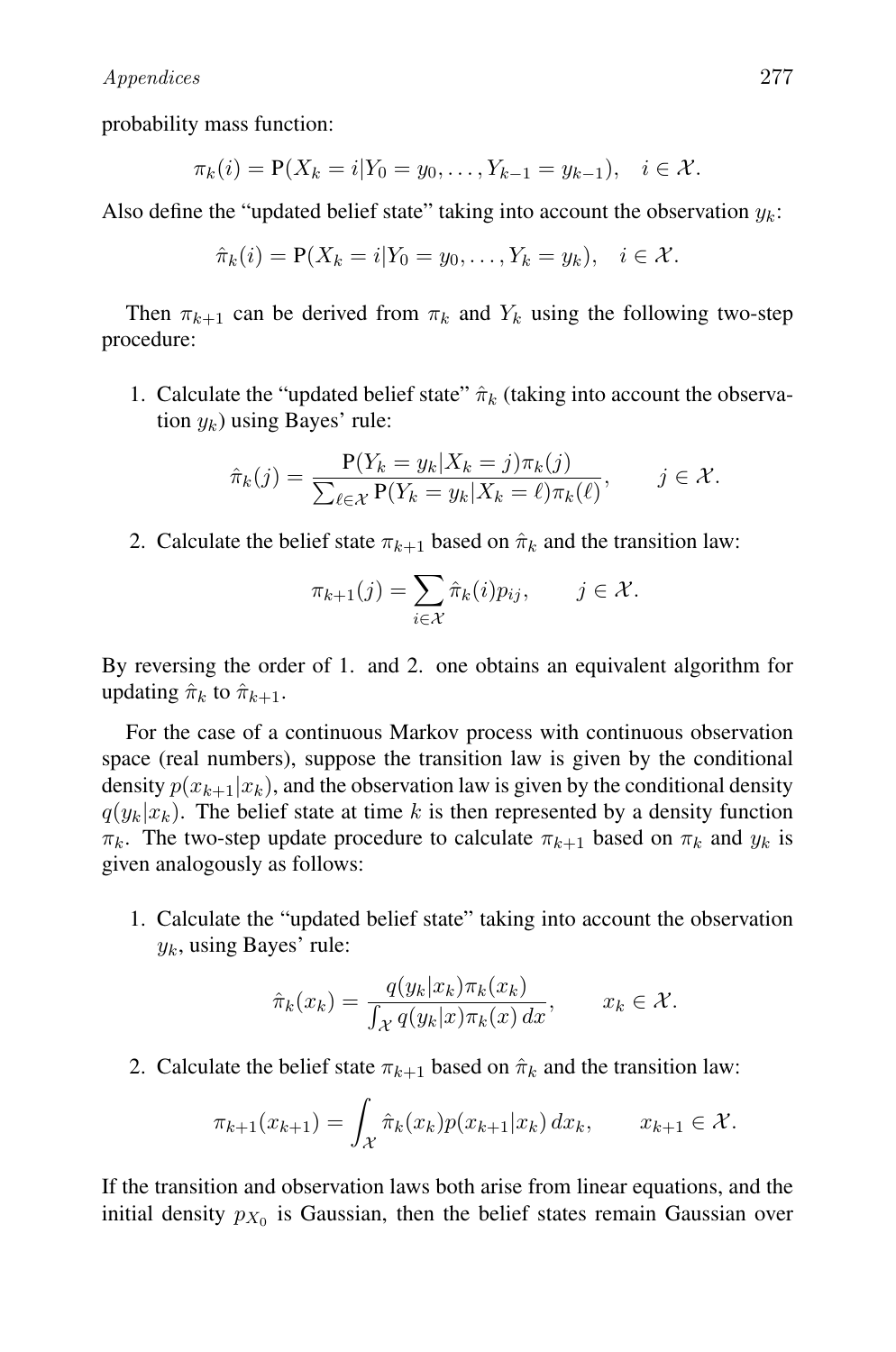time. In this case, the above update procedure can be reduced to a procedure to update just the mean and variance (or covariance in the multidimensional case) of the belief state. This procedure is called the *Kalman filter*.

If we augment the definition of a partially observable Markov process with control actions, then we obtain a partially observable Markov *decision* process (POMDP), as defined in Chapter 2. The two-step update procedure for belief states remains valid provided we include the action into the observation and transition laws.

## 2.6 Further Reading

Our discussion here assumes a basic understanding of probability and stochastic processes. An excellent recent book that provides this background and that also includes a chapter on Markov chains is by Gubner [97]. Many books focusing on Markov processes exist. A small but useful book by Ross [197] remains an accessible classic. The book by Cinlar [53] provides an excellent in-depth treatment of discrete state space Markov processes. Meyn and Tweedie [170] treat continuous (and other even more general) state space Markov processes—their treatment necessarily involves heavy mathematical machinery.

## 3. Stopping Times

We briefly present the concept of stopping time which plays an important role in the solution of the MAB problem discussed in Chapter 6. We proceed as follows: We first present all relevant definitions in Section 3.1. We give an example of a stopping time in Section 3.2. Finally, we characterize the stopping times that achieve the Gittins index in the classical MAB problem in Section 3.3 and suggest some further reading material for the advanced reader in Section 3.4.

## 3.1 Definitions

DEFINITION 12.1 (PROBABILITY SPACE) A *probability space*  $(\Omega, \mathcal{F}, P)$ *consists of a sample space* Ω*, a* σ*-field (*σ*-algebra)* F *of the subsets of* Ω*, and a probability measure* P *on the elements of* F*.*

DEFINITION  $12.2$  ( $\sigma$ -FIELD GENERATED BY A RANDOM VARIABLE) Let  $X : (\Omega, \mathcal{F}, P) \to (\mathbb{R}, \mathcal{B}(\mathbb{R}), \hat{P})$  *be a random variable. Denote by*  $\sigma(X)$  *the*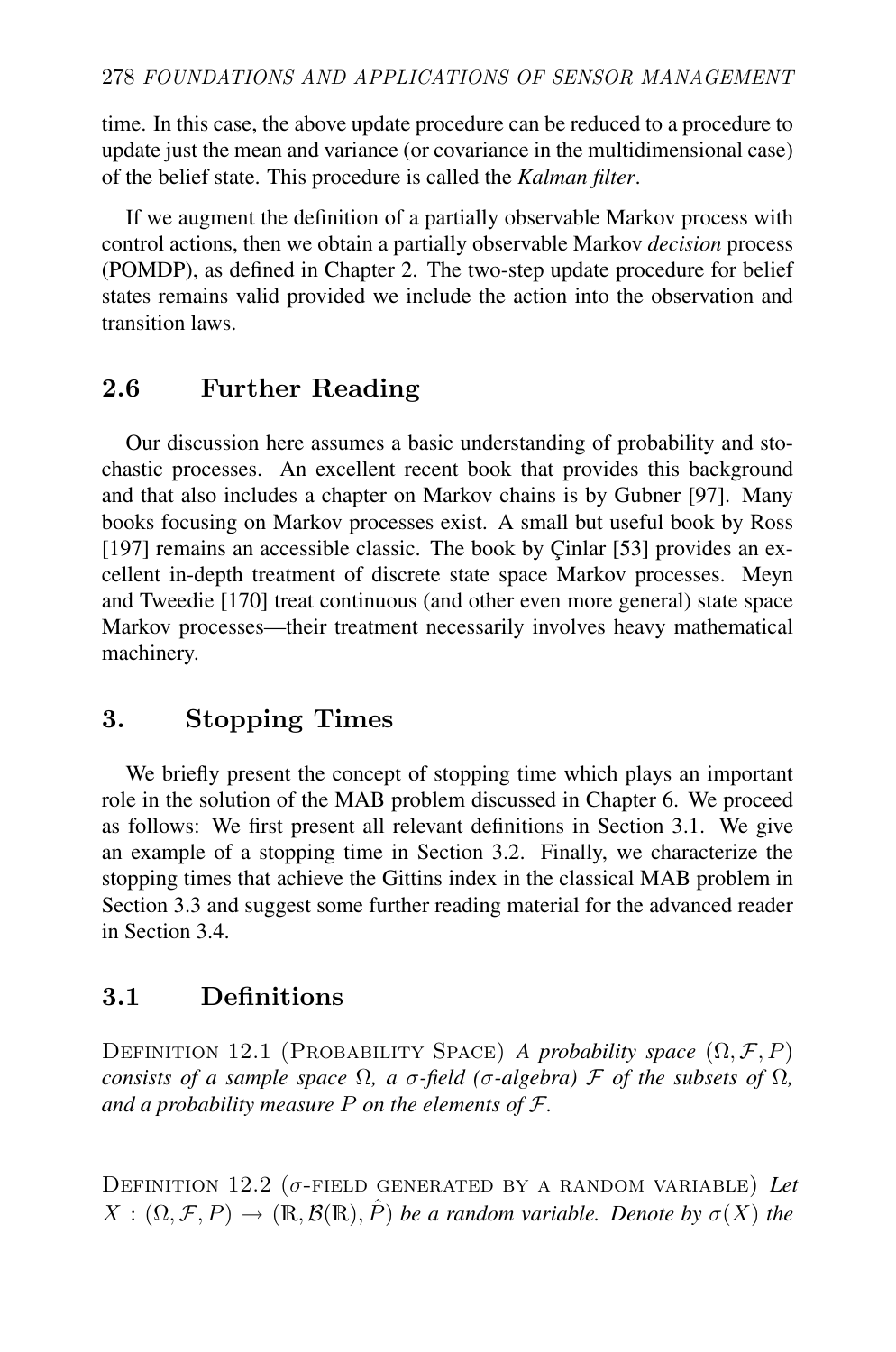*smallest* σ*-field with respect to which* X *is measurable. Then*

$$
\sigma(X) = \{ A \in \mathcal{F} : \exists B \in \mathcal{B}(\mathbb{R}), X^{-1}(B) = A \}.
$$

The  $\sigma$ -field  $\sigma(X)$  represents the "information" obtained about the experiment described by  $(\Omega, \mathcal{F}, P)$  after observing X. This can be explained as follows. First consider a probability space  $(\Omega, \mathcal{F}, P)$  which represents a random experiment. An event  $E \in \mathcal{F}$  can be thought of as a "yes-no question" that can be answered after we observe the outcome of the experiment. Then  $\sigma(X)$  is the collection of all "yes-no questions" that can be answered after observing  $X$ .

DEFINITION 12.3 (INCREASING FAMILY OF  $\sigma$ -FIELDS) A family  $\{\mathcal{F}, \mathcal{F}_t;$  $t = 0, 1, 2, \ldots$  *of σ*-fields is called increasing if  $\mathcal{F}_t \subset \mathcal{F}_{t+1} \subset \mathcal{F}$  for all  $t = 0, 1, 2, \ldots$ 

 $\mathcal{F}_t$  represents the information about the evolution of a system that is available to an observer/decision-maker at time  $t, t = 0, 1, 2, \ldots$ . When the observer has perfect recall, (that is, it remembers everything that it has seen and everything that it has done in the past) then  $\mathcal{F}_t \subset \mathcal{F}_{t+1}$ ,  $\forall t$  and  $\{\mathcal{F}, \mathcal{F}_t; t = 0, 1, 2, \dots\}$  is an *increasing family* of σ-fields.

DEFINITION 12.4 (STOPPING TIME) Let  $\overline{N} := \{0, 1, 2, \ldots, +\infty\}$ *. A random variable*  $\tau : (\Omega, \mathcal{F}, P) \to (\bar{N}, 2^{\bar{N}}, \hat{P})$  *is a stopping time with respect to the increasing family of*  $\sigma$ *-fields*  $\{\mathcal{F}, \mathcal{F}_t; t = 0, 1, 2, \dots\}$  *if the event*  $\{\tau =$  $t\} := {\omega : \tau(\omega) = t} \in \mathcal{F}_t$  for all  $t = 0, 1, 2, \ldots$ *.* 

Any constant random variable equal to a non-negative integer or  $+\infty$  is a stopping time. A stopping time can be thought of as the time when a given random event E happens, with the convention that it takes the value  $+\infty$  if E never happens. Alternatively,  $\tau$  can be thought of as the time when a gambler playing a game decides to quit. Whether or not he quits at time  $t$  depends only on the information up to and including time t; so  $\{\tau = t\} \in \mathcal{F}_t$ .

#### 3.2 Example

Let  $\{X_t; t = 0, 1, 2, \dots\}$  be a time-homogeneous finite-state Markov chain defined on  $(\Omega, \mathcal{F}, P)$  with state space S, and matrix of transition probabilities  $\{Q_{ij}; i, j \in S\}$ . Assume that the evolution of the Markov chain is perfectly observed by an observer that has perfect recall. The observer has perfect recall, its information  $\mathcal{F}_t$  at time t is given by  $\sigma(X_0, X_1, \ldots, X_t)$ , since  $\sigma(X_0, X_1, \ldots, X_t)$  represents all the "yes-no questions" about events in  $\mathcal F$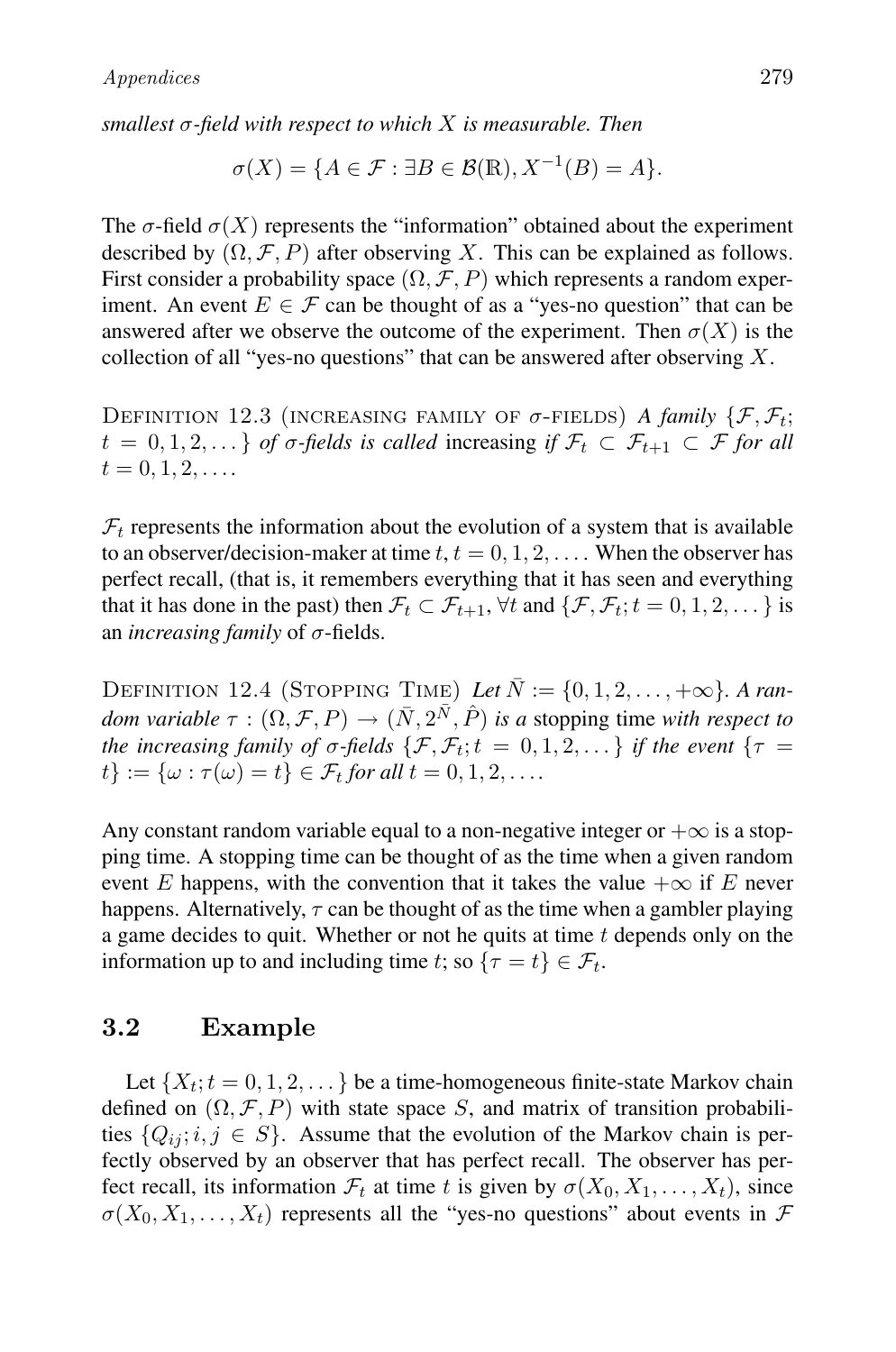that the observer can answer after observing  $X_0, X_1, \ldots, X_t$ . Furthermore,  $\{\mathcal{F}, \mathcal{F}_t; t = 0, 1, 2, \dots\}$  is an increasing family of  $\sigma$ -fields. Consider a nonempty subset A of the state of space, that is,  $A \subset S$ ,  $A \neq \emptyset$ . Define for all  $\omega \in \Omega$ ,

$$
\tau_A(\omega) := \min\{t : X_t(\omega) \in A\}.
$$

The random variable  $\tau_A$  defines the first instant of time the Markov chain enters set A, and is called the *hitting time* of A. It is a stopping time with respect to the family of  $\sigma$ -fields  $\{\mathcal{F}, \mathcal{F}_t; t = 0, 1, 2, \dots\}.$ 

### 3.3 Stopping Times for Multi-armed Bandit Problems

Consider the classical MAB problem of Chapter 6 with finite-state Markovian machines. The Gittins index of machine  $i, i = 1, \ldots, k$  in this case is given by Eq  $(6.13)$ . The stopping time that maximizes the RHS of  $(6.13)$  is the hitting time of an appropriate subset of the state space  $\{1, 2, \ldots, \Delta_i\}$  of machine *i*. This set is the stopping set  $S_i(x_i(N_i(\tau_i)))$  determined in Section 2.4.

In the case of non-Markovian machines the Gittins index of machine i,  $i =$  $1, \ldots, k$  is given the (6.8). The stopping time that maximizes the RHS of (6.8) can be described as follows: Let  $\mathbf{x}_i^{\tau_i}$  $\mathcal{I}_i^{\tau_i} := (x_i(0), \ldots, x_i(N_i(\tau_i)))$ . Define an appropriate family  $\mathcal{S}(\tau_l)$  as  $\{S_i^{N_i(\tau_l)+r}\}$  $i^{[N_i(\tau_l)+r}$ ;  $r = 1, 2, 3, ...$  where,

$$
S_i^{N_i(\tau_l+r)}(\mathbf{x}_i^{\tau_l}) \subset \mathbb{R}^{N_i(\tau_l)+r}, \quad r = 1, 2, \dots
$$

Let

$$
\hat{\tau}_{l+1}(\mathcal{S}(\tau_l)) = \min\{t > \tau_l : \mathbf{x}_i^t \in S_i^{N_i(t)}; N_i(t) = N_i(\tau_l) + t - \tau_l + 1\}
$$

Define  $S^*(\tau_l)$  by

$$
S^*(\tau_l) = \arg \max_{S(\tau_l)} \frac{\mathbb{E}\left[\sum_{t=\tau_l(\omega)}^{\hat{\tau}_{l+1}} \beta^t R_i \big(X_i \big(N_i(\tau_l) + t - \tau_l(\omega)\big)\big) | \mathbf{x}_i^{\tau_l}\right]}{\mathbb{E}\left[\sum_{t=\tau_l(\omega)}^{\hat{\tau}_{l+1}} \beta^t | \mathbf{x}_i^{\tau_l}\right]}.
$$
\n(12.2)

Then  $\tau_{l+1} = \hat{\tau}_{l+1}(\mathcal{S}^*(\tau_l))$ . In general, for non-Markovian machines, maximizing RHS of (12.2) over all choices of  $S(\tau)$  is difficult, and computing the index is non-trivial.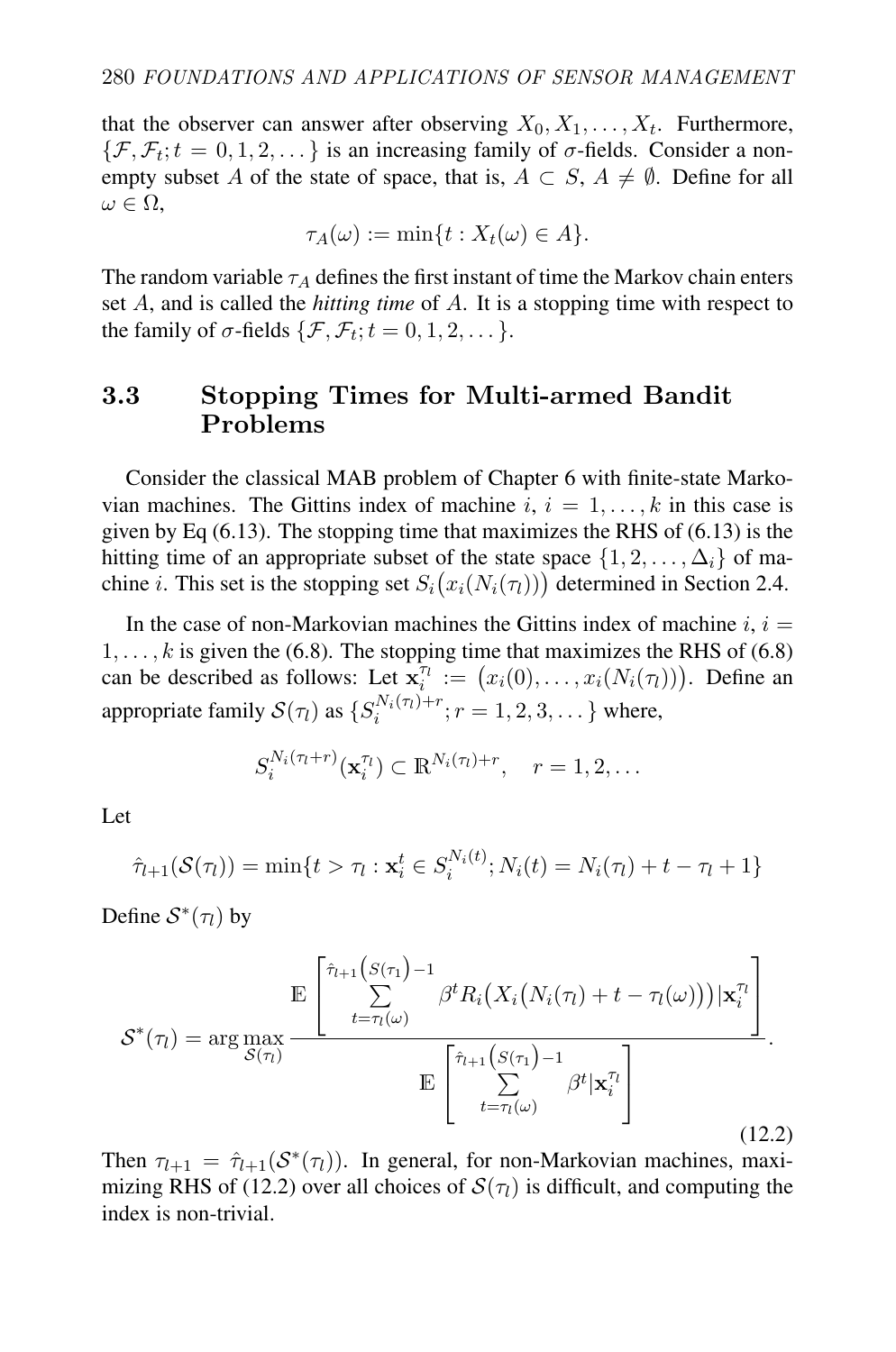## 3.4 Further Reading

Even though the notion of stopping times is intuitively simple, its formal treatment tends to be at an advanced level. Most graduate-level textbooks on probability theory contain a treatment of stopping times. See, for example, Billingsley [32], Shireyaev [210], and Jacod and Protter [117]. Stopping times is a fundamental concept in martingale theory and in optimal stopping problems. Reference books on these topics contain a more exhaustive treatment of stopping times. We refer the reader to Dellacherie and Meyer [69] for a treatment of stopping times in the context of martingales, and to Chow, Robins, and Siegmund [59], and Shireyaev [209] for a treatment of stopping times in the context of optimal stopping problems.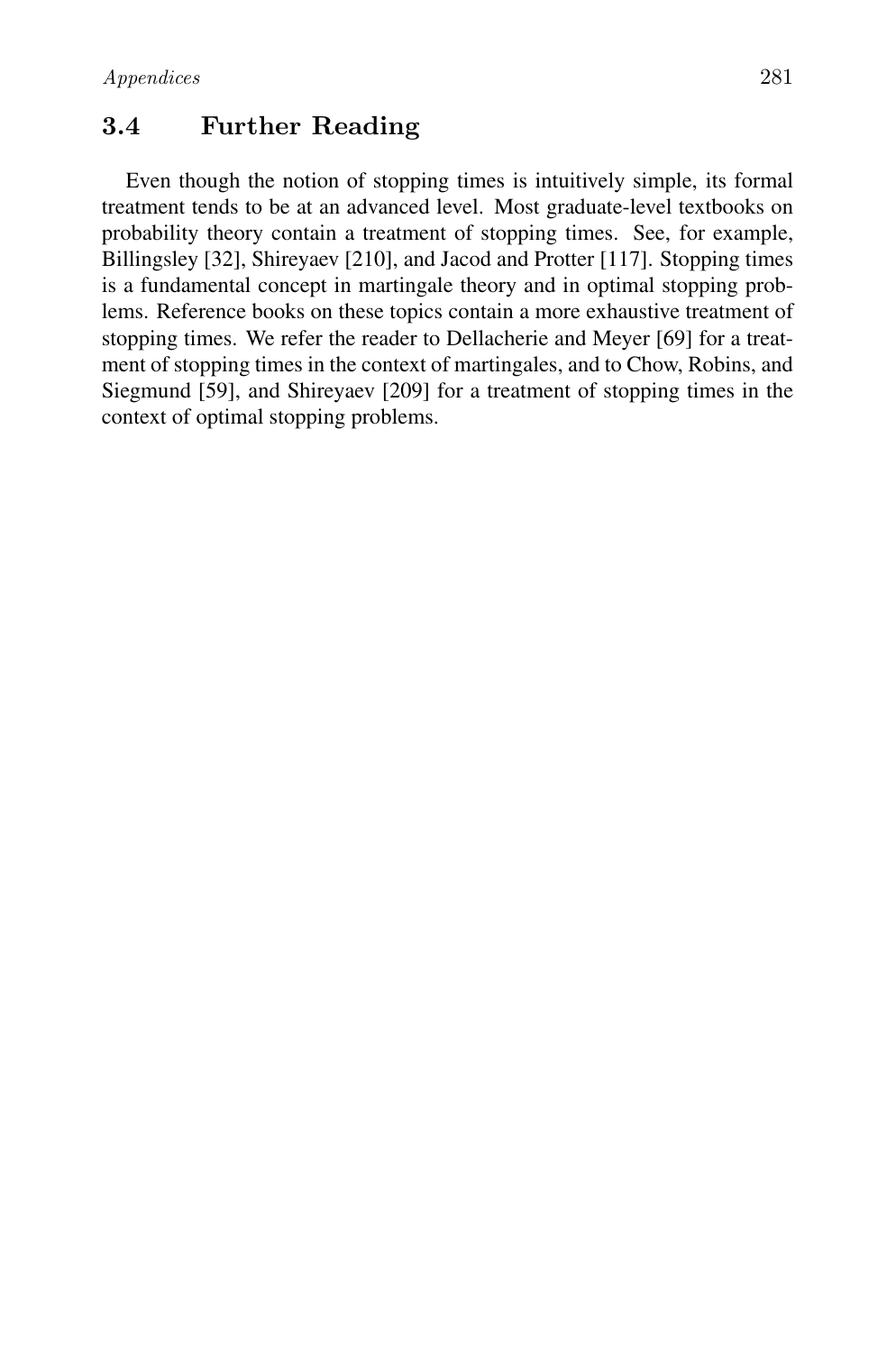# References

- [1] R. Agrawal, M. V. Hegde, and D. Teneketzis. Asymptotically efficient adaptive allocation rules for the multiarmed bandit problem with switching cost. *IEEE Transactions on Automatic Control*, 33:899–906, 1988.
- [2] R. Agrawal, M. V. Hegde, and D. Teneketzis. Multi-armed bandits with multiple plays and switching cost. *Stochastics and Stochastic Reports*, 29:437–459, 1990.
- [3] R. Agrawal and D. Teneketzis. Certainty equivalence control with forcing: revisited. *Systems and Control Letters*, 13:405–412, 1989.
- [4] R. Agrawal, D. Teneketzis, and V. Anantharam. Asymptotically efficient adaptive allocation schemes for controlled Markov chains: finite parameter space. *IEEE Transactions on Automatic Control*, 34:1249–1259, 1989.
- [5] R. Agrawal, D. Teneketzis, and V. Anantharam. Asymptotically efficient adaptive control schemes for controlled I.I.D. processes: finite parameter space. *IEEE Transactions on Automatic Control*, 34:258–267, 1989.
- [6] S.-I. Amari. *Methods of Information Geometry*. American Mathematical Society - Oxford University Press, Providence, RI, 2000.
- [7] V. Anantharam, P. Varaiya, and J. Walrand. Asymptotically efficient allocation rules for the multiarmed bandit problem with multiple plays part I: I.I.D. rewards. *IEEE Transactions on Automatic Control*, 32:968– 976, 1987.
- [8] V. Anantharam, P. Varaiya, and J. Walrand. Asymptotically efficient allocation rules for the multiarmed bandit problem with multiple plays part II: Markovian rewards. *IEEE Transactions on Automatic Control*, 32:977–982, 1987.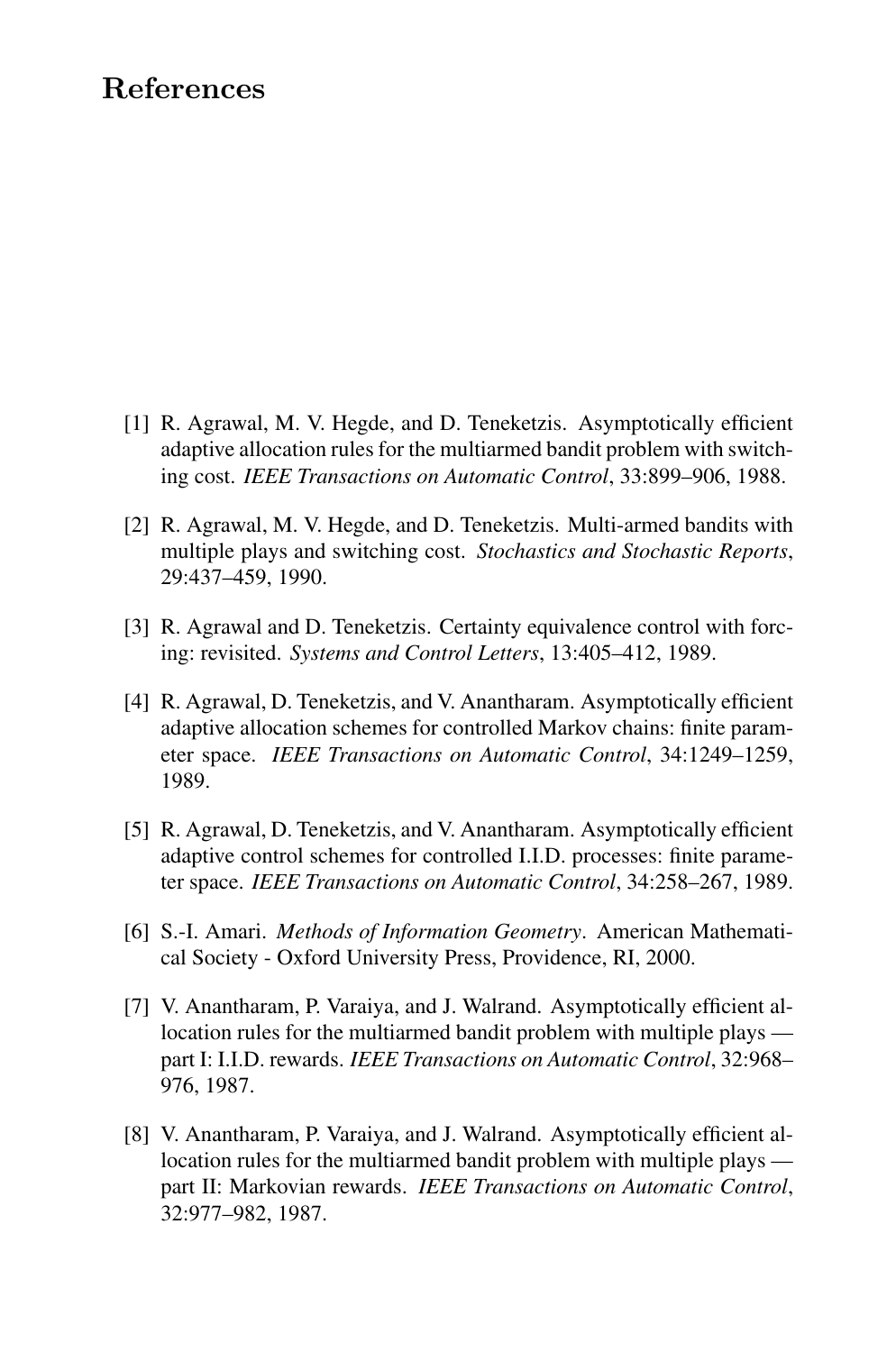- [9] P. S. Ansell, K. D. Glazebrook, J. Niño-Mora, and M. O'Keefe. Whittle's index policy for a multi-class queueing system with convex holding costs. *Mathematical Methods of Operations Research*, 57:21–39, 2003.
- [10] M. S. Arulampalam, S. Maskell, N. Gordon, and T. Clapp. A tutorial on particle filters for online nonlinear/non-Gaussian Bayesian tracking. *IEEE Transactions on Signal Processing*, 50:174–188, 2002.
- [11] M. Asawa and D. Teneketzis. Multi-armed bandits with switching penalties. *IEEE Transactions on Automatic Control*, 41:328–348, 1996.
- [12] J. Banks and R. Sundaram. Switching costs and the Gittins index. *Econometrica*, 62:687–694, 1994.
- [13] Y. Bar-Shalom. *Multitarget Multisensor Tracking: Advanced Applications*. Artech House, Boston, MA, 1990.
- [14] Y. Bar-Shalom and W. D. Blair. *Multitarget-Multisensor Tracking: Applications and Advances, Volume III*. Artech House, Boston, MA, 2000.
- [15] A. R. Barron. Complexity regularization with application to artificial neural networks. In *Nonparametric Functional Estimation and Related Topics*, pages 561–576. Kluwer Academic Publishers, 1991.
- [16] A. G. Barto, W. Powell, and J. Si, editors. *Learning and Approximate Dynamic Programming*. IEEE Press, New York, NY, 2004.
- [17] M. Beckmann. *Dynamic Programming of Economic Decisions*. Springer-Verlag, New York, NY, 1968.
- [18] R. Bellman. On the theory of dynamic programming. *Proceedings of the National Academy of Sciences*, 38:716–719, 1952.
- [19] R. Bellman. A problem in the sequential design of experiments. *Sankhia*, 16:221–229, 1956.
- [20] R. Bellman. *Adaptive Control Processes: a Guided Tour*. Princeton University Press, Princeton, NJ, 1961.
- [21] R. Bellman and S. Dreyfus. *Applied Dynamic Programming*. Princeton University Press, Princeton, NJ, 1962.
- [22] D. A. Berry and B. Fristedt. *Bandit problems: sequential allocation of experiments*. Chapman and Hall, 1985.
- [23] D. P. Bertsekas. *Dynamic Programming and Optimal Control*, volume 1. Athena Scientific, 1995.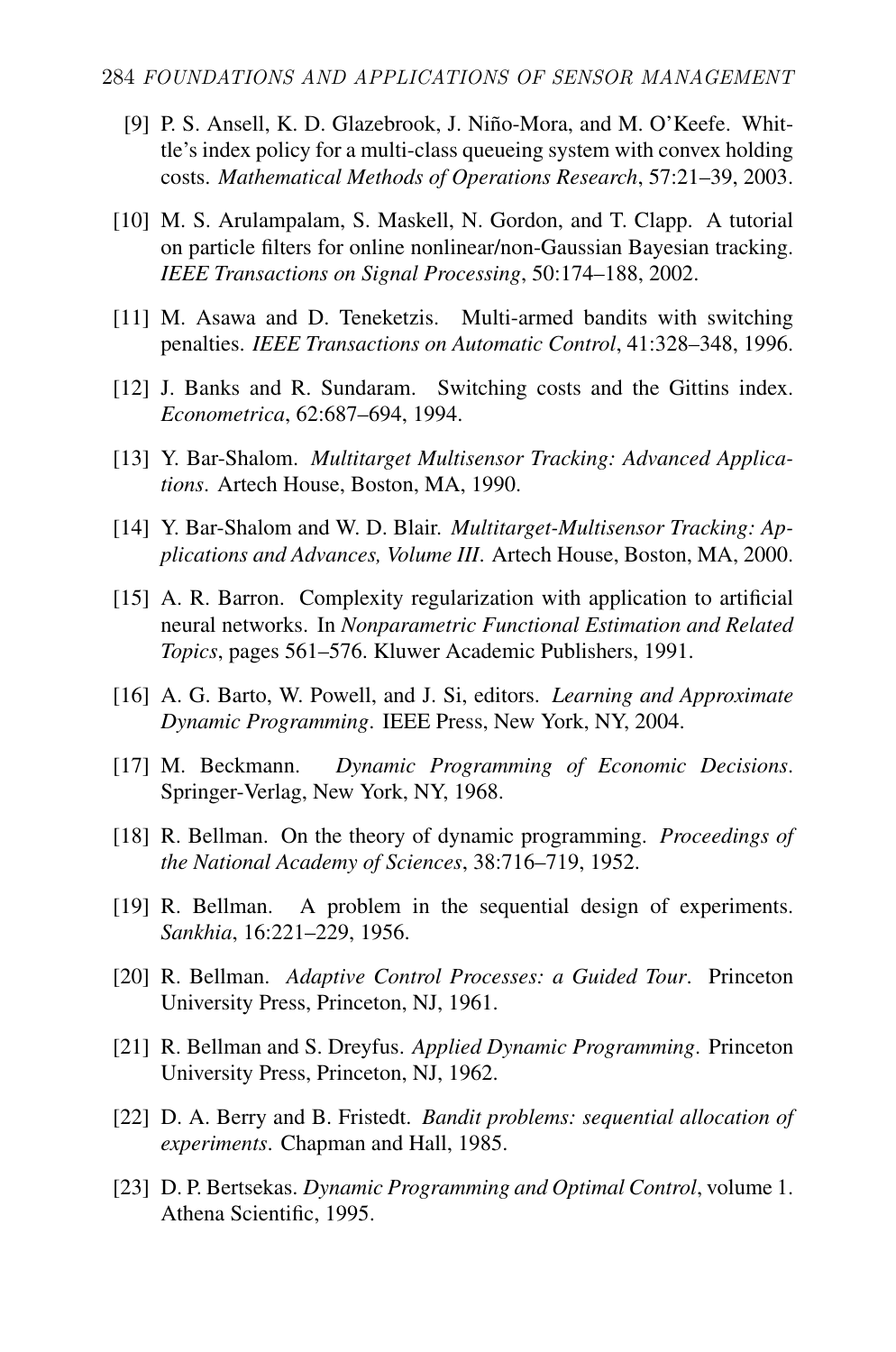- [24] D. P. Bertsekas. *Dynamic Programming and Optimal Control*, volume 2. Athena Scientific, 1995.
- [25] D. P. Bertsekas. *Dynamic Programming and Optimal Control, Vols. I-II*. Athena Scientific, Belmont, MA, 3rd edition, 2005.
- [26] D. P. Bertsekas and D. A. Castañón. Rollout algorithms for stochastic scheduling. *Heuristics*, 5:89–108, 1999.
- [27] D. P. Bertsekas and S. E. Shreve. *Stochastic Optimal Control: The Discrete Time Case*, volume 1. Academic Press, 1978.
- [28] D. P. Bertsekas and J. N. Tsitsiklis. *Neuro-Dynamic Programming*. Athena Scientific, Belmont, MA, 1996.
- [29] D. Bertsimas and J. Niño-Mora. Conservation laws, extended polymatroids and multiarmed bandit problems; a polyhedral approach to indexable systems. *Mathematics of Operations Research*, 21:257–306, 1996.
- [30] D. Bertsimas and J. Niño-Mora. Restless bandits, linear programming relaxations, and a primal-dual index heuristic. *Operations Research*, 48:80–90, 2000.
- [31] D. Bertsimas, I. C. Paschalidis, and J. N. Tsitsiklis. Branching bandits and Klimov's problem: achievable region and side constraints. *IEEE Transactions on Automatic Control*, 40:2063–2075, 1995.
- [32] P. Billingsley. *Probability and Measure*. John Wiley and Sons, New York, NY, 1995.
- [33] S. S. Blackman. *Multiple-Target Tracking with Radar Applications*. Artech House, Boston, MA, 1986.
- [34] D. Blackwell. Discrete dynamic programming. *Annals of Mathematical Statistics*, 33:719–726, 1962.
- [35] D. Blackwell. Discounted dynamic programming. *Annals of Mathematical Statistics*, 36:226–235, 1965.
- [36] W. D. Blair and M. Brandt-Pearce. Unresolved Rayleigh target detection using monopulse measurements. *IEEE Transactions on Aerospace and Electronic Systems*, 34:543–552, 1998.
- [37] G. Blanchard and D. Geman. Hierarchical testing designs for pattern recognition. *Annals of Statistics*, 33(3):1155–1202, 2005.
- [38] D. Blatt and A. O. Hero. From weighted classification to policy search. In *Neural Information Processing Symposium*, volume 18, pages 139– 146, 2005.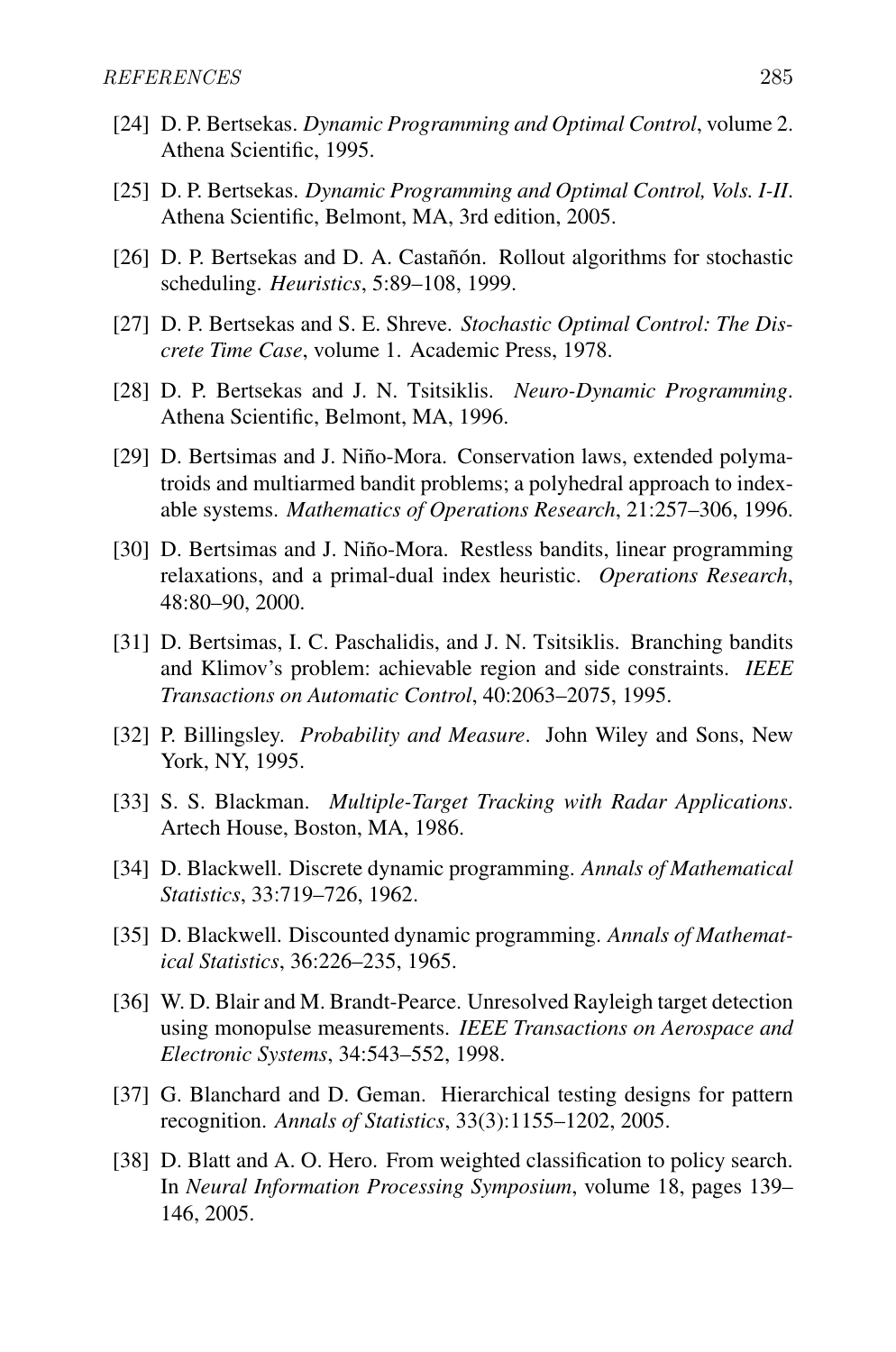- [39] D. Blatt and A. O. Hero. Optimal sensor scheduling via classification reduction of policy search (CROPS). In *International Conference on Automated Planning and Scheduling*, 2006.
- [40] H. A. P. Blom and E. A. Bloem. Joint IMMPDA particle filter. In *International Conference on Information Fusion*, 2003.
- [41] A. G. B. S. J. Bradtke and S. P. Singh. Learning to act using real-time dynamic programming. *Artificial Intelligence*, 72:81–138, 1995.
- [42] L. Breiman, J. Friedman, R. Olshen, and C. J. Stone. *Classification and Regression Trees*. Wadsworth, Belmont, CA, 1983.
- [43] M. V. Burnashev and K. S. Zigangirov. An interval estimation problem for controlled observations. *Problems in Information Transmission*, 10:223–231, 1974. Translated from *Problemy Peredachi Informatsii*, 10(3):51–61, July-September, 1974.
- [44] L. Carin, H. Yu, Y. Dalichaouch, A. R. Perry, P. V. Czipott, and C. E. Baum. On the wideband EMI response of a rotationally symmetric permeable and conducting target. *IEEE Transactions on Geoscience and Remote Sensing*, 39:1206–1213, June 2001.
- [45] A. R. Cassandra. *Exact and Approximate Algorithms for Partially Observable Markov Decision Processes*. PhD thesis, Department of Computer Science, Brown University, 1998.
- [46] A. R. Cassandra, M. L. Littman, and L. P. Kaelbling. Incremental pruning: A simple, fast, exact method for partially observable Markov decision processes. In *Uncertainty in Artificial Intelligence*, 1997.
- [47] D. A. Castañón. Approximate dynamic programming for sensor management. In *IEEE Conference on Decision and Control*, pages 1202– 1207. IEEE, 1997.
- [48] D. A. Castañón. A lower bound on adaptive sensor management performance for classification. In *IEEE Conference on Decision and Control*. IEEE, 2005.
- [49] D. A. Castañón and J. M. Wohletz. Model predictive control for dynamic unreliable resource allocation. In *IEEE Conference on Decision and Control*, volume 4, pages 3754–3759. IEEE, 2002.
- [50] R. Castro, R. Willett, and R. Nowak. Coarse-to-fine manifold learning. In *IEEE International Conference on Acoustics, Speech and Signal Processing*, May, Montreal, Canada, 2004.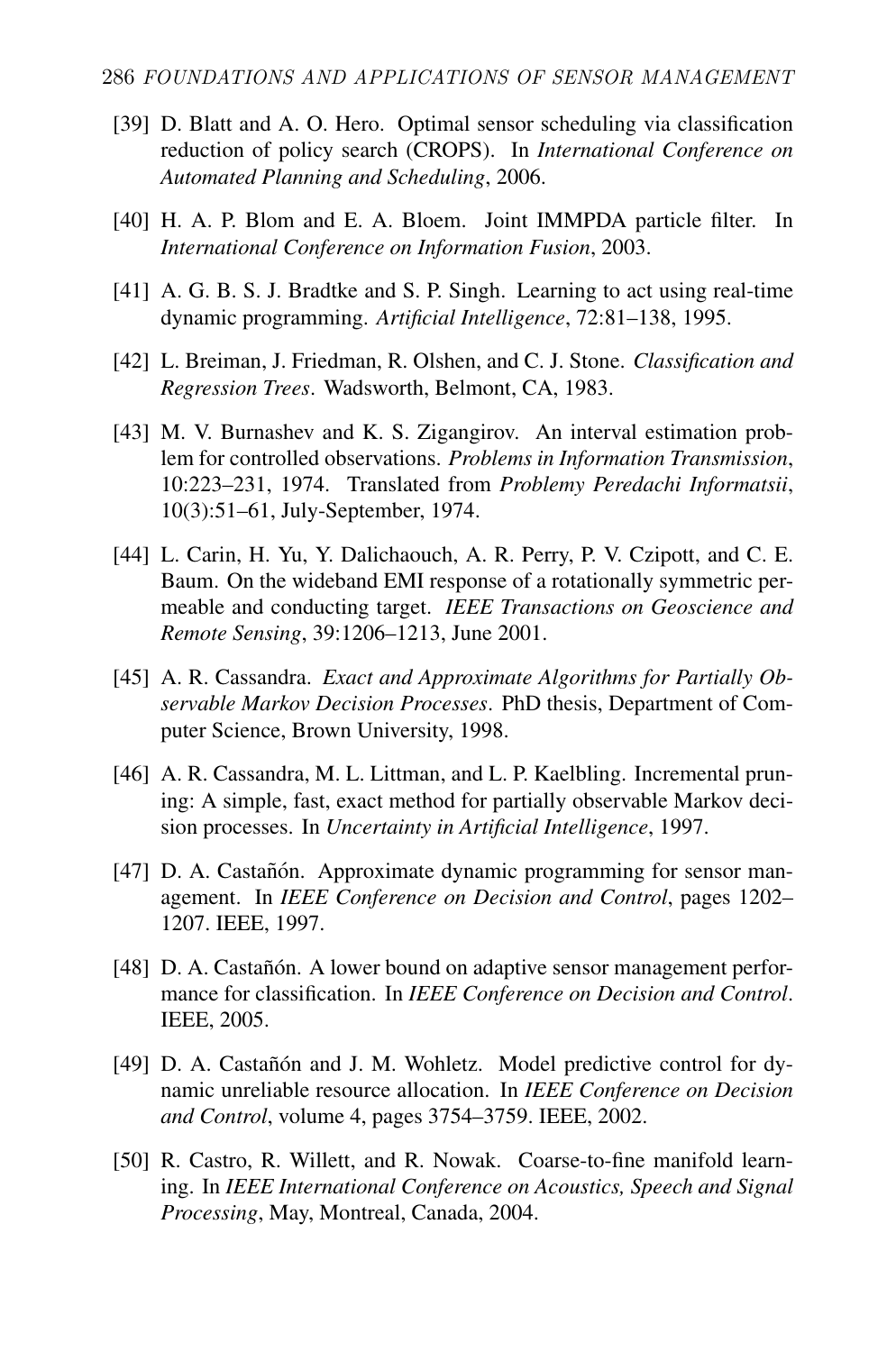- [51] R. Castro, R. Willett, and R. Nowak. Faster rates in regression via active learning. In *Neural Information Processing Systems*, 2005.
- [52] R. Castro, R. Willett, and R. Nowak. Faster rates in regression via active learning. Technical report, University of Wisconsin, Madison, October 2005. ECE-05-3 Technical Report.
- [53] E. Cinlar. *Introduction to Stochastic Processes*. Prentice-Hall, Englewood Cliffs, NJ, 1975.
- [54] H. S. Chang, R. L. Givan, and E. K. P. Chong. Parallel rollout for online solution of partially observable Markov decision processes. *Discrete Event Dynamic Systems*, 14:309–341, 2004.
- [55] H. Chernoff. Sequential design of experiments. *Annals of Mathematical Statistics*, 30:755–770, 1959.
- [56] H. Chernoff. *Sequential Analysis and Optimal Design*. SIAM, 1972.
- [57] A. Chhetri, D. Morrell, and A. Papandreou-Suppappola. Efficient search strategies for non-myopic sensor scheduling in target tracking. In *Asilomar Conference on Signals, Systems, and Computers*, 2004.
- [58] E. K. P. Chong, R. L. Givan, and H. S. Chang. A framework for simulation-based network control via hindsight optimization. In *IEEE Conference on Decision and Control*, pages 1433–1438, 2000.
- [59] Y. S. Chow, H. Robins, and D. Siegmund. *Great Expectations: The theory of Optimal Stopping*. Houghton Mifflin Company, Boiston, MA, 1971.
- [60] D. Cochran. Waveform-agile sensing: opportunities and challenges. In *IEEE International Conference on Acoustics, Speech, and Signal Processing*, pages 877–880, Philadelphia, PA, 2005.
- [61] D. Cochran, D. Sinno, and A. Clausen. Source detection and localization using a multi-mode detector: a Bayesian approach. In *IEEE International Conference on Acoustics, Speech, and Signal Processing*, pages 1173–1176, Phoenix, AZ, 1999.
- [62] D. A. Cohn, Z. Ghahramani, and M. I. Jordan. Active learning with statistical models. *Advances in Neural Information Processing Systems*, 7:705–712, 1995.
- [63] D. A. Cohn, Z. Ghahramani, and M. I. Jordan. Active learning with statistical models. *Journal of Artificial Intelligence Research*, pages 129– 145, 1996.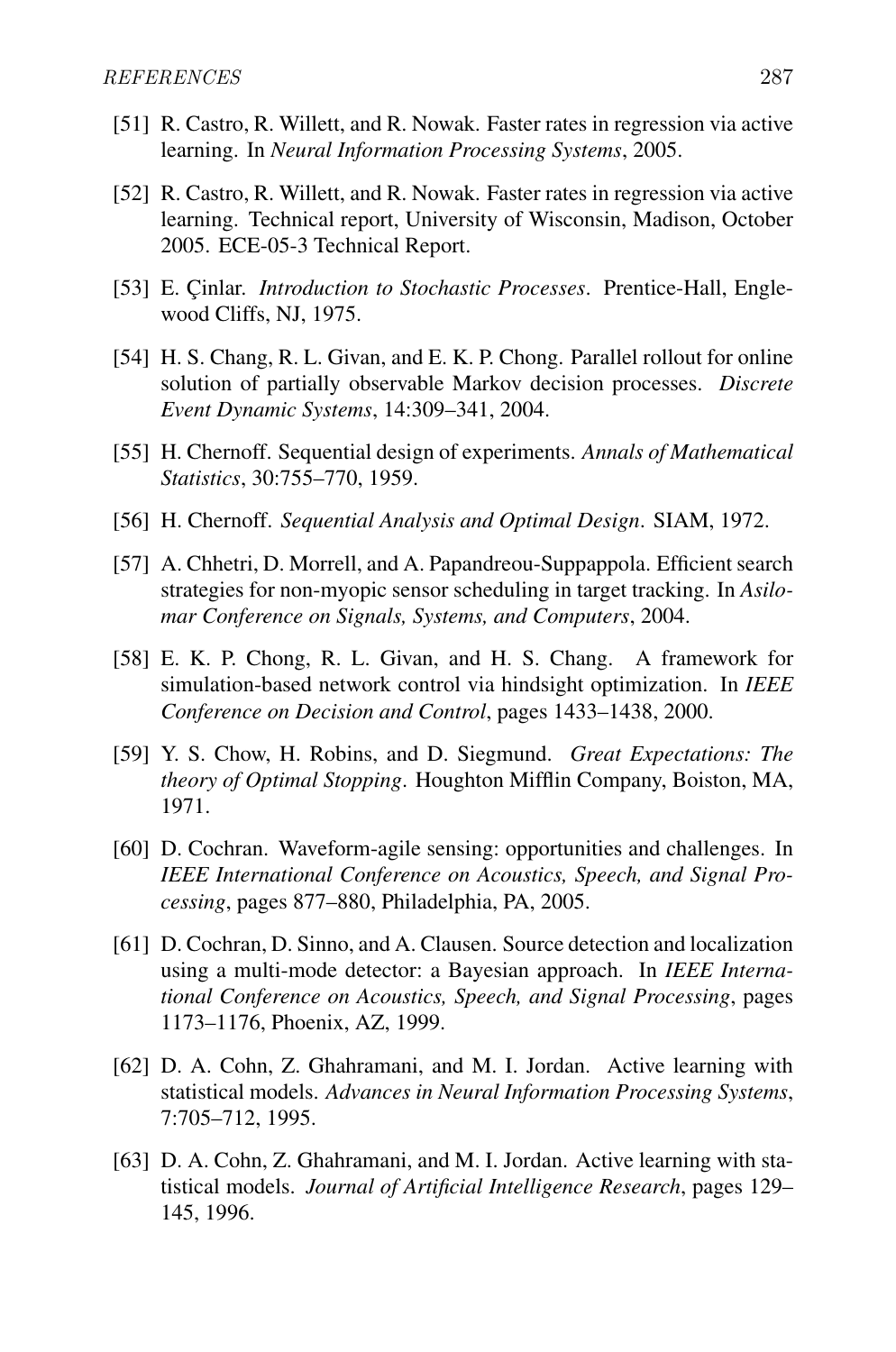- [64] T. M. Cover and J. A. Thomas. *Elements of Information Theory*. John Wiley and Sons, New York, NY, 1991.
- [65] N. Cristianini and J. Shawe-Taylor. *Support Vector Machines and Other Kernel Based Learning Methods*. Cambridge University Press, Cambridge, UK, 2000.
- [66] I. Csiszár. Information-type measures of divergence of probability distributions and indirect observations. *Studia Sci. Math. Hung.*, 2:299– 318, 1967.
- [67] I. Csiszár and J. Korner. *Information Theory: Coding Theorems for Discrete Memoryless Systems*. Academic Press, Orlando FL, 1981.
- [68] M. H. DeGroot. *Optimal Statistical Decisions*. McGraw Hill, 1970.
- [69] C. Dellacherie and P. A. Meyer. *Probabilities and Potential B: Theory of Martingales*. North-Holland, Amsterdam, 1982.
- [70] E. V. Denardo. *Dynamic Programming Models and Applications*. Prentice-Hall, Englewood Cliffs, NJ, 1982.
- [71] D. Donoho. Compressed sensing. *IEEE Trans. on Information Theory*, 52(4):1289–1306, April 2006.
- [72] A. Doucet. On sequential Monte Carlo methods for Bayesian filtering. Uk. tech. rep., Dept. Eng. Univ. Cambridge, 1998.
- [73] A. Doucet, N. de Freitas, and N. Gordon. *Sequential Monte Carlo Methods in Practice*. Springer Publishing, New York, NY, 2001.
- [74] A. Doucet, B.-N. Vo, C. Andrieu, and M. Davy. Particle filtering for multi-target tracking and sensor management. In *International Conference on Information Fusion*, 2002.
- [75] N. Ehsan and M. Liu. Optimal bandwidth allocation in a delay channel. submitted to *JSAC*.
- [76] N. Ehsan and M. Liu. Optimal channel allocation for uplink transmission in satellite communications. submitted to IEEE Transactions on Vehicular Technology.
- [77] N. Ehsan and M. Liu. Server allocation with delayed state observation: sufficient conditions for the optimality an index policy. submitted to PEIS.
- [78] N. Ehsan and M. Liu. On the optimal index policy for bandwidth allocation with delayed state observation and differentiated services. In *IEEE*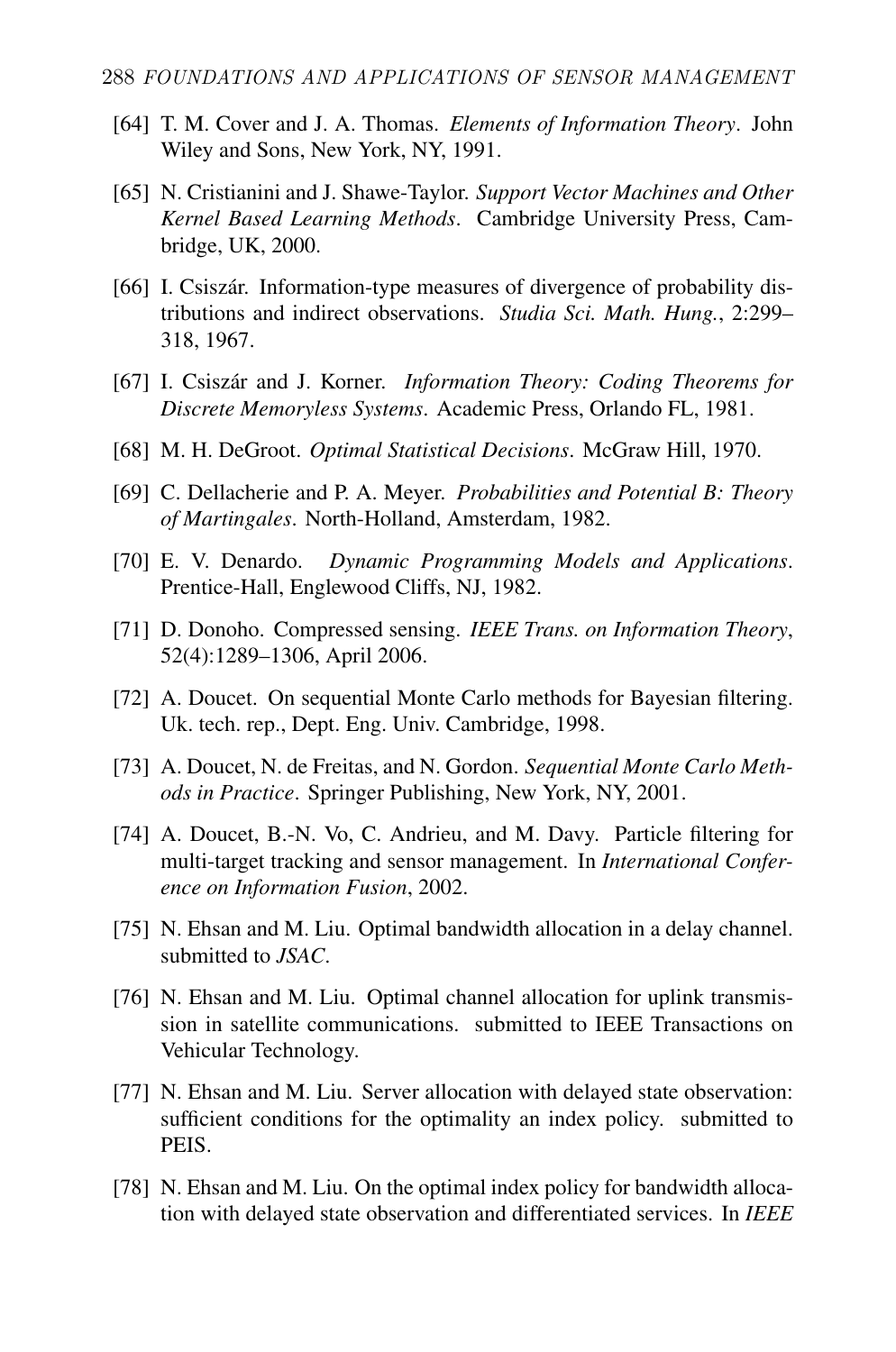*Annual Conference on Computer Communications*, volume 3, pages 1974–1983, Hong Kong, April 2004.

- [79] N. Ehsan and M. Liu. Properties of optimal resource sharing in delay channels. In *IEEE Conference on Decision and Control*, volume 3, pages 3277–3282, Paradise Island, Bahamas, 2004.
- [80] N. El Karoui and I. Karatzas. Dynamic allocation problems in continuous time. *Annals of Applied Probability*, 4(2):255–286, 1994.
- [81] V. V. Federov. *Theory of optimal experiments*. Academic Press, Orlando, 1972.
- [82] R. A. Fisher. *The design of experiments*. Oliver and Boyd, Edinburgh, 1935.
- [83] T. E. Fortmann, Y. Bar-Shalom, M. Scheffé, and S. Gelfand. Detection thresholds for tracking in clutter — A connection between estimation and signal processing. *IEEE Transactions on Automatic Control*, 30(3):221–229, March 1985.
- [84] Y. Freund, H. S. Seung, E. Shamir, and N. Tishby. Selective sampling using the query by committee algorithm. *Machine Learning*, 28(2- 3):133–168, August 1997.
- [85] E. Frostig and G. Weiss. Four proofs of Gittins' multi-armed bandit theorem. Technical report, The University of Haifa, Mount Carmel, 31905, Israel, November 1999.
- [86] N. Geng, C. E. Baum, and L. Carin. On the low-frequency natural response of conducting and permeable targets. *IEEE Transactions on Geoscience and Remote Sensing*, 37:347–359, January 1999.
- [87] J. C. Gittins. Bandit processes and dynamic allocation indices. *Journal of the Royal Statistical Society: Series B (Methodological)*, 41(2):148– 177, 1979.
- [88] J. C. Gittins. *Multi-Armed Bandit Allocation Indices*. John Wiley and Sons, New York, NY, 1989.
- [89] J. C. Gittins and D. M. Jones. A dynamic allocation index for sequential design of experiments. *Progress in Statistics, Euro. Meet. Statis.*, 1:241– 266, 1972.
- [90] K. D. Glazebrook, J. Niño Mora, and P. S. Ansell. Index policies for a class of discounted restless bandits. *Advances in Applied Probability*, 34(4):754–774, 2002.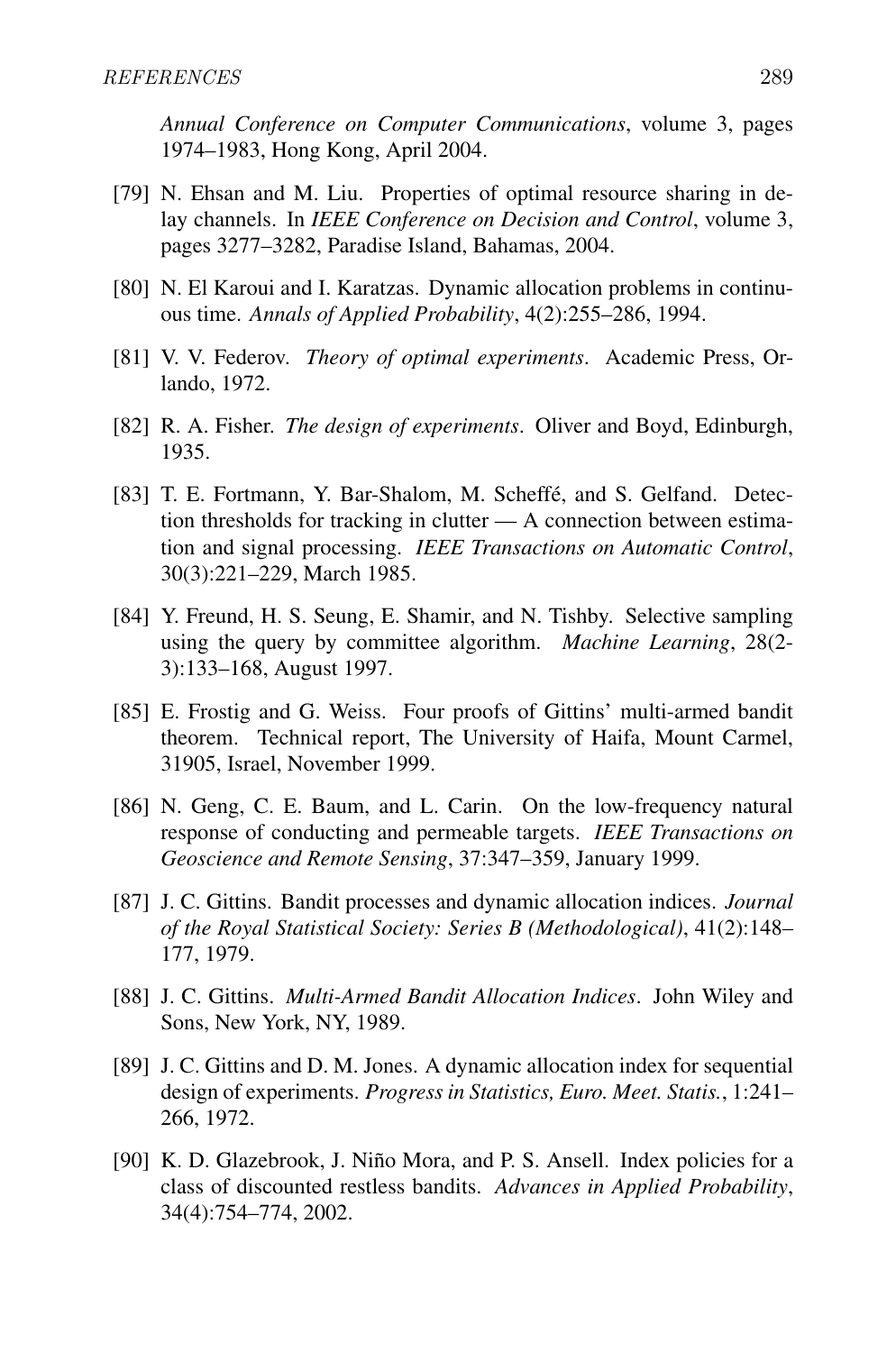- [91] K. D. Glazebrook and D. Ruiz-Hernandez. A restless bandit approach to stochastic scheduling problems with switching costs. Preprint, March 2005.
- [92] G. Golubev and B. Levit. Sequential recovery of analytic periodic edges in the binary image models. *Mathematical Methods of Statistics*, 12:95– 115, 2003.
- [93] N. J. Gordon, D. J. Salmond, and A. F. M. Smith. A novel approach to non-linear and non-Gaussian Bayesian state estimation. *IEE Proceedings on Radar and Signal Processing*, 140:107–113, 1993.
- [94] E. Gottlieb and R. Harrigan. The umbra simulation framework. Sand2001-1533 (unlimited release), Sandia National Laboratory, 2001.
- [95] C. H. Gowda and R. Viswanatha. Performance of distributed CFAR test under various clutter amplitudes. *IEEE Transactions on Aerospace and Electronic Systems*, 35:1410–1419, 1999.
- [96] R. M. Gray. Vector quantization. *IEEE ASSP Magazine*, pages 4–29, Apr. 1984.
- [97] J. A. Gubner. *Probability and Random Processes for Electrical and Computer Engineers*. Cambridge University Press, New York, NY, 2006.
- [98] P. Hall and I. Molchanov. Sequential methods for design-adaptive estimation of discontinuities in regression curves and surfaces. *Annals of Statistics*, 31(3):921–941, 2003.
- [99] P. Hanselman, C. Lawrence, E. Fortunato, B. Tenney, and E. Blasch. Dynamic tactical targeting. In *Conference on Battlefield Digitization and Network-Centric Systems IV*, volume SPIE 5441, pages 36–47, 2004.
- [100] J. P. Hardwick and Q. F. Stout. Flexible algorithms for creating and analyzing adaptive sampling procedures. In N. Flournoy, W. F. Rosenberger, and W. K. Wong, editors, *New Developments and Applications in Experimental Design*, volume 34 of *Lecture Notes - Monograph Series*, pages 91–105. Institute of Mathematical Statistics, 1998.
- [101] T. Hastie, R. Tibshirani, and J. H. Friedman. *The Elements of Statistical Learning: Data Mining, Inference, and Prediction*. Springer Series in Statistics, Basel, CH, 2001.
- [102] J. Havrda and F. Charvat. Quantification method of classification processes. *Kiberbetika Cislo*, 1(3):30–34, 1967.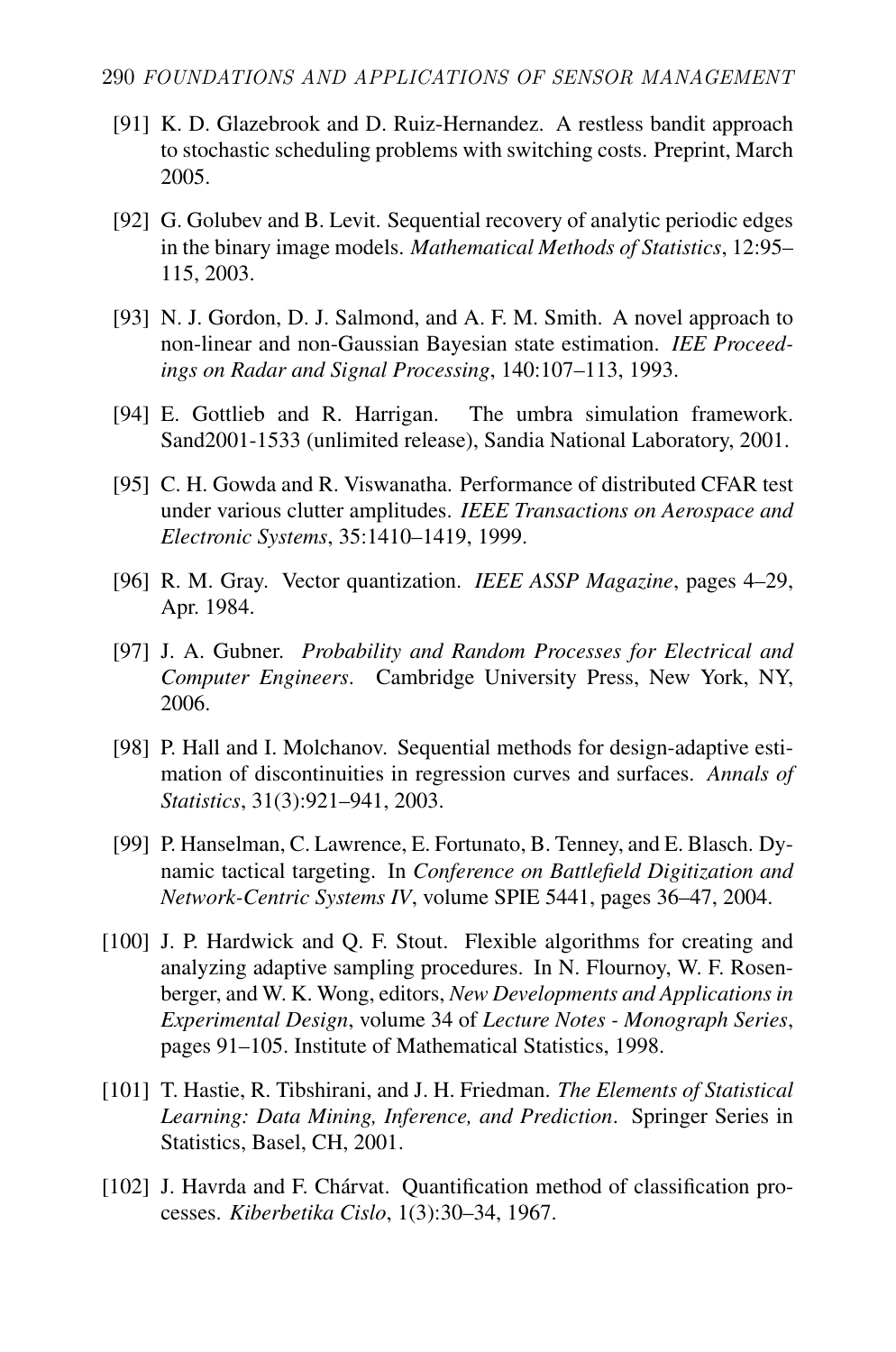- [103] Y. He and E. K. P. Chong. Sensor scheduling for target tracking in sensor networks. In *IEEE Conference on Decision and Control*, pages 743–748, 2004.
- [104] Y. He and E. K. P. Chong. Sensor scheduling for target tracking: A Monte Carlo sampling approach. *Digital Signal Processing*, 16(5):533– 545, September 2006.
- [105] M. L. Hernandez, T. Kirubarajan, and Y. Bar-Shalom. Multisensor resource deployment using posterior Cramér-Rao bounds. *IEEE Transactions on Aerospace and Electronic Systems*, 40(2):399– 416, April 2004.
- [106] A. O. Hero, B. Ma, O. Michel, and J. Gorman. Applications of entropic spanning graphs. *IEEE Signal Processing Magazine*, 19(2):85– 95, 2002.
- [107] A. O. Hero, B. Ma, O. Michel, and J. D. Gorman. Alpha divergence for classification, indexing and retrieval. Technical Report Technical Report 328, Comm. and Sig. Proc. Lab. (CSPL), Dept. EECS, The University of Michigan, 2001.
- [108] K. J. Hintz. A measure of the information gain attributable to cueing. *IEEE Transactions on Systems, Man and Cybernetics*, 21(2):237–244, 1991.
- [109] K. J. Hintz and E. S. McVey. Multi-process constrained estimation. *IEEE Transactions on Systems, Man and Cybernetics*, 21(1):434–442, January/February 1991.
- [110] M. Horstein. Sequential decoding using noiseless feedback. *IEEE Transactions on Information Theory*, 9(3):136–143, 1963.
- [111] R. Howard. *Dynamic Programming and Markov Processes*. John Wiley and Sons, New York, NY, 1960.
- [112] C. Hue, J.-P. Le Cadre, and P. Perez. Sequential Monte Carlo methods for multiple target tracking and data fusion. *IEEE Transactions on Signal Processing*, 50:309–325, 2002.
- [113] C. Hue, J.-P. Le Cadre, and P. Perez. Tracking multiple objects with particle filtering. *IEEE Transactions on Aerospace and Electronic Systems*, 38:791–812, 2002.
- [114] M. Isard and J. MacCormick. BraMBLe: A Bayesian multiple-blob tracker. In *International Conference on Computer Vision*, 2001.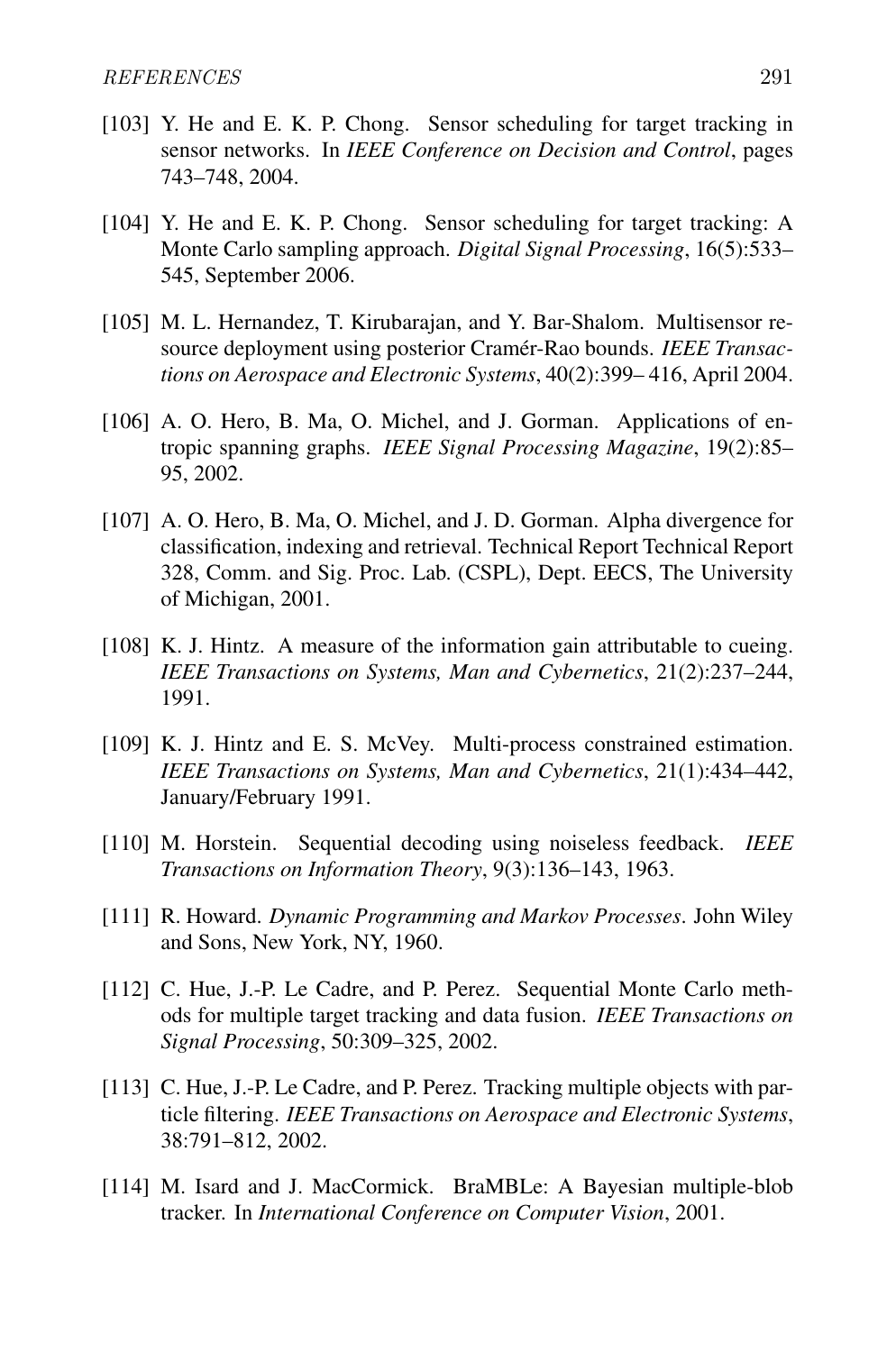- [115] T. Ishikida. *Informational Aspects of Decentralized Resource Allocation*. PhD thesis, University of California, Berkeley, 1992.
- [116] T. Ishikida and P. Varaiya. Multi-armed bandit problem revisited. *Journal of Optimization Theory and Applications*, 83:113–154, 1994.
- [117] J. Jacod and P. Protter. *Probability Essentials*. Springer-Verlag, 2003.
- [118] A. H. Jazwinski. *Stochastic Processes and Filtering Theory*. Academic Press, New York, NY, 1970.
- [119] S. Ji, R. Parr, and L. Carin. Non-myopic multi-aspect sensing with partially observable Markov decision processes. *IEEE Transactions on Signal Processing*, 55(6):2720–2730, 2007.
- [120] S. Julier and J. Uhlmann. Unscented filtering and non-linear estimation. *Proceedings of the IEEE*, 92:401–422, 2004.
- [121] L. P. Kaelbling, M. L. Littman, and A. R. Cassandra. Planning and acting in partially observable stochastic domains. *Artificial Intelligence*, 101:99–134, 1998.
- [122] R. Karlsson and F. Gustafsson. Monte Carlo data association for multiple target tracking. In *IEE Workshop on Target Tracking: Algorithms and Applications*, 2001.
- [123] H. Kaspi and A. Mandelbaum. Multi-armed bandits in discrete and continuous time. *Annals of Applied Probability*, 8:1270–1290, 1998.
- [124] K. Kastella. Discrimination gain for sensor management in multitarget detection and tracking. In *IEEE-SMC and IMACS Multiconference*, volume 1, pages 167–172, 1996.
- [125] K. Kastella. Discrimination gain to optimize classification. *IEEE Transactions on Systems, Man and Cybernetics–Part A: Systems and Humans*, 27(1), January 1997.
- [126] M. N. Katehakis and U. G. Rothblum. Finite state multi-armed bandit problems: Sensitive-discount, average-reward and average-overtaking optimality. *Annals of Applied Probability*, 6:1024–1034, 1996.
- [127] M. N. Katehakis and A. F. Veinott, Jr. The multi-armed bandit problem: Decomposition and computation. *Mathematics of Operations Research*, 12:262–268, 1987.
- [128] M. J. Kearns, Y. Mansour, and A. Y. Ng. A sparse sampling algorithm for near-optimal planning in large Markov decision processes. In *International Joint Conference on Artificial Intelligence*, pages 1324–1331, 1999.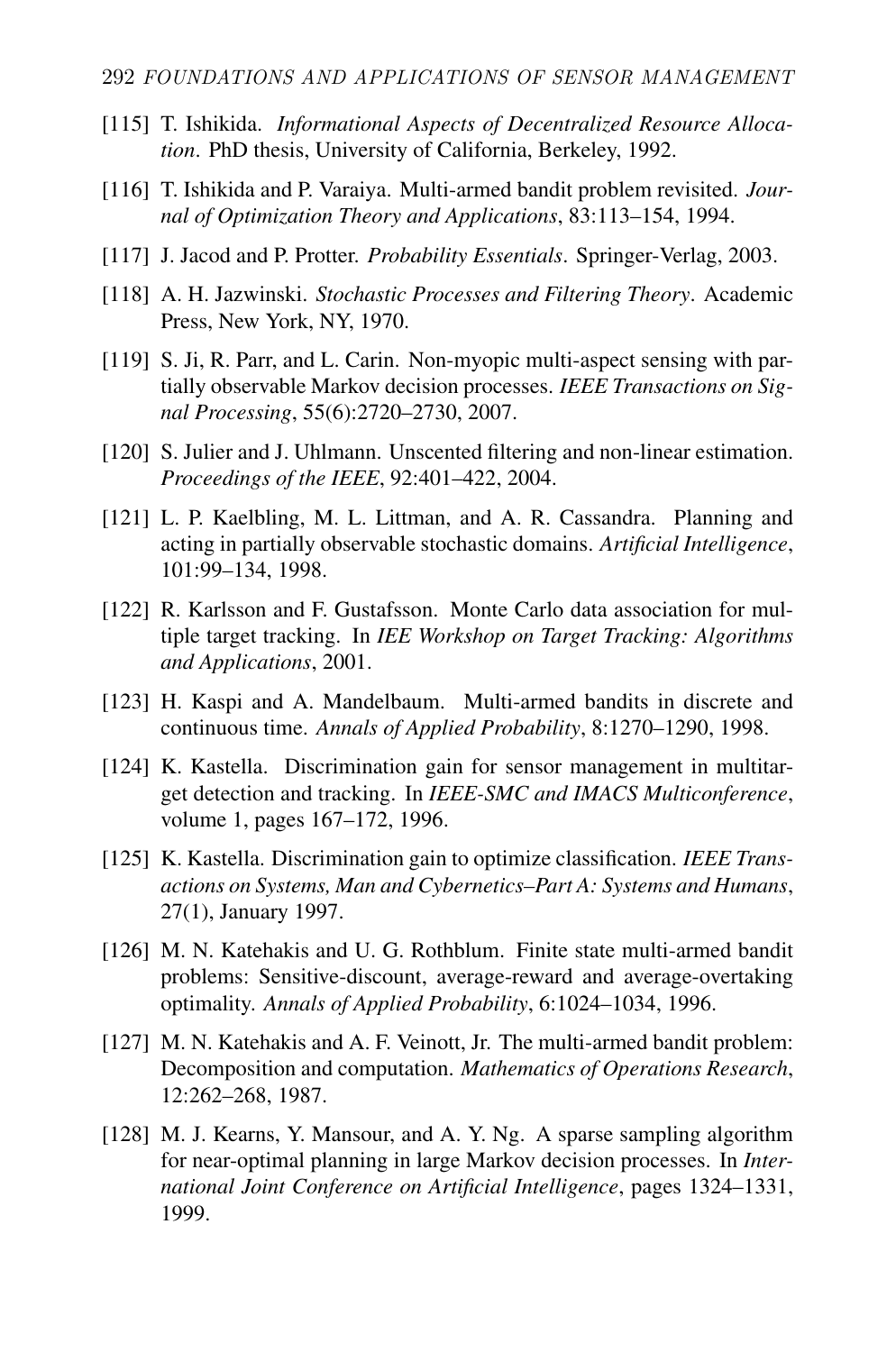- [129] F. P. Kelly. Multi-armed bandits with discount factor near one: The Bernoulli case. *Annals of Statistics*, 9:987–1001, 1981.
- [130] D. J. Kershaw and R. J. Evans. Optimal waveform selection for tracking systems. *IEEE Transactions on Information Theory*, 40(5):1536–50, September 1994.
- [131] D. J. Kershaw and R. J. Evans. Waveform selective probabilistic data association. *IEEE Transactions on Aerospace and Electronic Systems*, 33(4):1180–88, October 1997.
- [132] G. P. Klimov. Time sharing service systems I. *Theory of Probability and its Applications (in Russian: Teoriya Veroyatnostei i ee Primeneniya)*, 19:532–551, 1974.
- [133] G. P. Klimov. Time sharing service systems II. *Theory of Probability and its Applications (in Russian: Teoriya Veroyatnostei i ee Primeneniya)*, 23:314–321, 1978.
- [134] E. D. Kolaczyk and R. D. Nowak. Multiscale likelihood analysis and complexity penalized estimation. *Annals of Statistics*, 32(2):500–527, 2004.
- [135] A. Korostelev and J.-C. Kim. Rates of convergence for the sup-norm risk in image models under sequential designs. *Statistics and Probability Letters*, 46:391–399, 2000.
- [136] A. P. Korostelev. On minimax rates of convergence in image models under sequential design. *Statistics and Probability Letters*, 43:369–375, 1999.
- [137] A. P. Korostelev and A. B. Tsybakov. *Minimax Theory of Image Reconstruction*. Springer Lecture Notes in Statistics, 1993.
- [138] C. Kreucher, D. Blatt, A. Hero, and K. Kastella. Adaptive multimodality sensor scheduling for detection and tracking of smart targets. *Digital Signal Processing*, 16(5):546–567, 2005.
- [139] C. Kreucher, A. Hero, K. Kastella, and D. Chang. Efficient methods of non-myopic sensor management for multitarget tracking. In *IEEE Conference on Decision and Control*, 2004.
- [140] C. Kreucher, A. O. Hero, and K. Kastella. Multiple model particle filtering for multi-target tracking. In *Workshop on Adaptive Sensor Array Processing*, 2004.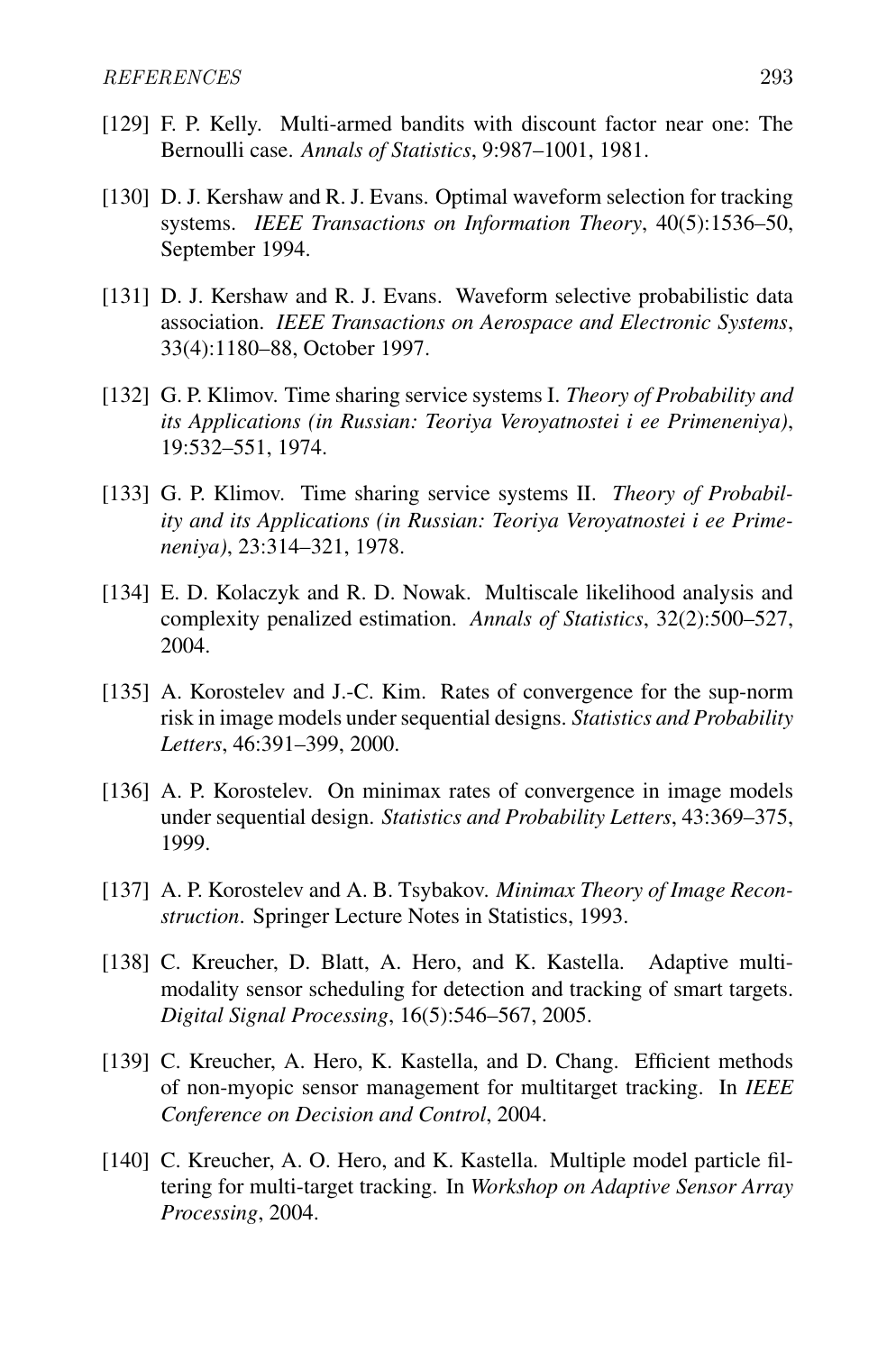- [141] C. Kreucher, K. Kastella, and A. Hero. Multi-target sensor management using alpha divergence measures. In *International Conference on Information Processing in Sensor Networks*, 2003.
- [142] C. M. Kreucher, A. O. Hero, and K. Kastella. A comparison of task driven and information driven sensor management for target tracking. In *IEEE Conference on Decision and Control*, 2005.
- [143] C. M. Kreucher, A. O. Hero, K. D. Kastella, and M. R. Morelande. An information-based approach to sensor management in large dynamic networks. *Proceedings of the IEEE*, 95(5):978–999, May 2007.
- [144] C. M. Kreucher, K. Kastella, and A. O. Hero. Information based sensor management for multitarget tracking. In *SPIE Conference on Signal and Data Processing of Small Targets*, 2003.
- [145] C. M. Kreucher, K. Kastella, and A. O. Hero. Multitarget tracking using the joint multitarget probability density. *IEEE Transactions on Aerospace and Electronic Systems*, 39(4):1396–1414, 2005.
- [146] C. M. Kreucher, K. Kastella, and A. O. Hero. Sensor management using an active sensing approach. *Signal Processing*, 85(3):607–624, 2005.
- [147] V. Krishnamurthy. Algorithms for optimal scheduling and management of hidden Markov model sensors. *IEEE Transactions on Signal Processing*, 50(6):1382–1397, 2002.
- [148] V. Krishnamurthy and R. J. Evans. Hidden Markov model multiarmed bandits: A methodology for beam scheduling in multitarget tracking. *IEEE Transactions on Signal Processing*, 49(12):2893–2908, 2001.
- [149] V. Krishnamurthy and R. J. Evans. Correction to hidden Markov model multi-arm bandits: A methodology for beam scheduling in multi-target tracking. *IEEE Transactions on Signal Processing*, 51(6):1662–1663, 2003.
- [150] A. Krogh and J. Vedelsby. Neural network ensembles, cross validation, and active learning. *Advances in Neural Information Processing Systems*, 7:231–238, 1995.
- [151] W. S. Kuklinski. Adaptive sensor tasking and control. In *MITRE 2005 Technology Symposium*. MITRE Corporation, 2005.
- [152] S. Kullback. *Information Theory and Statistics*. Dover, 1978.
- [153] P. R. Kumar and P. Varaiya. *Stochastic Systems: Estimation, Identification, and Adaptive Control*. Prentice Hall, 1986.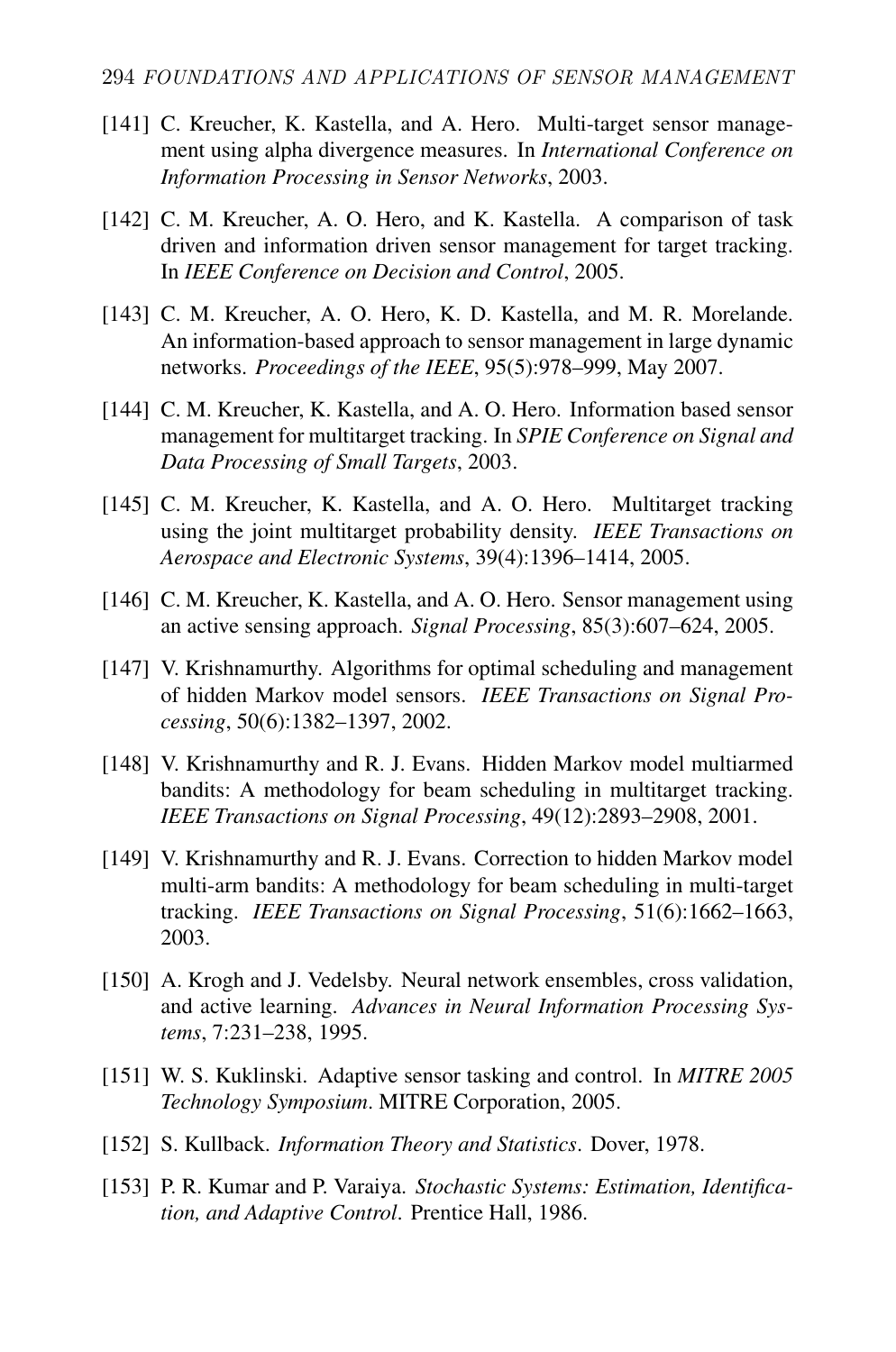- [154] H. Kushner. *Introduction to Stochastic Control*. Holt, Rinehart and Winston, New York, NY, 1971.
- [155] B. F. La Scala, B. Moran, and R. Evans. Optimal scheduling for target detection with agile beam radars. In *NATO SET-059 Symposium on Target Tracking and Sensor Data Fusion for Military Observation Systems*, 2003.
- [156] T. Lai and H. Robbins. Asymptotically efficient adaptive allocation rules. *Advances in Applied Mathematics*, 6:4–22, 1985.
- [157] R. E. Larson and J. L. Casti. *Principles of Dynamic Programming, Parts 1-2*. Marcel Dekker, New York, NY, 1982.
- [158] X. Liao, H. Li, and B. Krishnapuram. An *m*-ary KMP classifier for multi-aspect target classification. In *IEEE International Conference on Acoustics, Speech, and Signal Processing*, volume 2, pages 61–64, 2004.
- [159] M. L. Littman. The witness algorithm: Solving partially observable Markov decision processes. Technical Report CS-94-40, Brown University, 1994.
- [160] J. Liu and R. Chen. Sequential Monte Carlo methods for dynamic systems. *Journal of the American Statistical Association*, 1998.
- [161] C. Lott and D. Teneketzis. On the optimality of an index rule in multichannel allocation for single-hop mobile networks with multiple service classes. *Probability in the Engineering and Informational Sciences*, 14:259–297, 2000.
- [162] W. S. Lovejoy. A survey of algorithmic methods for partially observed Markov decision processes. *Annals of Operations Research*, 28(1):47– 65, 1991.
- [163] D. MacKay. Information-based objective functions for active data selection. *Neural Computation*, 4:590–604, 1992.
- [164] D. MacKay. *Information Theory, Inference and Learning Algorithms*. Cambridge University Press, 2004.
- [165] R. Mahler. Global optimal sensor allocation. In *National Symposium on Sensor Fusion*, volume 1, pages 167–172, 1996.
- [166] A. Mandelbaum. Discrete multiarmed bandits and multiparameter processes. *Probability Theory and Related Fields*, 71:129–147, 1986.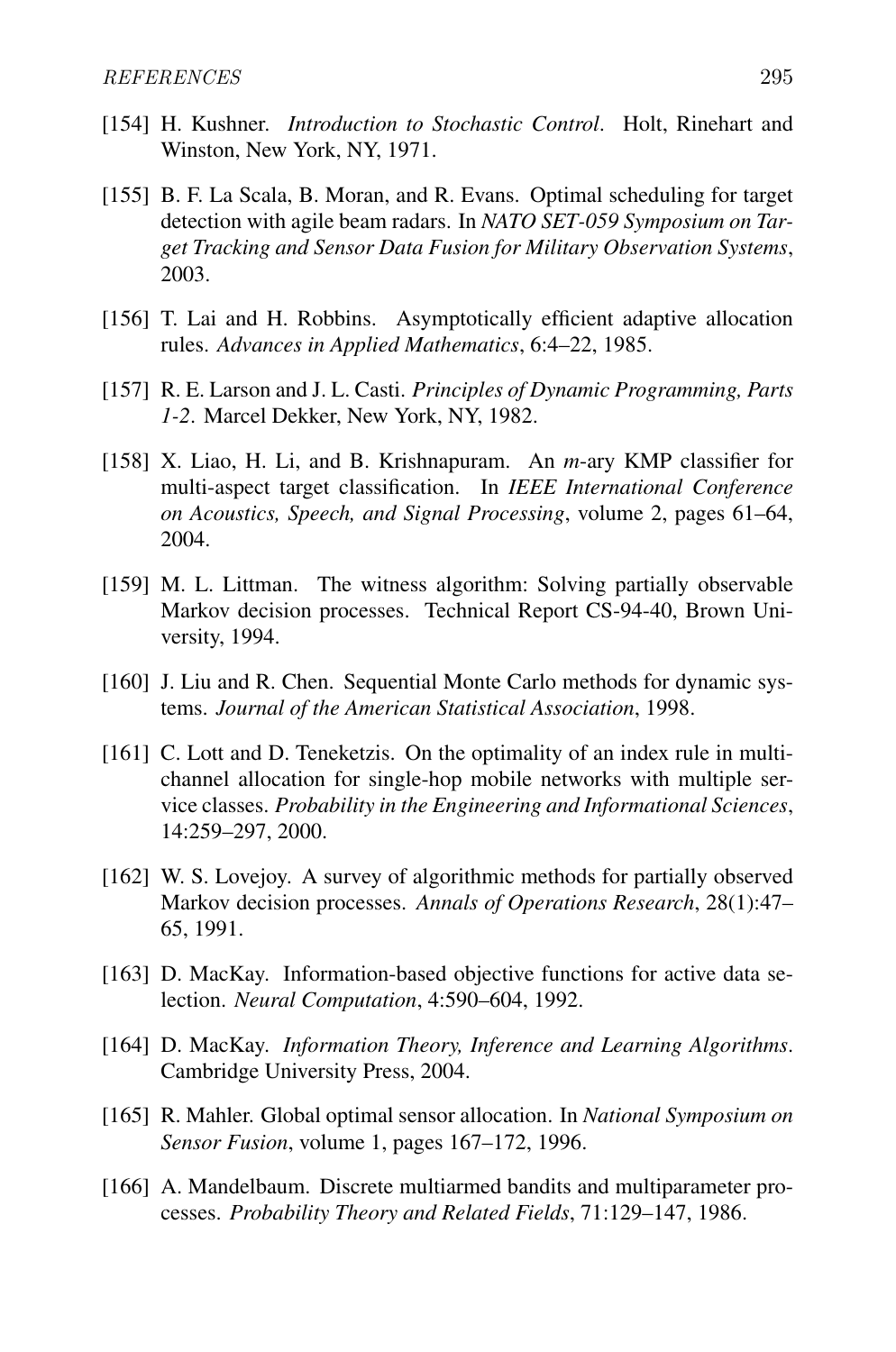- [167] A. Mandelbaum. Continuous multi-armed bandits and multiparameter processes. *Annals of Probability*, 15:1527–1556, 1987.
- [168] S. Maskell, M. Rollason, N. Gordon, and D. Salmond. Efficient particle filtering for multiple target tracking with application to tracking in structured images. In *SPIE Conference on Signal and Data Processing of Small Targets*, 2002.
- [169] M. McClure and L. Carin. Matched pursuits with a wave-based dictionary. *IEEE Transactions on Signal Processing*, 45:2912–2927, December 1997.
- [170] S. P. Meyn and R. L. Tweedie. *Markov Chains and Stochastic Stability*. Springer-Verlag, London, 1993.
- [171] J. Mickova. Stochastic scheduling with multi-armed bandits. Master's thesis, University of Melbourne, Australia, 2000.
- [172] M. I. Miller, A. Srivastava, and U. Grenander. Conditional mean estimation via jump-diffusion processes in multiple target tracking/recognition. *IEEE Transactions on Signal Processing*, 43:2678– 2690, 1995.
- [173] G. E. Monahan. A survey of partially observable Markov decision processes: Theory, models and algorithms. *Management Science*, 28(1):1– 16, 1982.
- [174] M. Morelande, C. M. Kreucher, and K. Kastella. A Bayesian approach to multiple target detection and tracking. *IEEE Transactions on Signal Processing*, 55(5):1589–1604, 2007.
- [175] S. Musick and R. Malhotra. Chasing the elusive sensor manager. In *IEEE National Aerospace and Electronics Conference*, volume 1, pages 606–613, 1994.
- [176] D. Mušicki, S. Challa, and S. Suvorova. Multi target tracking of ground targets in clutter with LMIPDA-IMM. In *International Conference on Information Fusion*, Stockholm, Sweden, July 2004.
- $[177]$  D. Musicki and R. Evans. Clutter map information for data association and track initialization. *IEEE Transactions on Aerospace and Electronic Systems*, 40(4):387–398, April 2001.
- [178] D. Mušicki, R. Evans, and S. Stankovic. Integrated probabilistic data association. *IEEE Transactions on Automatic Control*, 39(6):1237–1240, June 1994.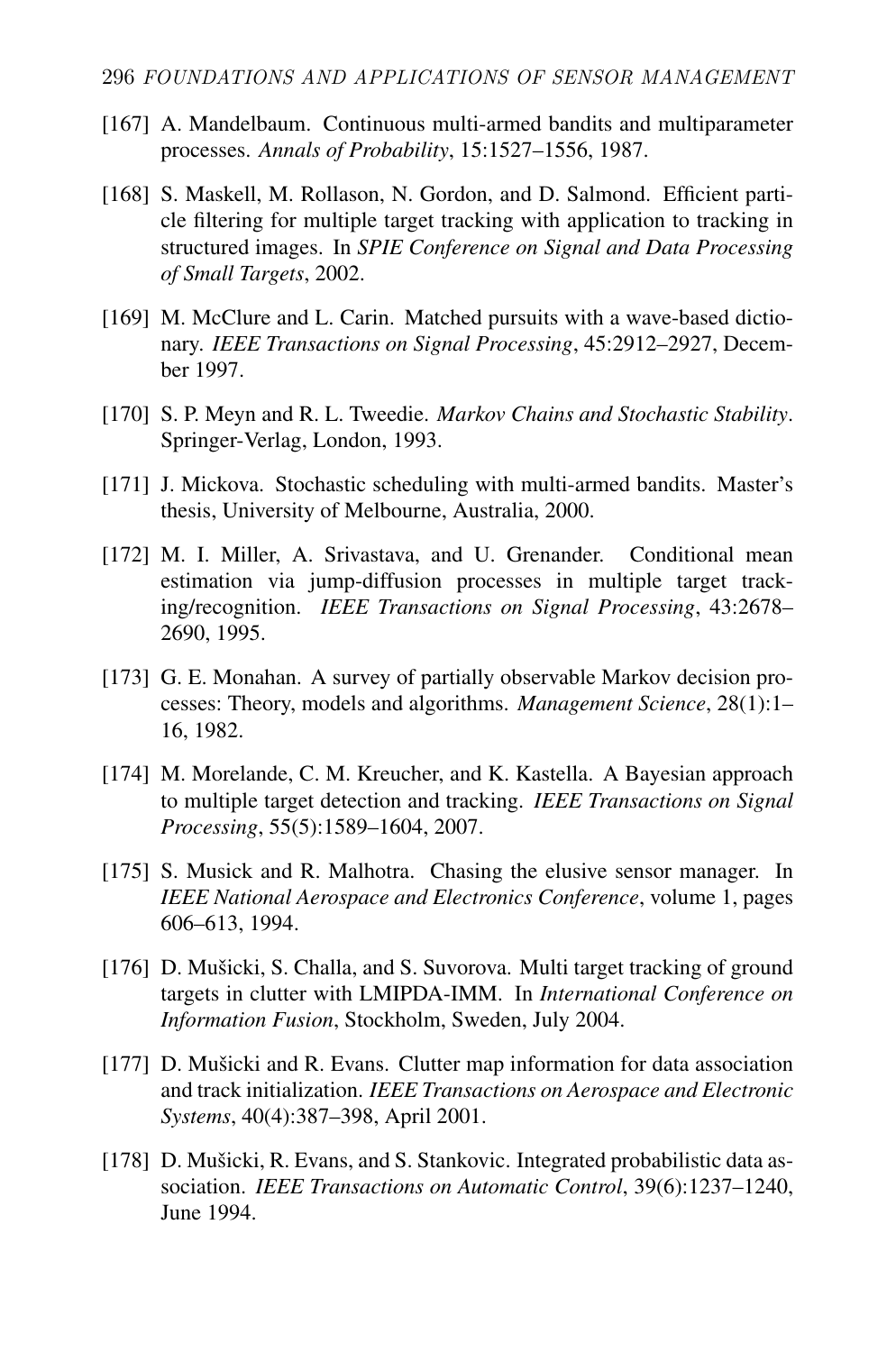- [179] P. Nash. *Optimal Allocation of Resources Between Research Projects*. PhD thesis, Cambridge University, 1973.
- [180] F. Nathanson. *Radar Design Principles*. McGraw Hill, New York, 1969.
- [181] A. Nedic and M. K. Schneider. Index rule-based management of a sensor for searching, tracking, and identifying. In *Tri-Service Radar Symposium*, Boulder Colorado, June 2003.
- [182] A. Nehorai and A. Dogandžić. Cramer-Rao bounds for estimating range, velocity and direction with an active array. *IEEE Transactions on Signal Processing*, 49(6):1122–1137, June 2001.
- [183] J. Niño-Mora. Restless bandits, partial conservation laws, and indexability. *Advances in Applied Probability*, 33:76–98, 2001.
- [184] J. Niño-Mora. Dynamic allocation indices for restless projects and queuing admission control: a polyhedral approach. *Mathematical Programming, Series A*, 93:361–413, 2002.
- [185] R. Niu, P. Willett, and Y. Bar-Shalom. From the waveform through the resolution cell to the tracker. In *IEEE Aerospace Conference*, March 1999.
- [186] R. Nowak, U. Mitra, and R. Willett. Estimating inhomogeneous fields using wireless sensor networks. *IEEE Journal on Selected Areas in Communications*, 22(6):999–1006, 2004.
- [187] M. Orton and W. Fitzgerald. A Bayesian approach to tracking multiple targets using sensor arrays and particle filters. *IEEE Transactions on Signal Processing*, 50:216–223, 2002.
- [188] D. G. Pandelis and D. Teneketzis. On the optimality of the Gittins index rule in multi-armed bandits with multiple plays. *Mathematical Methods of Operations Research*, 50:449–461, 1999.
- [189] J. Pineau, G. Gordon, and S. Thrun. Point-based value iteration: An anytime algorithm for POMDPs. In *International Joint Conference on Artificial Intelligence*, August 2003.
- [190] M. K. Pitt and N. Shephard. Filtering via simulation: Auxiliary particle filters. *Journal of the American Statistical Association*, 94:590–599, 1999.
- [191] F. Pukelsheim. *Optimal Design of Experiments*. John Wiley and Sons, New York, NY, 1993.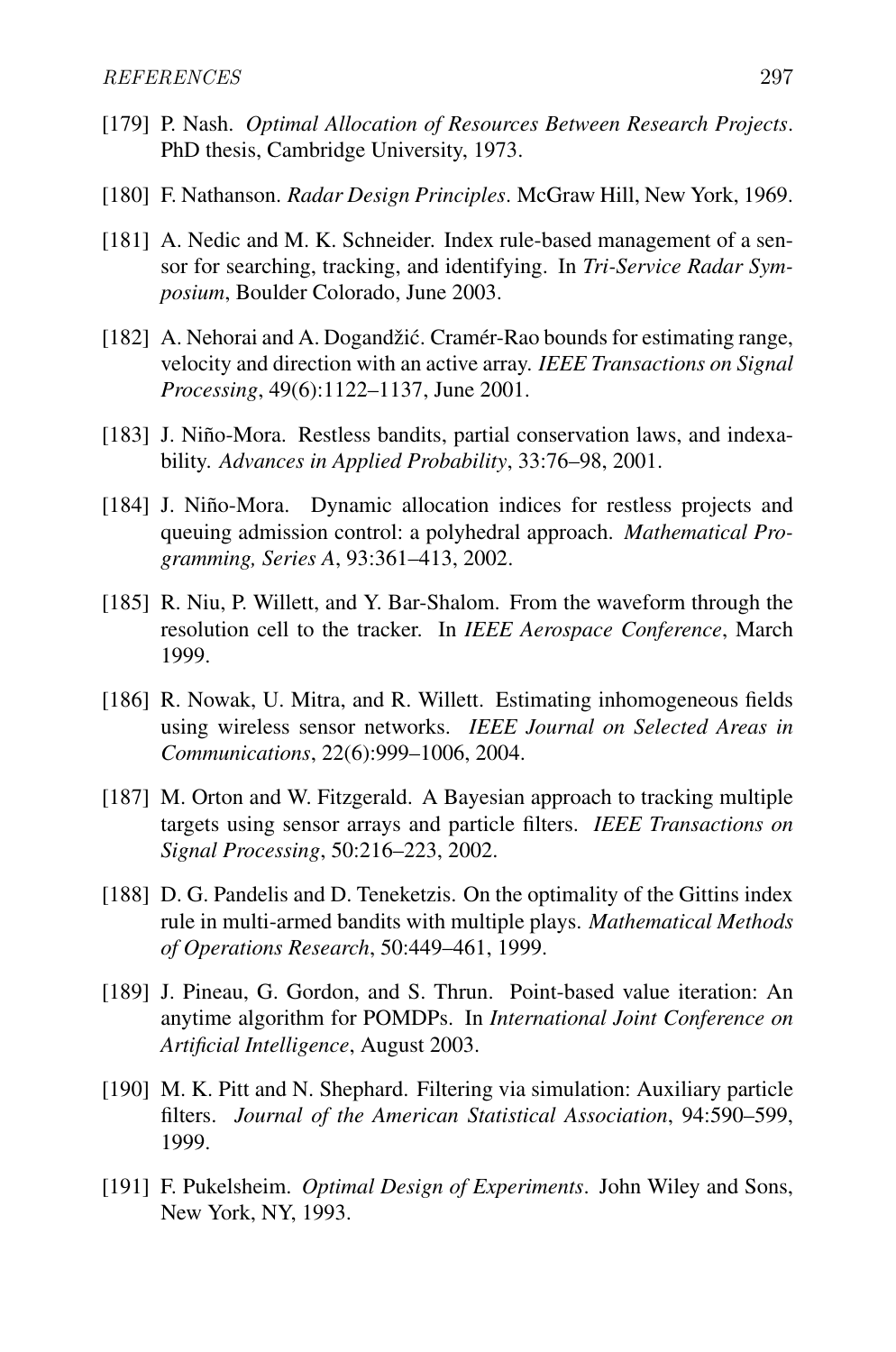- [192] M. L. Puterman, editor. *Dynamic Programming and its Applications*. Academic Press, New York, NY, 1978.
- [193] M. L. Puterman. *Markov Decision Problems: Discrete Stochastic Dynamic Programming*. John Wiley and Sons, New York, NY, 1994.
- [194] R. Raich, J. Costa, and A. O. Hero. On dimensionality reduction for classification and its application. In *IEEE International Conference on Acoustics, Speech, and Signal Processing*, Toulouse, May 2006.
- [195] A. Rényi. On measures of entropy and information. In *Berkeley Symposium on Mathematics, Statistics and Probability*, volume 1, pages 547– 561, 1961.
- [196] R. Rifkin and A. Klautau. In defense of one-vs-all classification. *Journal of Machine Learning Research*, 5:101–141, January 2004.
- [197] S. M. Ross. *Applied Probability Models with Optimization Applications*. Dover Publications, New York, NY, 1970.
- [198] S. M. Ross. *Introduction to Stochastic Dynamic Programming*. Academic Press, New York, NY, 1983.
- [199] N. Roy, G. Gordon, and S. Thrun. Finding approximate POMDP solutions through belief compression. *Journal of Artificial Intelligence Research*, 23:1–40, 2005.
- [200] P. Runkle, P. Bharadwaj, and L. Carin. Hidden Markov model multiaspect target classification. *IEEE Transactions on Signal Processing*, 47:2035–2040, July 1999.
- [201] P. Runkle, L. Carin, L. Couchman, T. Yoder, and J. Bucaro. Multi-aspect identification of submerged elastic targets via wave-based matching pursuits and hidden Markov models. *J. Acoustical Soc. Am.*, 106:605–616, August 1999.
- [202] J. Rust. Chapter 14: Numerical dynamic programming in economics. In H. Amman, D. Kendrick, and J. Rust, editors, *Handbook of Computational Economics*. Elsevier, North Holland, 1996.
- [203] J. Rust. Using randomization to break the curse of dimensionality. *Econometrica*, 65:487–516, 1997.
- [204] W. Schmaedeke and K. Kastella. Event-averaged maximum likelihood estimation and information-based sensor management. *Proceedings of SPIE*, 2232:91–96, June 1994.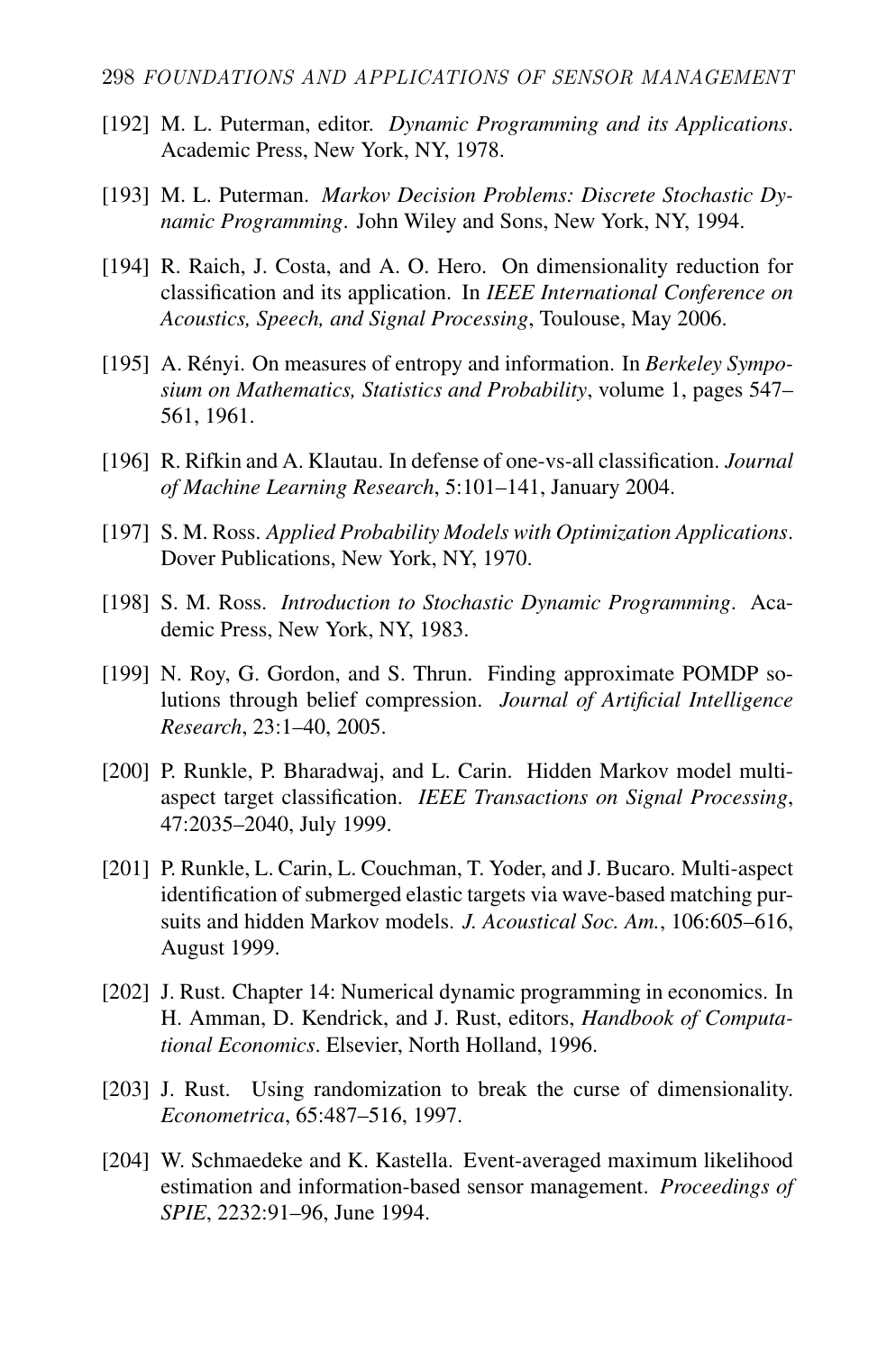- [205] M. K. Schneider, G. L. Mealy, and F. M. Pait. Closing the loop in sensor fusion systems: Stochastic dynamic programming approaches. In *American Control Conference*, 2004.
- [206] D. Schulz, D. Fox, and J. Hightower. People tracking with anonymous and ID-sensors using Rao-Blackwellised particle filter. In *International Joint Conference on Artificial Intelligence*, 2003.
- [207] N. Secomandi. A rollout policy for the vehicle routing problem with stochastic demands. *Operations Research*, 49:796–802, 2001.
- [208] C. E. Shannon. A mathematical theory of communication. *Bell System Technical Journal*, 27:379–423, 1948.
- [209] A. N. Shireyaev. *Optimal Stopping Rules*. Springer-Verlag, 1978.
- [210] A. N. Shireyaev. *Probability*. Springer-Verlag, 1995.
- [211] A. Singh, R. Nowak, and P. Ramanathan. Active learning for adaptive mobile sensing networks. In *International Conference on Information Processing in Sensor Networks*, Nashville, TN, April 2006.
- [212] D. Sinno. *Attentive Management of Configurable Sensor Systems*. PhD thesis, Arizona State University, 2000.
- [213] D. Sinno and D. Cochran. Dynamic estimation with selectable linear measurements. In *IEEE International Conference on Acoustics, Speech, and Signal Processing*, pages 2193–2196, Seattle, WA, 1998.
- [214] D. Sinno, D. Cochran, and D. Morrell. Multi-mode detection with Markov target motion. In *International Conference on Information Fusion*, volume WeD1, pages 26–31, Paris, France, 2000.
- [215] S. P. Sira, D. Cochran, A. Papandreou-Suppappola, D. Morrell, W. Moran, S. Howard, and R. Calderbank. Adaptive waveform design for improved detection of low RCS targets in heavy sea clutter. *IEEE Journal on Selected Areas in Signal Processing*, 1(1):55–66, June 2007.
- [216] S. P. Sira, A. Papandreou-Suppappola, and D. Morrell. Time-varying waveform selection and configuration for agile sensors in tracking applications. In *IEEE International Conference on Acoustics, Speech, and Signal Processing*, volume 5, pages 881–884, March 2005.
- [217] M. I. Skolnik. *Introduction to Radar Systems*. McGraw-Hill, 3rd edition, 2001.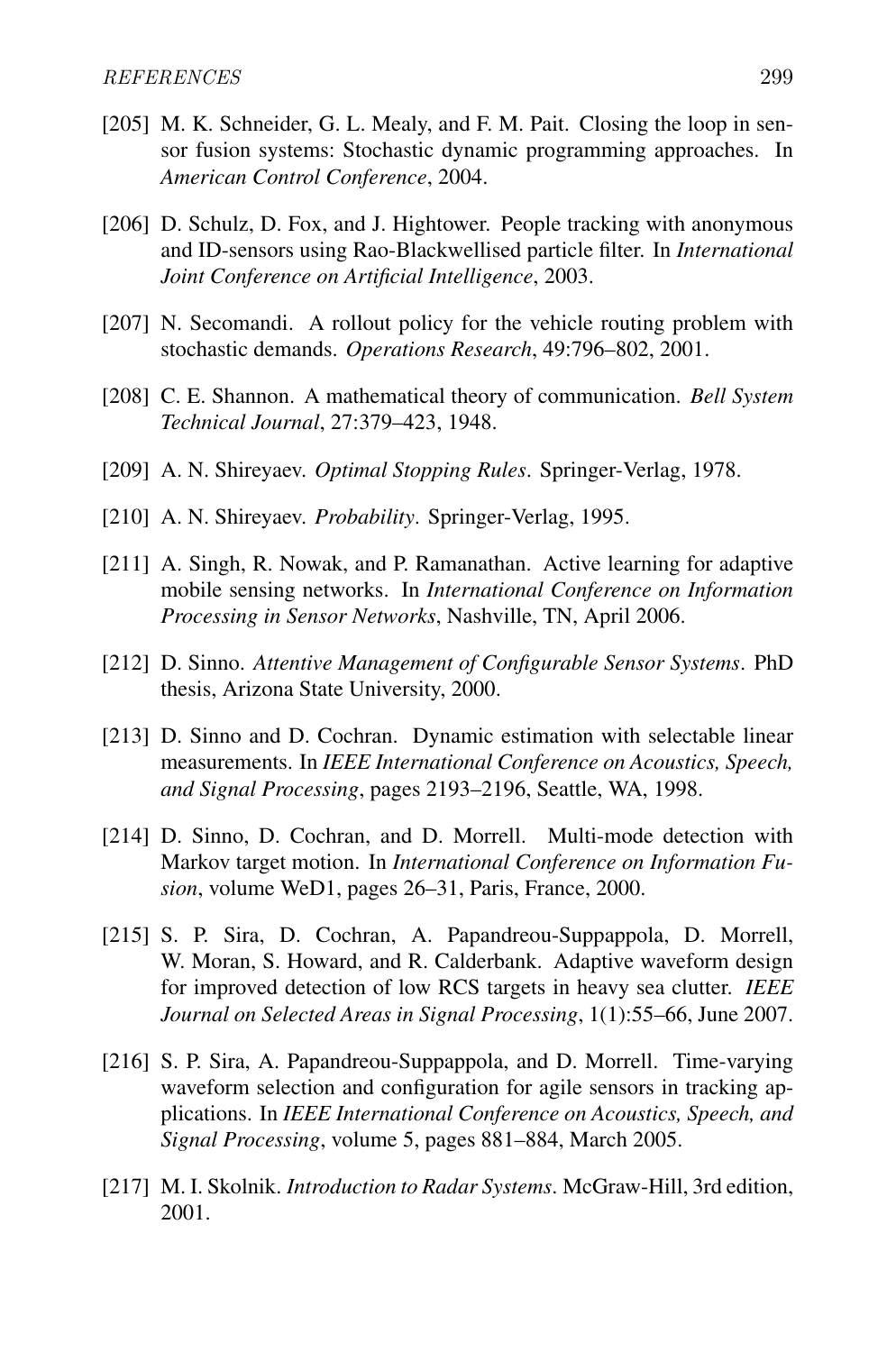- [218] R. D. Smallwood and E. J. Sondik. The optimal control of partially observable Markov processes over a finite horizon. *Operations Research*, 21:1071–1088, 1973.
- [219] E. J. Sondik. *The Optimal Control of Partially Observable Markov Processes*. PhD thesis, Stanford University, 1971.
- [220] E. J. Sondik. The optimal control of partially observable Markov processes over the infinite horizon: Discounted costs. *Operations Research*, 26(2):282–304, 1978.
- [221] N. O. Song and D. Teneketzis. Discrete search with multiple sensors. *Mathematical Methods of Operations Research*, 60:1–14, 2004.
- [222] Statlog. Landsat MSS data.
- [223] L. D. Stone, C. A. Barlow, and T. L. Corwin. *Bayesian Multiple Target Tracking*. Artech House, Boston, MA, 1999.
- [224] M. Stone. Cross-validatory choice and assessment of statistical predictions. *Journal of the Royal Statistical Society, Series B*, 36:111–147, 1974.
- [225] C. Striebel. Sufficient statistics in the optimum control of stochastic systems. *Journal of Mathematical Analysis and Applications*, 12:576– 592, 1965.
- [226] K. Sung and P. Niyogi. Active learning for function approximation. *Proc. Advances in Neural Information Processing Systems*, 7, 1995.
- [227] R. Sutton and A. G. Barto. *Reinforcement Learning: An Introduction*. MIT Press, Cambridge, MA, 1998.
- [228] S. Suvorova, S. D. Howard, W. Moran, and R. J. Evans. Waveform libraries for radar tracking applications: Maneuvering targets. In *Defence Applications of Signal Processing*, 2004.
- [229] I. J. Taneja. New developments in generalized information measures. *Advances in Imaging and Electron Physics*, 91:37–135, 1995.
- [230] G. Tesauro. Temporal difference learning and TD-gammon. *Communications of the ACM*, 38(3), March 1995.
- [231] S. Tong and D. Koller. Support vector machine active learning with applications to text classification. *International Conference on Machine Learning*, pages 999–1006, 2000.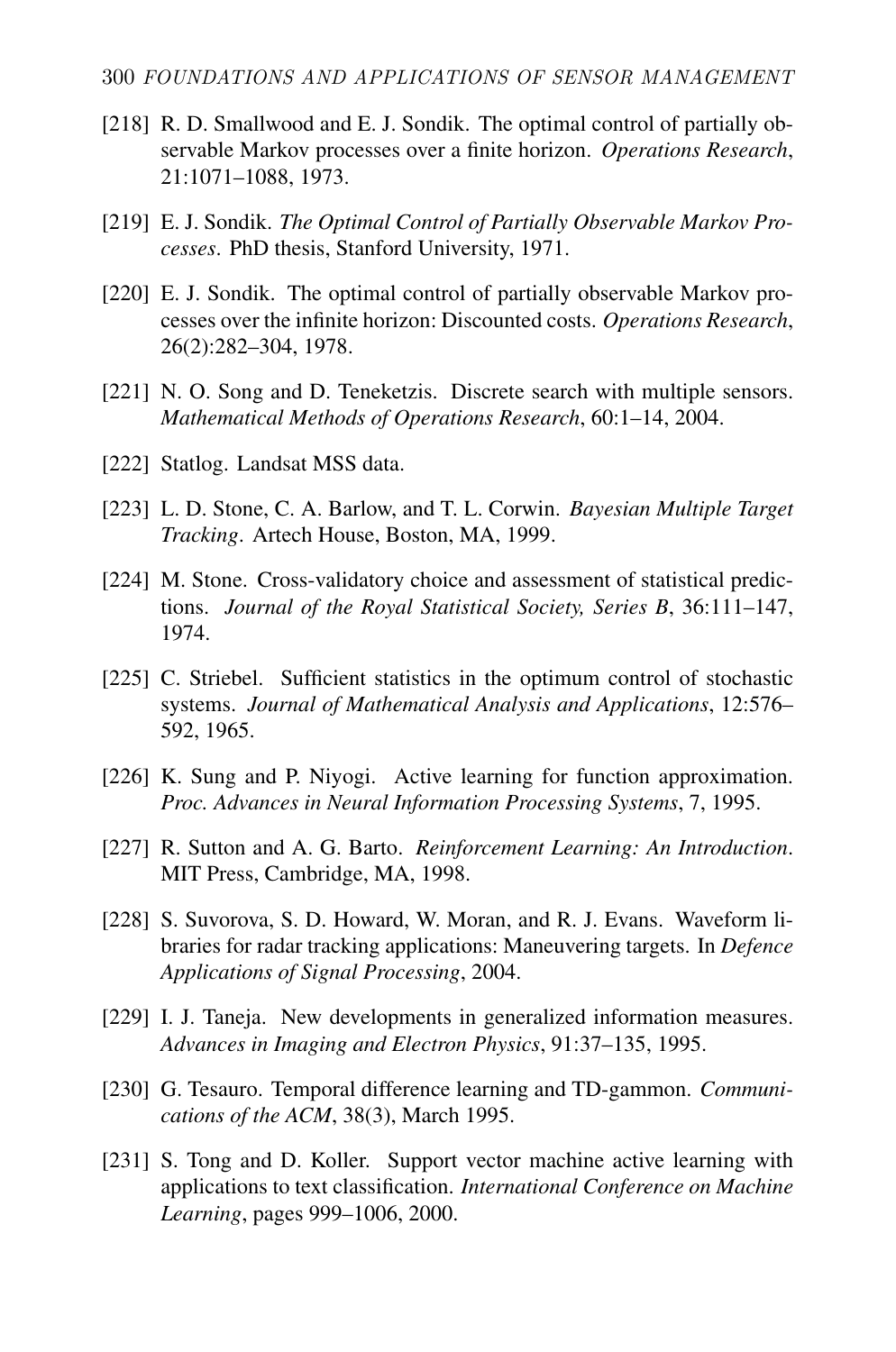- [232] J. N. Tsitsiklis. A lemma on the multiarmed bandit problem. *IEEE Transactions on Automatic Control*, 31:576–577, 1986.
- [233] B. E. Tullsson. Monopulse tracking of Rayleigh targets: A simple approach. *IEEE Transactions on Aerospace and Electronic Systems*, 27:520–531, 1991.
- [234] M. Van Oyen, D. Pandelis, and D. Teneketzis. Optimality of index policies for stochastic scheduling with switching penalties. *Journal of Applied Probability*, 29:957–966, 1992.
- [235] M. P. Van Oyen and D. Teneketzis. Optimal stochastic scheduling of forest networks with switching penalties. *Advances in Applied Probability*, 26:474–479, 1994.
- [236] H. L. van Trees. *Detection, Estimation, and Modulation Theory: Part I*. John Wiley and Sons, New York, NY, 1968.
- [237] H. L. van Trees. *Detection, Estimation and Modulation Theory, Part III*. John Wiley and Sons, New York, NY, 1971.
- [238] V. N. Vapnik. *Statistical Learning Theory*. John Wiley and Sons, New York, NY, 1998.
- [239] V. N. Vapnik. An overview of statistical learning theory. *IEEE Transactions on Neural Networks*, 10(5):988–999, 1999.
- [240] P. P. Varaiya, J. C. Walrand, and C. Buyukkov. Extensions of the multiarmed bandit problem: The discounted case. *IEEE Transactions on Automatic Control*, 30:426–439, 1985.
- [241] M. Veth, J. Busque, D. Heesch, T. Burgess, F. Douglas, and B. Kish. Affordable moving surface target engagement. In *IEEE Aerospace Conference*, volume 5, pages 2545–2551, 2002.
- [242] P. Vincent and Y. Bengio. Kernel matching pursuit. *Machine Learning*, 48:165–187, 2002.
- [243] A. Wald. *Sequential Analysis*. John Wiley and Sons, New York, NY, 1947.
- [244] J. Wang, A. Dogandžić, and A. Nehorai. Maximum likelihood estimation of compound-Gaussian clutter and target parameters. *IEEE Transactions on Signal Processing*, 54:3884–3898, October 2006.
- [245] R. B. Washburn, M. K. Schneider, and J. J. Fox. Stochastic dynamic programming based approaches to sensor resource management. In *International Conference on Information Fusion*, volume 1, pages 608–615, 2002.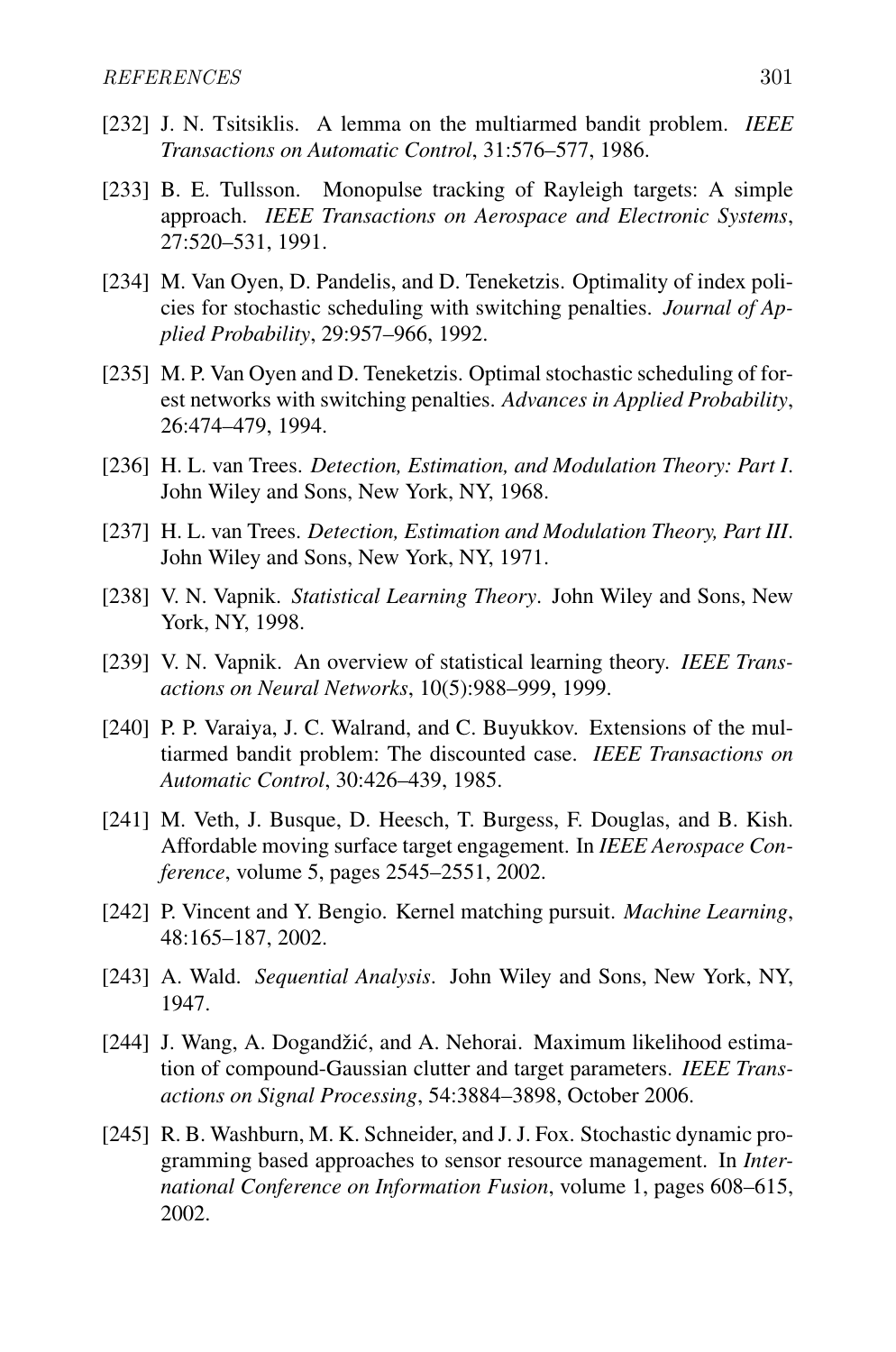- [246] R. R. Weber. On Gittins index for multiarmed bandits. *Annals of Probability*, 2:1024–1033, 1992.
- [247] R. R. Weber and G. Weiss. On an index policy for restless bandits. *Journal of Applied Probability*, 27:637–648, 1990.
- [248] C. C. White III. Partially observed Markov decision processes: A survey. *Annals of Operations Research*, 32, 1991.
- [249] P. Whittle. Multi-armed bandits and Gittins index. *Journal of the Royal Statistical Society: Series B (Methodological)*, 42:143–149, 1980.
- [250] P. Whittle. Arm-acquiring bandits. *Annals of Probability*, 9:284–292, 1981.
- [251] P. Whittle. *Optimization Over Time: Dynamic Programming and Stochastic Control*. John Wiley and Sons, New York, NY, 1983.
- [252] P. Whittle. Restless bandits: Activity allocation in a changing world. *Journal of Applied Probability*, 25A:287–298, 1988.
- [253] P. Whittle. Tax problems in the undiscounted case. *Journal of Applied Probability*, 42(3):754–765, 2005.
- [254] R. Willett, A. Martin, and R. Nowak. Backcasting: Adaptive sampling for sensor networks. In *Information Processing in Sensor Networks*, 26-27 April, Berkeley, CA, USA, 2004.
- [255] I. J. Won, D. A. Keiswetter, and D. R. Hanson. GEM-3: A monostatic broadband electromagnetic induction sensor. *J. Environ. Eng. Geophys.*, 2:53–64, March 1997.
- [256] G. Wu, E. K. P. Chong, and R. L. Givan. Burst-level congestion control using hindsight optimization. *IEEE Transactions on Automatic Control*, 47:979–991, 2002.
- [257] R. W. Yeung. *A First Course in Information Theory*. Springer, 2002.
- [258] H. Yu and D. P. Bertsekas. Discretized approximations for pomdp with average cost. In *Conference on Uncertainty in Artificial Intelligence*, pages 619–627, 2004.
- [259] Y. Zhang, L. M. Collins, H. Yu, C. E. Baum, and L. Carin. Sensing of unexploded ordnance with magnetometer and induction data: Theory and signal processing. *IEEE Transactions on Geoscience and Remote Sensing*, 41:1005–1015, May 2003.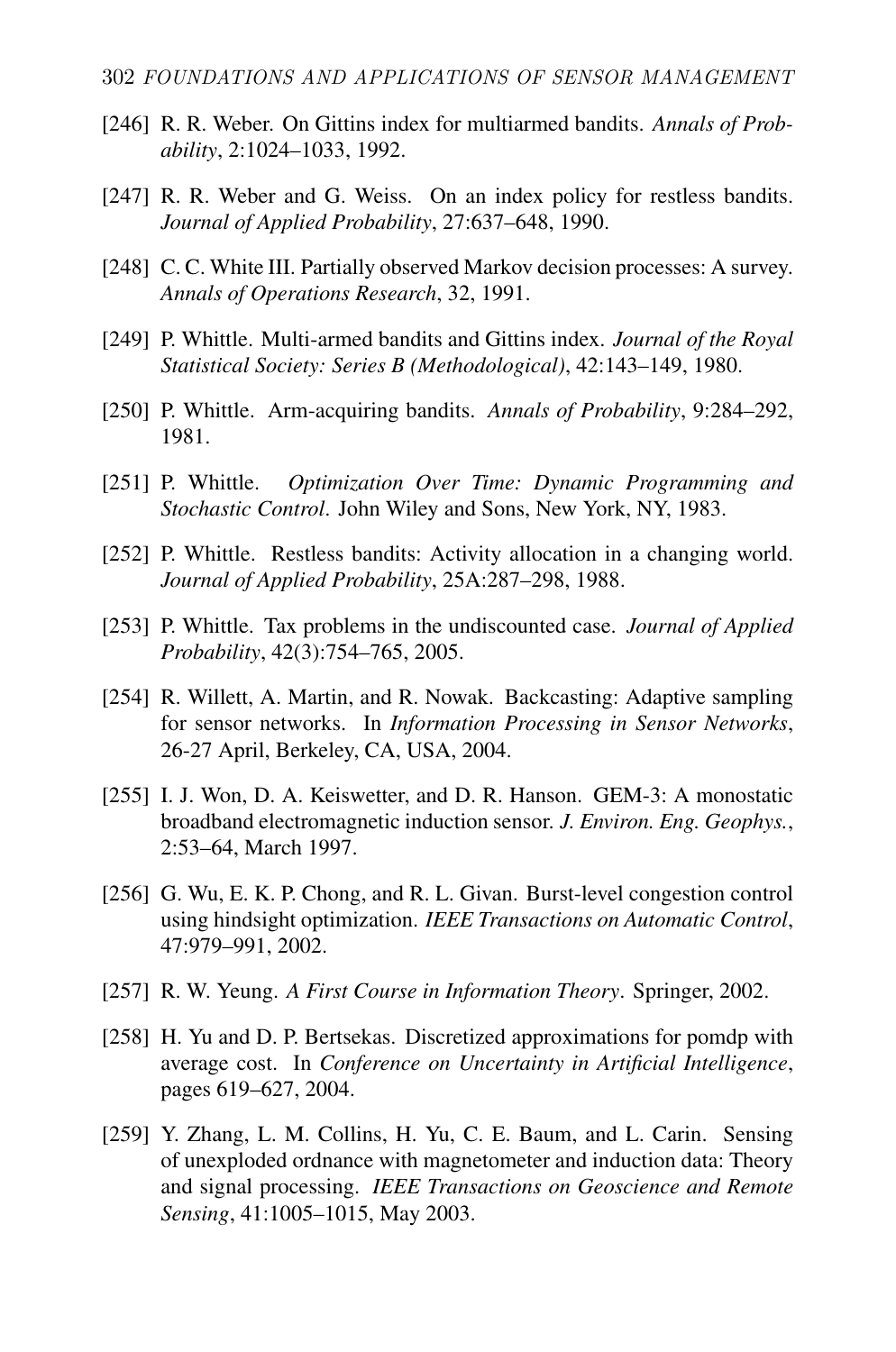- [260] Y. Zhang, X. Liao, and L. Carin. Detection of buried targets via active selection of labeled data: application to sensing subsurface uxo. *IEEE Transactions on Geoscience and Remote Sensing*, 42(11):2535–2543, 2004.
- [261] F. Zhao, J. Shin, and J. Reich. Information-driven dynamic sensor collaboration. *IEEE Signal Processing Magazine*, pages 61–72, March 2002.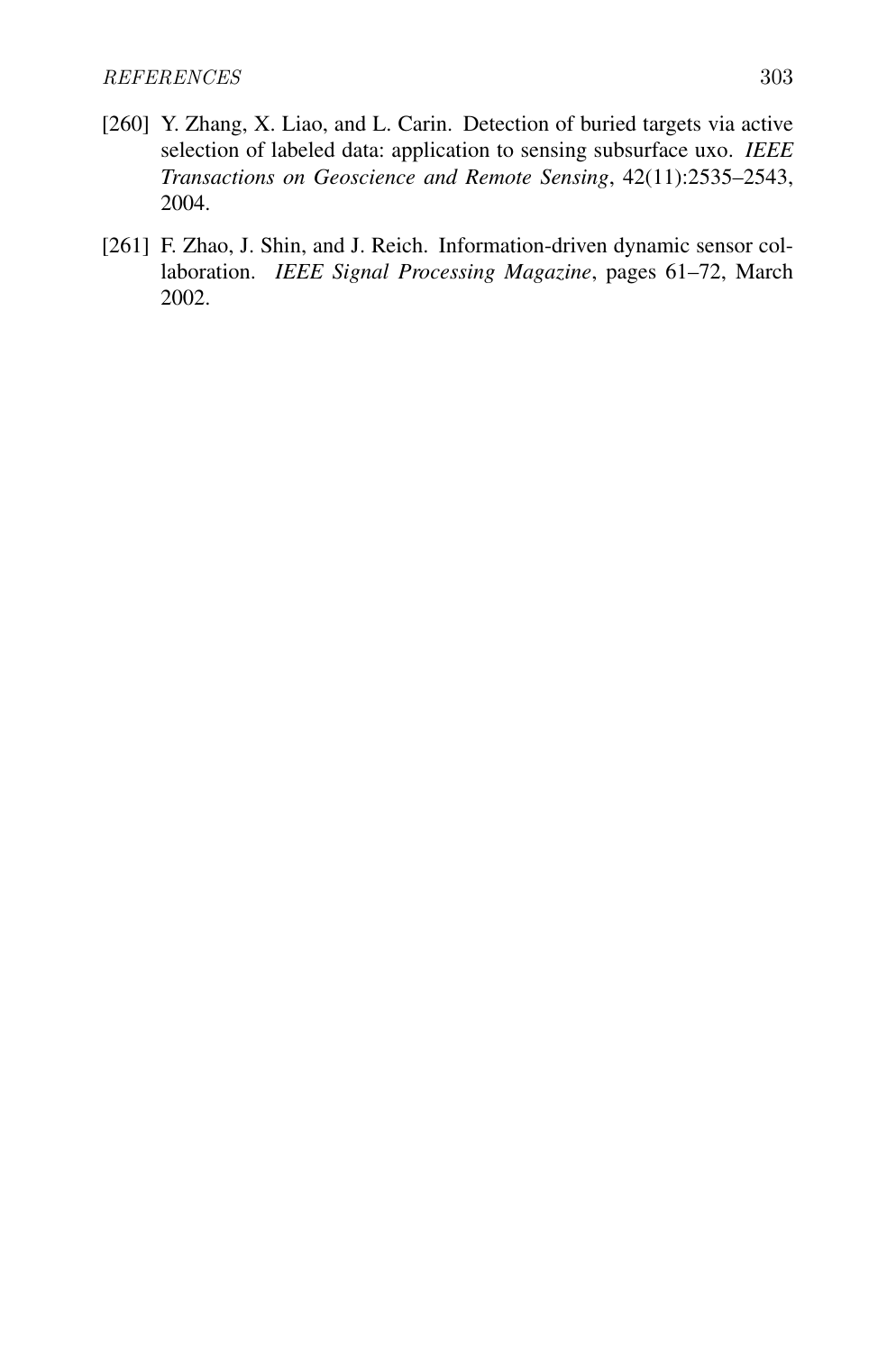# Index

Acoustic underwater sensing, 27 Action, 98 Action selector, 102, 103 Action-sequence approximations, 109 Active learning rate, 193 Adaptive partition, 77 Adaptive sampling, 177, 181 ADP, 26 Airborne laser scanning sensor, 178 Airborne sensor, 97 alpha divergence, 37 alpha entropy, 36 Ambiguity function, 243 Ambiguity function, 224, 242 Approximate Dynamic Programming, 26 Approximate dynamic programming, 108 Array, 97 Average reward MDP, 13 Azimuthal ambiguity, 228 Base policy, 111 Battery status, 102 Bayes rule, 23, 49, 103, 183, 247 Bayes update, 23 Bayes' rule, 277 Bayesian CRB, 40 Bayesian filtering, 64 Beam scheduling, 245 Beamshaping, 226 Belief state, 41, 98, 276 Belief-state approximation, 114 Belief-state feedback, 98 Belief-state simplification, 114 Belief-state space, 98, 101 Bellman equation, 12 Bellman's principle, 99 Blind range, 230 Bound, 105, 109 Boundary fragment class, 192 Box-counting dimension, 190 Brownian motion, 65 Burnashev-Zigangirov algorithm, 183 BZ algorithm, 183

Carrier, 222 Cartesian product, 102 CFAR, 71 Chapman-Kolmogorov equation, 275 Chernoff bound, 39, 187 Chernoff exponent, 39 Chirp waveform, 225 Chirp waveform library, 253 Classification, 203 Classification reduction of optimal policy search, 43 Closed loop, 102 Combined innovation, 237 Communication resource, 101 Completely observable rollout, 114 Complexity regularized estimator, 192 Conditional entropy, 270 Constant false alarm rate, 71 Continuation set, 131 Control architecture, 111 Control, receding horizon, 100 Controller, 102 Coupled partitions, 75 Covariance update, 247 CRB, 211 CROPS, 43 Cross ambiguity function, 224 Cross-cue, 260 Cusp-free boundary set, 196 D-optimal experimental design, 210 DAI, 124 DARPA, 261 Data fusion, 262 Discount factor, 276 Discounted reward MDP, 13 Divergence, 96 Alpha-divergence, 96, 107 Renyi-divergence, 96, 107 Domain knowledge, 106, 118 Dominating control law, 137 Dominating machine, 136, 137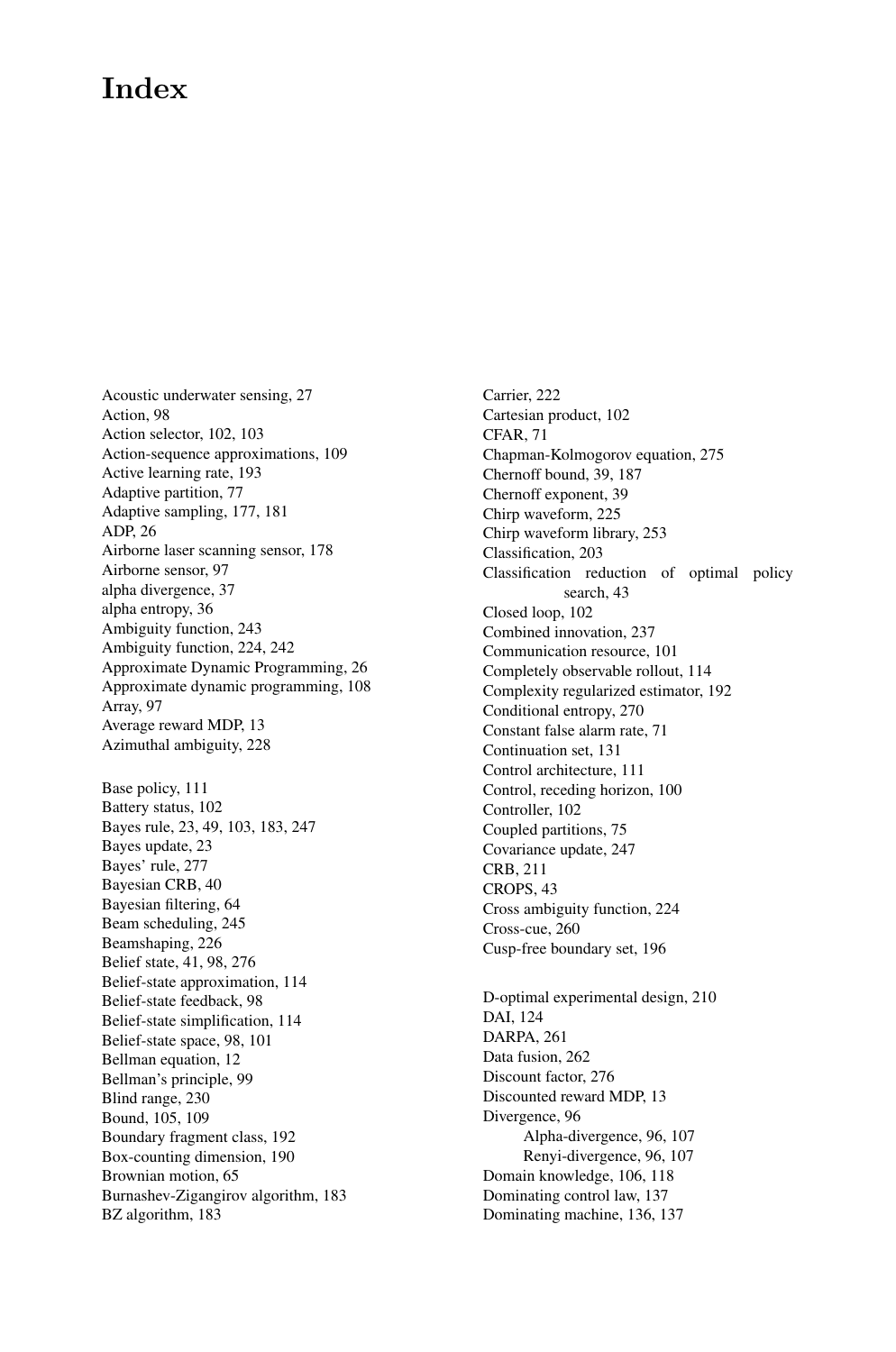Doppler aliasing, 232 Doppler processing, 230, 232, 233 DTT, 261 DTT:TEST, 265 Dynamic allocation index, 124 Dynamic programming, 122 Electrically scanned array, 97 Electromagnetic induction sensor, 213 EMI, 213 Empirical loss, 201 Expected information gain, 42 Expected loss, 201 Expected value-to-go, 106 f-divergence, 37 Feature, 108 Feedback, 98 Filter, 102 Auto-ambiguity function, 224 Bayesian filter, 64 Cross-ambiguity function, 224 Extended Kalman filter, 114 IPDA tracker, 235 Kalman filter, 103, 114 Matched filter, 224, 231 Measurement filter, 102 Multi-target particle filter, 73 Non-linear filter, 65 Particle filter, 71, 72, 103, 111, 114, 118 PDA tracker, 235, 241 SIR particle filter, 71 Unscented Kalman filter, 114 Fisher information, 40, 234 Fisher information matrix, 233 Fokker-Planck equation, 65 Foresight optimization, 109 Forward induction, 129 Forward prediction, 247 FPE, 65 Function approximator, 107 Gauss-Markov model, 235 Gaussian, 103, 114 Gittins index, 124, 125, 129, 131–133, 138, 141, 146, 280 GMTI, 60, 260 Gridlock, 261 Ground surveillance, 97 Heterogeneous sensors, 96 Heuristics, 106 Hidden Markov model, 276 Hindsight optimization, 109 Hitting time, 280 Homogeneous Markov process, 274

Horizon, 96, 99

Hyperspectral imaging, 54, 55, 258

ID, 258 IMM, 245 Independent partitions, 75 Index-type allocation policies, 122 Indexability, 143 Information divergence, 37 Information gain, 42, 96, 107, 115 Information gain sandwich bound, 45 Information state, 41, 98, 276 Innovation, 236 Innovation covariance matrix, 236 IPDA tracker, 235 ISAR, 60 ISR, 60, 257 Itô equation, 65 JMPD, 59 Joint multi-target probability density, 59 Joint probabilistic data association, 61 JPDA, 61 JPG, 213 JSTARS, 48, 257 Kalman filter, 103, 114, 278 Kalman gain, 247 Kalman update, 247 Kalman update equations, 237, 247 Kernel matching pursuits, 215 Keyhole spacecraft, 258 Kinematic prior, 64 KL divergence, 271 Klimov's problem, 147 KMP, 215 KP, 64 Landmine sensing, 220 Landsat radar, 54 LFM, 225, 243, 253 Likelihood ratio test, 39 LMIPDA, 245 Lookahead, 100 MAB, 121 Magnetometer sensor, 213 MAP detector, 39 Marginalized information gain, 46 Markov chain, 238, 239, 246, 273 Markov decision process, 10, 13 Markov process, 10 Markov property, 273 Markov reward processes, 275 Matched filter, 231 MDP, 10, 13 Measure of effectiveness, 252 Measurement, 102 Measurement filter, 102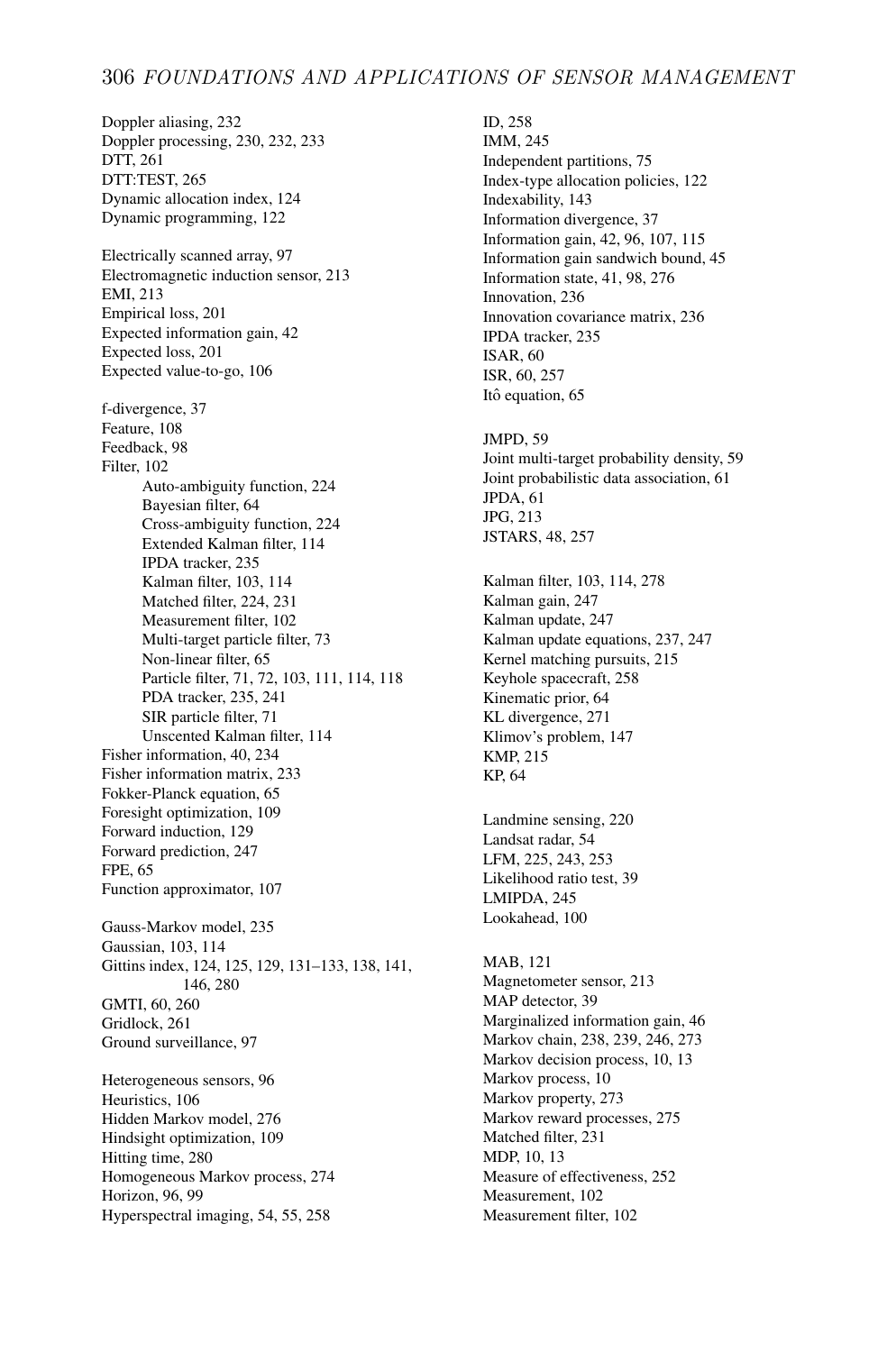MHT, 61 MI, 42 MIG, 46 Mobile sensor, 96 Model sensitivity, 51 Monostatic radar, 230 Monte Carlo, 103, 104 Moving target, 96 Moyal's Identity, 232 Moyal's identity, 224 MTI radar, 48 Multi-armed bandit, 121, 122 Arm-acquiring bandit, 137 Bandit process, 123 Classical multi-armed bandit, 123 Multiple Plays, 140 Restless bandits, 142 Superprocess, 134 Switching Penalties, 138 Multi-target tracking, 48 Multiple hypothesis tracking, 61 Mutual information, 42, 251, 252, 254 Myopic policy, 125

Narrow band approximation, 223 National asset, 258 Neurodynamic programming, 108 Neyman-Pearson detector, 243

Objective function, 99 Obscuration, 97 Observable, 102 Observation, 102 Observation law, 103, 276 Observation space, 276 OID, 72 Optimal design of experiments, 210 Optimal policy, 98

Parallel rollout, 111 Parametric approximation, 107 Partial conservation laws, 144 Partially observable Markov decision process, 19 Partially observable Markov processes, 276 Partially Observed Markov Decision Problems, 19 Particle filter, 103, 111, 114, 118 Passive learning rate, 193 PDA tracker, 235, 237 Phased array antennas, 226 PMHT, 61 Policy, 11, 99, 124 Adaptive policy, 30 Admissible policy, MDP, 11 Admissible policy, POMDP, 20 Base policy, 110, 111, 114

Completely observable rollout, 114 CROPS, 43 EVTG approximation, 117 Forward induction policy, 126 Index-type policy, 124 Information gain, 47 Information gain policy, 117 Iteration operator, 16 Markov policy, 11, 13 MDP policy, 12 Multistep lookahead policy, 125 Myopic, 95 Myopic policy, 41, 117, 125 Non-myopic, 95 Optimal policy, 12 Parallel rollout, 111 Policy iteration, 19, 110 POMDP policy, 20 Random policy, 117 Rollout, 110 Search, 42 Single stage policy, 13 Stationary, 100 Stationary policy, 13 Policy improvement, 110 Policy iteration, 19 Policy, optimal, 98 POMDP, 19, 41, 95, 278 POMDP approximation, 95 popup threat, 259 Predator, 262 PRI, 221 Principal components, 208 Principle of Optimality, 12 Probabilistic bisection algorithm, 182 Probabilistic multiple hypothesis tracker, 61 Probability of decision error, 39 Probability space, 278 Proxy for performance, 45 Pulse compression, 225 Pulse-Doppler radar, 225 Q-function, 103 Q-learning, 108 Q-value, 100 Q-value approximation, 98, 104 Rényi divergence, 37 Rényi entropy, 36 Radar FOPEN, 258 Hyperspectral imaging, 258 Laser, 258

Pulse-Doppler radar, 225

Radar system, 221, 257 Radar:Beam scheduling, 245 Range aliasing, 232 Range ambiguity, 228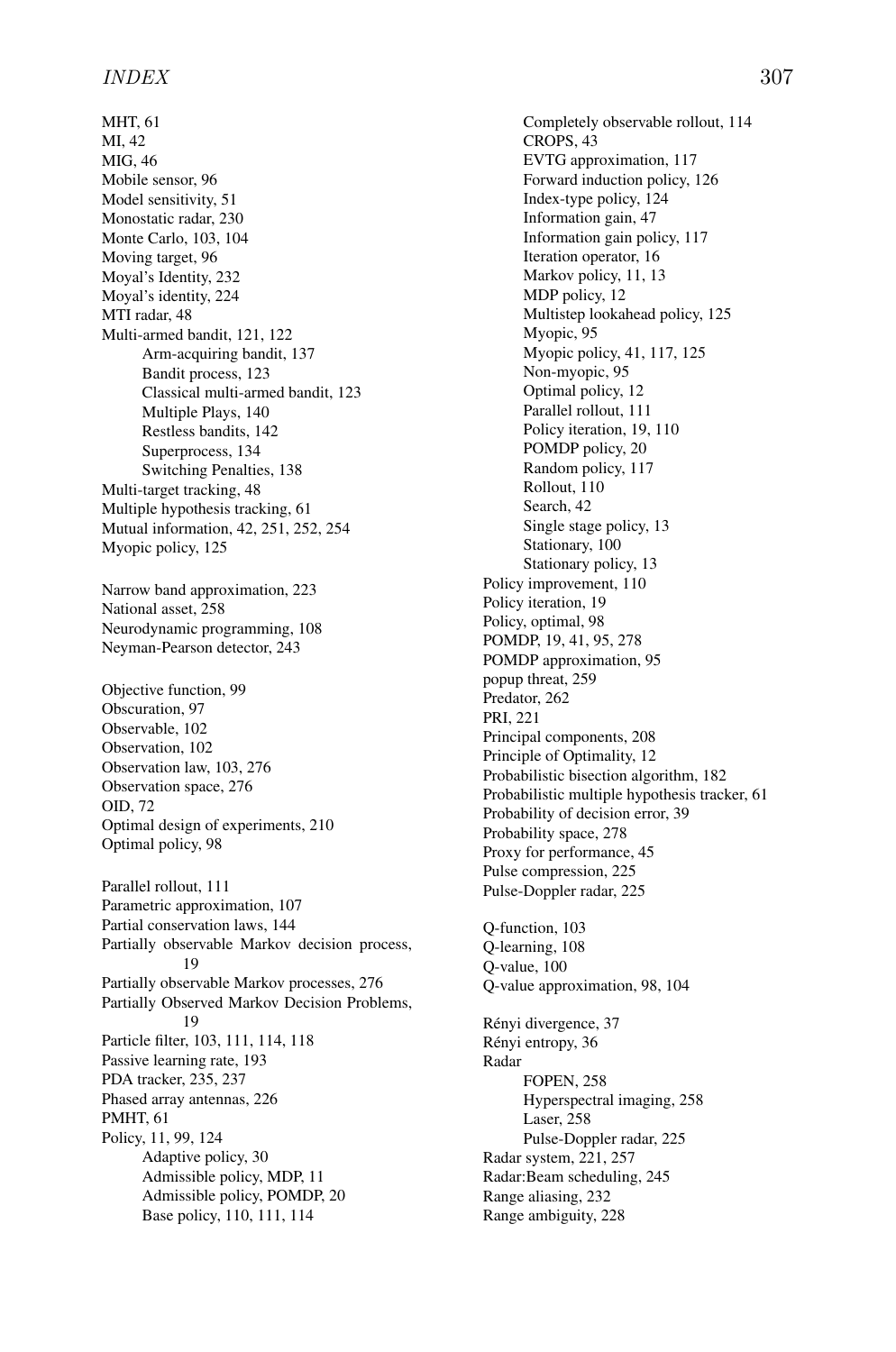Ranking, 101, 104 RDP, 191 Receding horizon, 100 Receiver operating characteristic, 215 Recursive dyadic partitions, 191 Reduction to classification, 43, 115 Regret, 106 Reinforcement learning, 108 Relaxation, 105 Resource management, 95 Revisit time, 245–249 Reward, 99, 275 Reward surrogation, 115 Riccati equations, 236 ROC, 215 Rollout, 110 Sampling importance resampling, 71 Scanned array, 97 Scheduling policy, 124 SDP, 124 Sensor motion, 96 Sensor scheduling, 8, 31, 34, 53, 60, 96, 110, 154, 157, 163, 221, 232, 234, 259 Sensor trajectory, 97 Sensor usage cost, 113 Sequential data selection, 210 Shannon entropy, 270 Shannon entropy policy, 42 Shannon mutual information, 272 Shannon, Claude, 35 Sigma-field, 278 SIR, 71 SNCR, 60 State, 98 State space, 98 State-transition law, 274 State-transition matrix, 274 State-transition probability, 274 Stationary, 100 Stationary MDP, 13 Stationary policy, 100 Stochastic matrix, 274 Stopping set, 131

Stopping time, 126, 279 Sufficient statistic, 22, 131 Surrogate reward, 115 Surveillance, 97 Switching index, 139, 140 T-step-look-ahead policy, 125 Tactical asset, 258 Target identification, 46 Target motion, 96 Target tracking, 46, 96, 102, 106, 110 Tax problem, 147 Terrain classification, 54 Terrain elevation, 97 Theater asset, 258 Time-homogeneous Markov process, 274 Topographical map, 97 Total reward MDP, 13 Track existence, 239 Track existence, 238, 247 Track life, 264 Tracking, 96, 102, 106, 110, 163 Tracking error, 113 Training, 108 Transition law, 103, 274 Transition matrix, 274 Transition probability, 274 Twenty questions game, 178 U-2, 259 UAV, 258 UGS, 258 Uncertainty reduction measures, 41

Unobservable states, 102 UXO, 203, 213

Waveform libraries, 250 Waveform library utility, 251 Waveform scheduling, 234 Waveform selection, 55

Value iteration, 18 Value-to-go, 106

Validation gate, 235, 238, 242